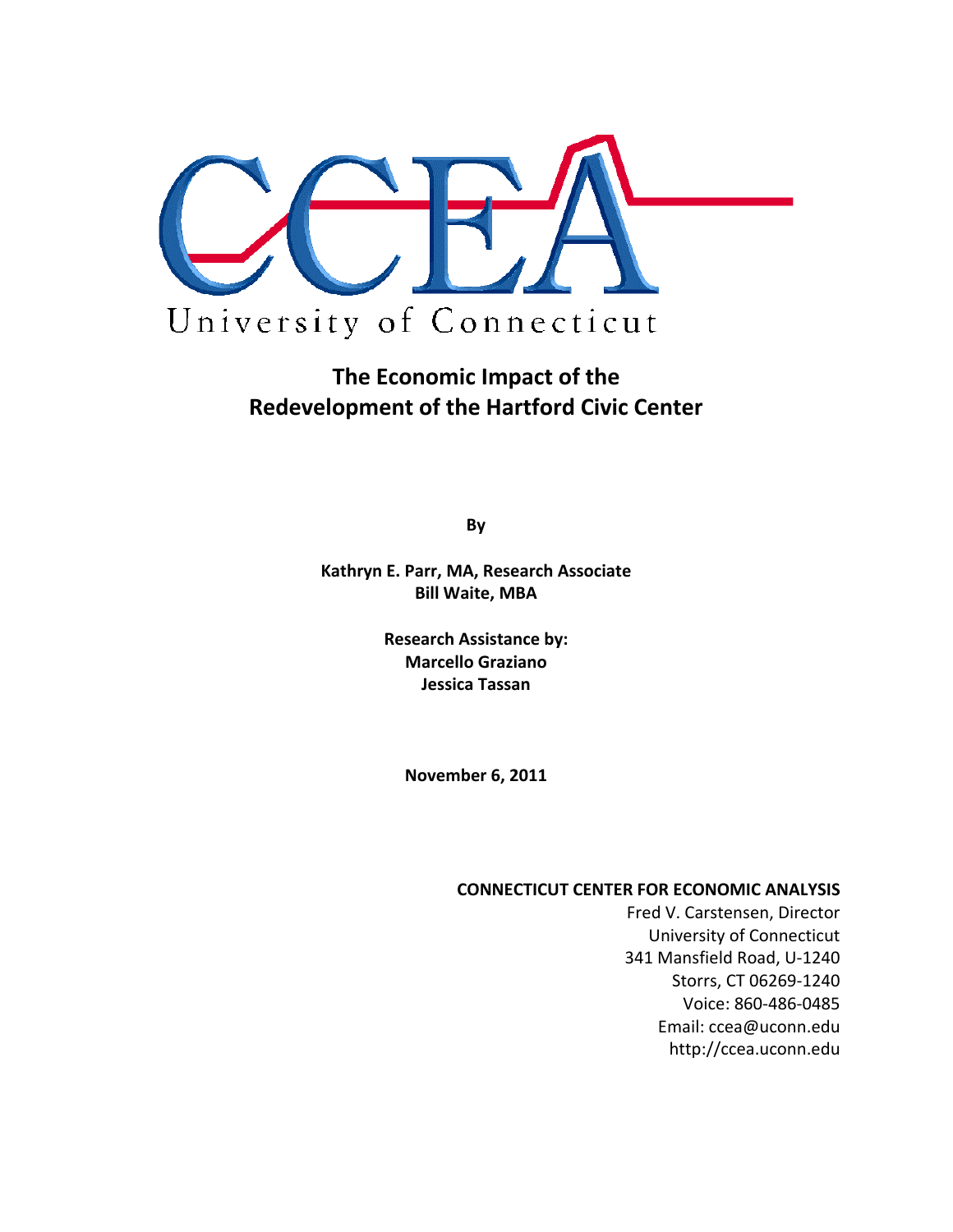Aetna funded the CCEA to produce an independent economic evaluation of New England Sports and Entertainment (NESE) proposed redevelopment of the Hartford Civic Center. The views expressed herein are the CCEA's only and do not reflect those of Aetna or New England Sports and Entertainment.

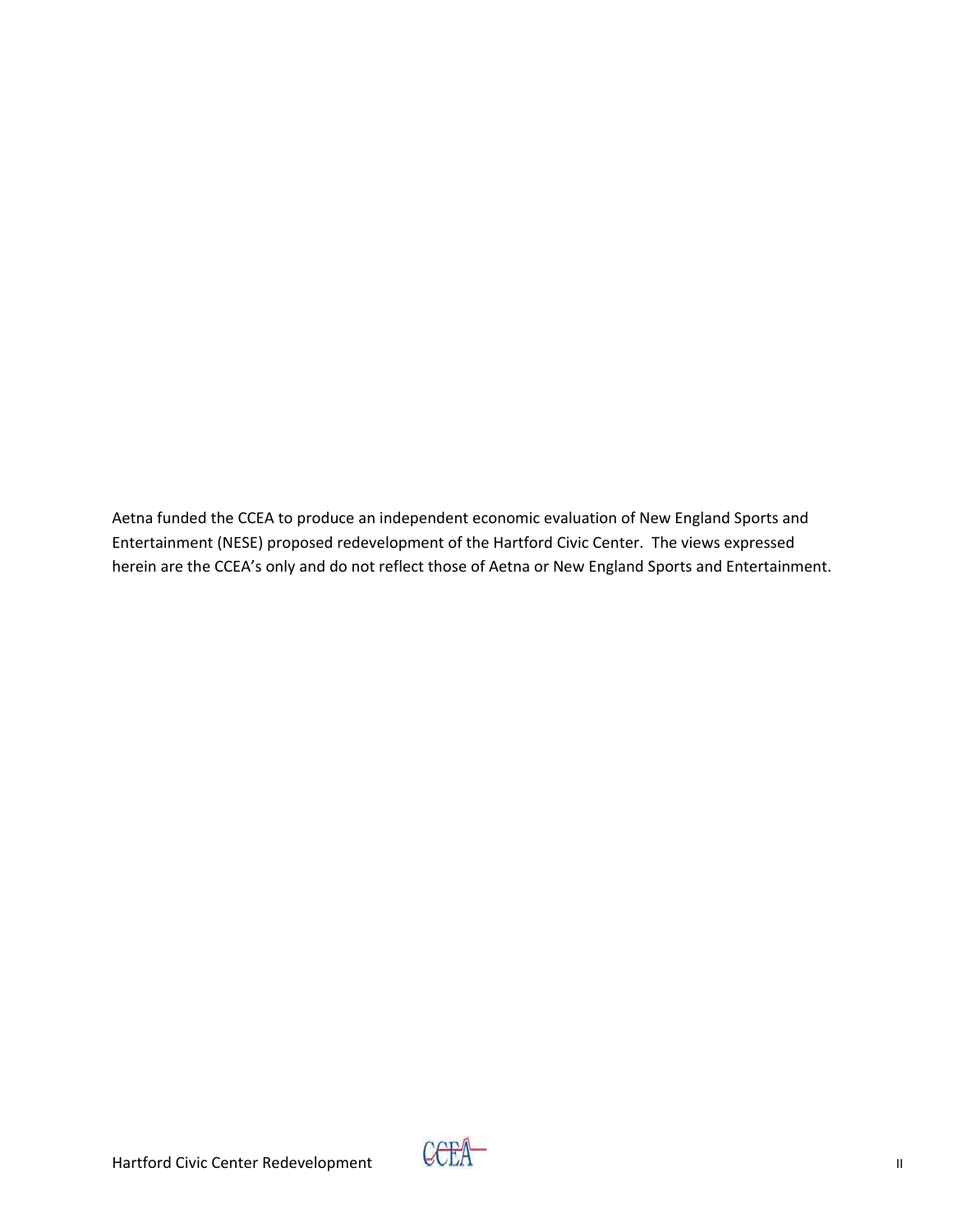#### Executive Summary

Opened in 1975, the Hartford Civic Center and Coliseum is one of the oldest venues in the southern New England area.<sup>1</sup> At its peak circa 1988, the Center was home to an NHL franchise, the Hartford Whalers and hosted 318 events per year.<sup>2</sup> Today, activity at the Center has declined. Its amenities are economically obsolete and its mechanical systems are aging. This report evaluates a plan to modernize and revitalize the Center and bring new entertainment options to the Hartford area. The goal would be to once more make it a hub of entertainment and economic activity in Hartford.

The plans include a retrofit of the current structure, continuation of tenant events, increased numbers of other events, new tenants, a new atrium space with sport and other retail stores, a new food court, a new restaurant and sports bar, a new broadcast studio at street level, and a new IMAX theater. This analysis incorporates the realization of the goal to return an NHL team to the city starting in 2017. This report compares the redevelopment of the Hartford Civic Center to a baseline in which it has ceased to operate.

Direct spending estimates are based on several sources including: historical operations (reference reports), budgets of the Hartford Convention Center (HCC) and the Wolf Pack, discussions with facility and event managers, a literature review of similar economic impact studies, and CCEA's expertise and knowledge of the Connecticut economy.

Direct economic impacts inside Connecticut include:

- *\$104.9 million in construction spending (2012‐2013);*
- *\$5.3 million retail and restaurant sales, of which 50% is net new from Atrium Team Sports Store, Geno Auriemma's Fastbreak Pub & Restaurant , Hard Rock Café for a total of 3,369 sq. ft. of retail and 19,423 sq. ft. of restaurant space (2012‐ onward);<sup>3</sup>*
- *\$3.2 million restaurant sales, of which 50% is net new from 68,000 sq foot market / food court open daily 8‐6 (2014‐ onward); <sup>3</sup>*
- *\$3.1 million in IMAX theater firm sales (2013 – onward);<sup>4</sup>*
- *51 FTEs in ongoing Arena Operations (2012 – onward and historical);*
- *55.6 FTEs for The Connecticut Whale (2012‐2016), 38.3 FTEs for the Hartford Wolf Pack ongoing operations (historical),*
- *0 'net new' FTEs for the UCONN Basketball tenant (2012 – onward);*
- *\$1.7 and \$3 million in spending on advertising and local retail for traveling event productions;*



 $1$  CS&L and HOK Sport (2006) "Market Demand and Operational Effectiveness Analysis of the Hartford Civic Center" http://www.hartfordinfo.org/issues/wsd/downtowndevelopment/Civic Center analysis.pdf (accessed Sept 18, 2010).

<sup>&</sup>lt;sup>2</sup> http://articles.courant.com/1993-05-02/news/0000101513\_1\_books-conventions-convention-planners-costs 3 While this estimate is necessarily conservative (ie. less than 100%), it is higher than the REMI default impact fo restaurant and retail firm sales in Connecticut. This slightly higher percent of net new activity is based on the local popularity of the brands involved and the relative dearth of entertainment options in Hartford, relative to the rest of the state.<br><sup>4</sup> Given the specialty nature of an IMAX theater and proximity of 2 other IMAX facilities, this report uses REMI

default firm sales to determine 'net new' amounts.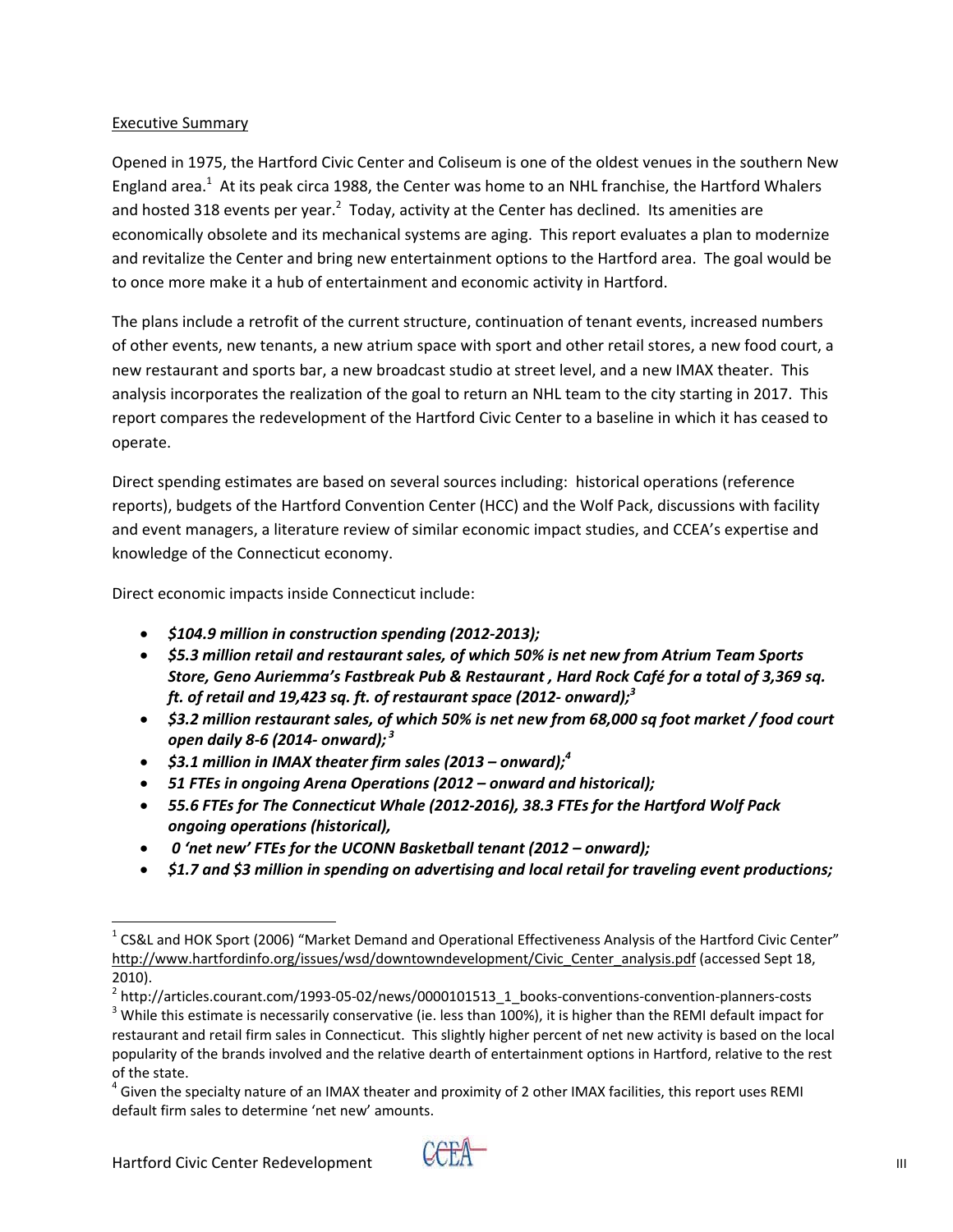- *16.6 FTE part‐time NHL player Connecticut residents at \$2 million average salary<sup>5</sup> (2017 – onward);*
- *\$30.1 million NHL operations expenses (2017 – onward);*
- *889,000 to 975,000 annual visitors (2012‐2016) based on event projections and an AHL team and 1.4 to 1.5 million annual visitors (2017‐ 2021) with an NHL team;*
- *\$6.4 to \$10.6 million in on‐site (in Arena only) spending on concessions and show merchandise (2012‐ onward and historical);*
- *\$55.4 to \$93.3 million in annual off‐site visitor spending (at local businesses outside the Civic Center) of which \$0 and \$32 million is 'net new' (see figure A) (2012‐ onward);*

| Visitor Estimates by Year             |         |          |        |         |                  |          |            |          |          |        |
|---------------------------------------|---------|----------|--------|---------|------------------|----------|------------|----------|----------|--------|
| <b>Events</b>                         | 2012    | 2013     | 2014   | 2015    | 2016             | 2017     | 2018       | 2019     | 2020     | 2021   |
| Total Number of Events (#s)           | 158     | 158      | 165    | 169     | 175              | 179      | 185        | 189      | 195      | 199    |
| Total Visitor Days (millions days)    | 0.9     | 0.9      | 0.9    | 0.9     | 1.0 <sub>1</sub> | 1.4      | 1.5        | 1.4      | 1.5      | 1.5    |
|                                       |         |          |        |         |                  |          |            |          |          |        |
| Visitor Spending (in \$2010 millions) |         |          |        |         |                  |          |            |          |          |        |
| "On-site" Purchases                   | \$6.4\$ | \$6.2\$  | \$6.6  | \$6.6   | \$6.9            | 59.9     | \$10.3\$   | \$10.2\$ | \$10.6   | \$10.5 |
| "Off-site" Purchases                  |         |          |        |         |                  |          |            |          |          |        |
| <b>Total Off-Site Purchases</b>       | \$55.4  | \$53.9   | \$59.3 | \$57.2  | \$62.2\$         | \$86.8   | $ $ \$90.3 | \$89.7   | \$93.3   | \$92.7 |
| Scenario 1 'Net New Only'             | 50.0    | 50.0     | 50.0   | \$0.0\$ | \$0.0\$          | 54.2     | \$4.2      | 54.2     | \$4.2    | 54.2   |
| Scenario 2 'Net New Only'             | \$8.3   | \$8.1    | \$8.9  | \$8.6   | 59.3             | \$15.1   | \$15.6     | \$15.6   | \$16.1   | \$16.0 |
| Scenario 3 'Net New Only'             | \$16.6  | \$16.2\$ | \$17.8 | \$17.2  | \$18.7           | \$30.2\$ | \$31.3     | \$31.1   | \$32.2\$ | \$32.0 |

Figure A: Visitor Spending 'Net New' Scenarios

This analysis uses the Connecticut State REMI model. The historical operations of the Civic Center are removed from the baseline using a counterfactual approach. The redevelopment scenario is built upon this new baseline. The results then reflect the difference between closing the center and redeveloping it. Results follow.



  $<sup>5</sup>$  Modeled in REMI as a wage bill adjustment; not new spending.</sup>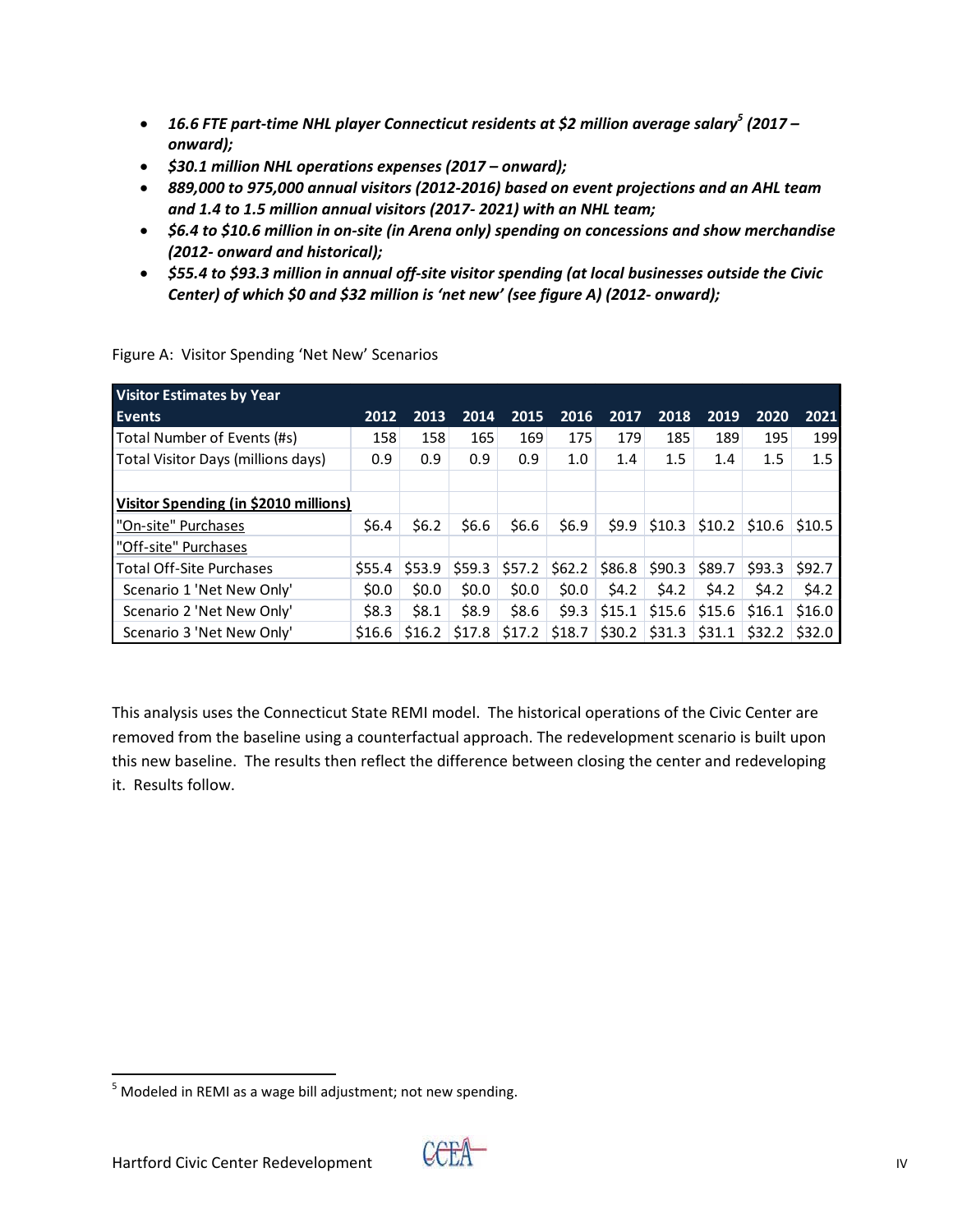| Figure B: Results for Key Economic Indicators (2012-2021) |  |  |  |  |  |
|-----------------------------------------------------------|--|--|--|--|--|
|-----------------------------------------------------------|--|--|--|--|--|

| Annual Average Increase (2012-2021)               |                   |                   |                   |
|---------------------------------------------------|-------------------|-------------------|-------------------|
|                                                   | <b>Scenario 1</b> | <b>Scenario 2</b> | <b>Scenario 3</b> |
| Employment (Jobs)                                 | 1202              | 1314              | 1449              |
| Real Gross State Product (\$2010 millions)        | \$45.7            | \$51.4            | \$58.4            |
| Real Disposable Personal Income (\$2010 millions) | \$37.8            | \$41.7            | \$45.4            |
| Population                                        | 514               | 579               | 652               |
| Net State Tax Revenues (\$2010 millions)          | \$7.4             | \$8.1             | \$8.4             |

Based on a 10‐year time horizon, this study finds that the NESE redevelopment plan will increase employment by 1202‐1449 annually, on average. Real Gross State Product, a measure of total economic activity, will be \$45.3 to \$58.4 million higher on average. Net State Revenues will be \$7.4 to \$8.4 million higher per year. This represents a net present value of \$58.3 to \$66.6 million net state revenues over a 10 – year time horizon. A more realistic bonding time horizon of 20‐years yields a net present value of \$83.6 to \$94.3 million (see Appendix B).

This report does not analyze *direct state* revenues or expenses resulting from this plan. In the past, the state and city have had revenue sharing plans that include a ticket surcharge and rent. Accounting for more than 800,000 tickets sold in a typical year, the ticket surcharge represented over \$1.6 million dollars in additional government revenue from the operation of the Center annually. Historically, rent has been as much as \$2 million per year to the Connecticut Development Authority. Any direct revenues to the state or city need to be assessed in addition to the net state revenues reported here.

This once-thriving center brought civic pride and improved local quality of life in the past. It can do so again, with an imaginative rejuvenation plan. The findings from this report come from conservative assumptions made about direct impacts. Consequently, these findings should be regarded as a lower bound on the potential benefit to the state. Even so, these results suggest that this redevelopment plan is a 'winner' for both Hartford and the State of Connecticut.

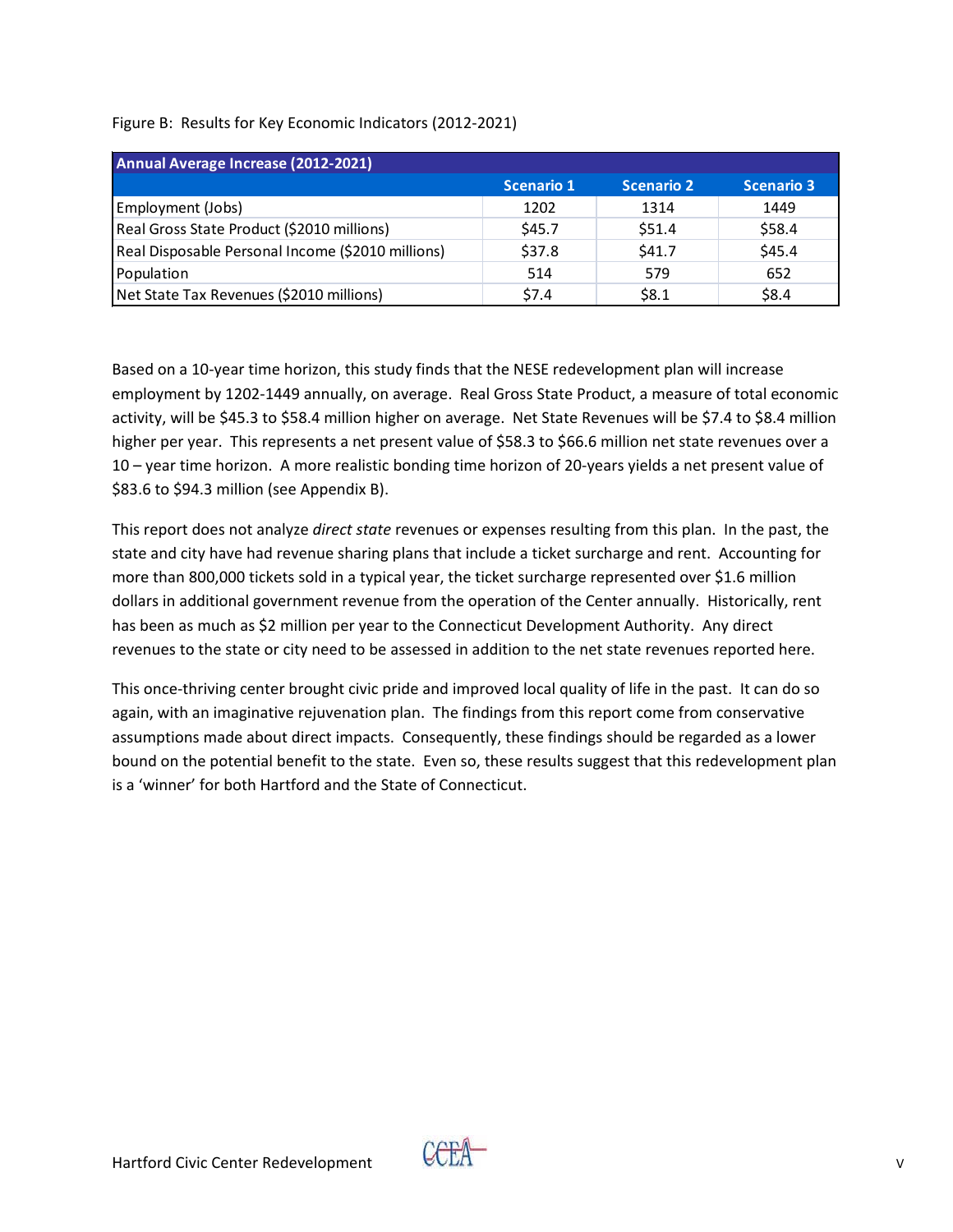# **Table of Contents**

| Example #3 University of Connecticut (UCONN) Men's and Women's Basketball  13 |  |
|-------------------------------------------------------------------------------|--|
|                                                                               |  |
|                                                                               |  |
|                                                                               |  |
|                                                                               |  |
|                                                                               |  |
|                                                                               |  |
|                                                                               |  |
|                                                                               |  |

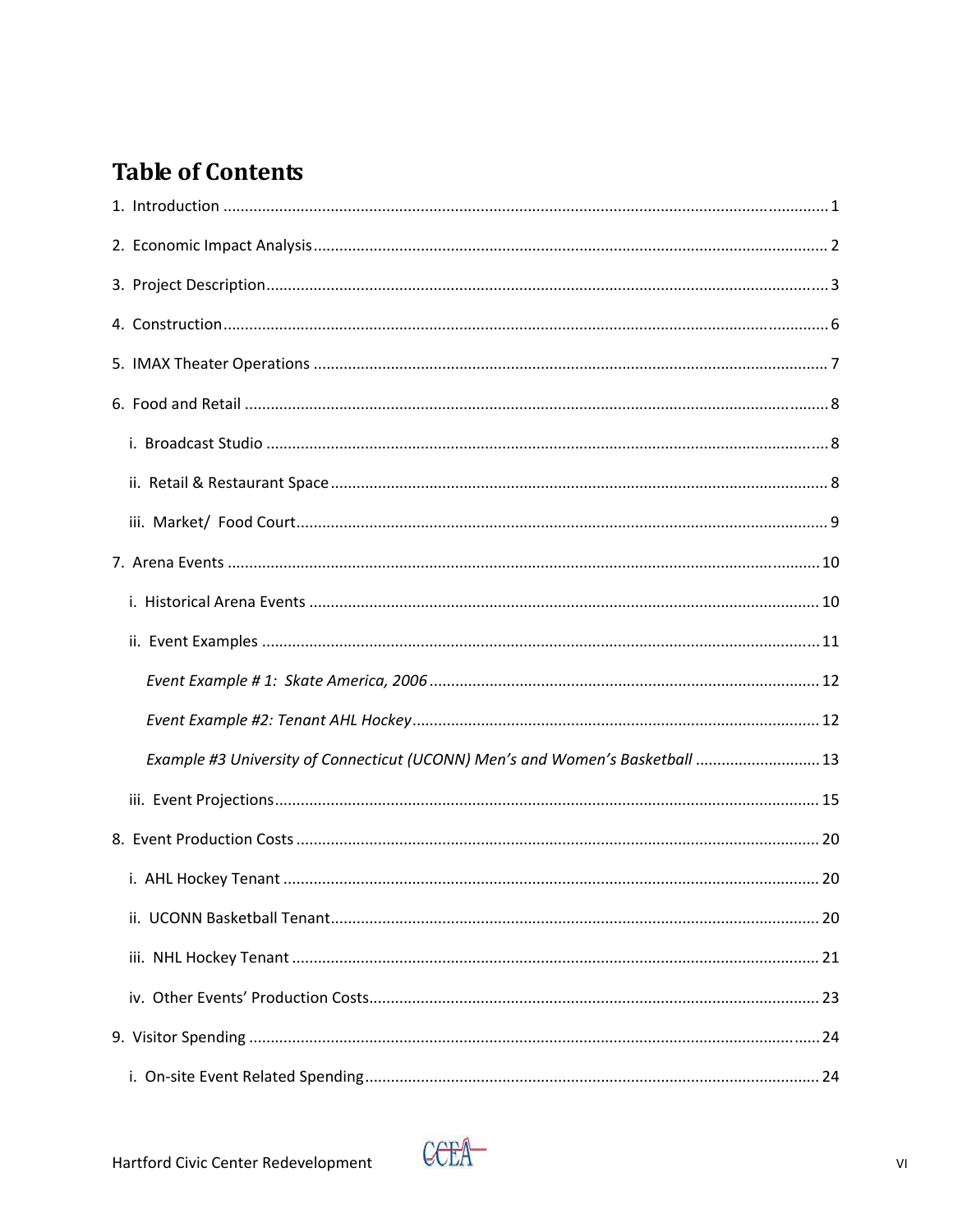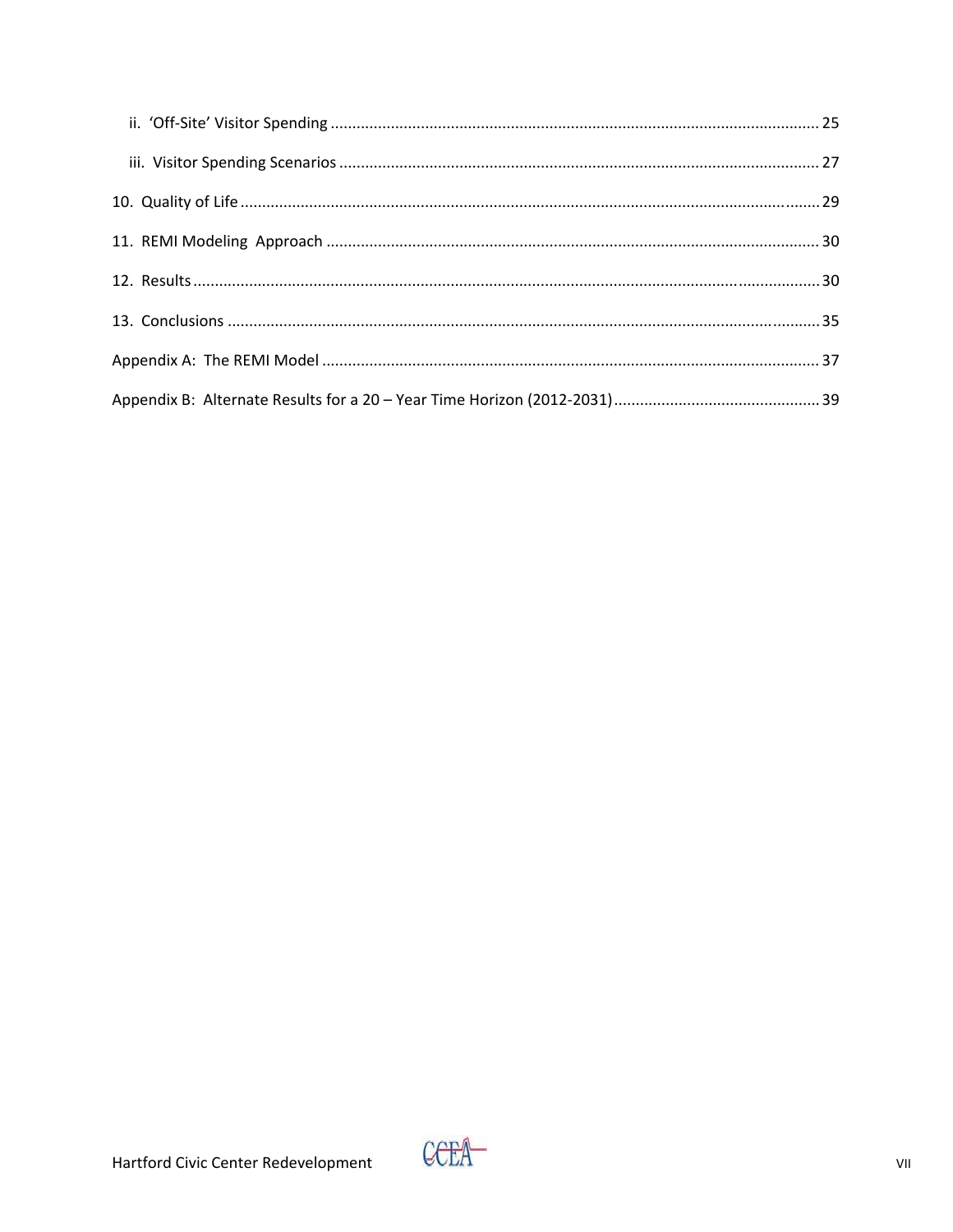# 1. Introduction

This economic impact report evaluates the operations of the Hartford Civic Center (or 'the center') and its value to the State of Connecticut. Located in downtown Hartford, CT, Center complex includes a 16,500 Coliseum, and 68,855 sq. ft. flexible flat floor / exhibition space.<sup>6</sup> It is currently owned by the City of Hartford, under the authority of the Connecticut Development Authority (CDA) and managed by Northland/ Anschutz Entertainment Group (AEG). The center hosts a variety of events including AHL hockey, University of Connecticut (UCONN) Basketball, concerts and exhibitions. Originally a focal point for entertainment and economic activity in Hartford, an aging facility and a declining number of events have raised concerns about its future. This analysis estimates the economic impact of one possible redevelopment plan for the Center.

Opened in 1975, the Hartford Civic Center and Coliseum is one of the oldest venues in the southern New England area.<sup>7</sup> At its peak circa 1988, the Center was home to an NHL franchise, the Hartford Whalers and hosted 318 events per year.<sup>8</sup> Adjacent to the Center was the Civic Center mall. The mall housed 50 small shops and restaurants and was initially anchored by a locally run department store. The entire complex offered entertainment, retail and office space and helped attract business headquarters to Hartford's Trumbull St. area. The Civic Center mall was demolished in 2004 and replaced with Hartford 21, a residential and commercial complex designed to revitalize the area. By then, the number of annual events at the Civic Center declined to around 150 per year.<sup>9</sup> The profitability of the Civic Center also declined. In 2009, the Connecticut Development Authority (CDA) and Northlands/ AEG Management renegotiated their agreement requiring the CDA to contribute \$1.05 million to the XL center rather than receiving revenue from the Center. This has resulted in a net loss to the CDA of about \$330,000 in both 2009 and 2010.<sup>10</sup>

Operational control of the remaining Civic Center is scheduled to revert to the City of Hartford Sept 1, 2013 from its current operators. As the building ages, it becomes difficult to attract other sports leagues like arena football and lacrosse, and one‐time "bid" events like the NCAA regional/national basketball tournaments. Many physical and operational characteristics do not meet the standards necessary to attract major professional sports franchises. The facility's mechanical systems are approaching the end of their useful life, broadcast facilities are antiquated, event load‐in/load‐out space is tight, locker rooms and team areas are outdated, and concourse space is limited. The Civic Center is rapidly reaching a



 $^6$  <u>http://www.xlcenter.com/default.asp?xlcenter=91</u> (accessed Oct 10, 2011).<br><sup>7</sup> CS&L and HOK Sport (2006) "Market Demand and Operational Effectiveness Analysis of the Hartford Civic Center" http://www.hartfordinfo.org/issues/wsd/downtowndevelopment/Civic Center analysis.pdf (accessed Sept 18, 2010).

<sup>&</sup>lt;sup>8</sup> http://articles.courant.com/1993‐05‐02/news/0000101513\_1\_books‐conventions‐convention‐planners‐costs 9 CS&L and HOK Sport (2006) "Market Demand and Operational Effectiveness Analysis of the Hartford Civic Center" http://www.hartfordinfo.org/issues/wsd/downtowndevelopment/Civic\_Center\_analysis.pdf (accessed Sept 18, 2010).

<sup>&</sup>lt;sup>10</sup> Connecticut Development Authority (2010) 'Financial Statements and Supplementary Information Years Ended June 30, 2010 and 2009" http://www.ctcda.com/Customer‐Content/WWW/CMS/files/Annual%20Report/2010‐ CDA‐Audited‐FT‐Annual‐Report.pdf (accessed Oct 2, 2011)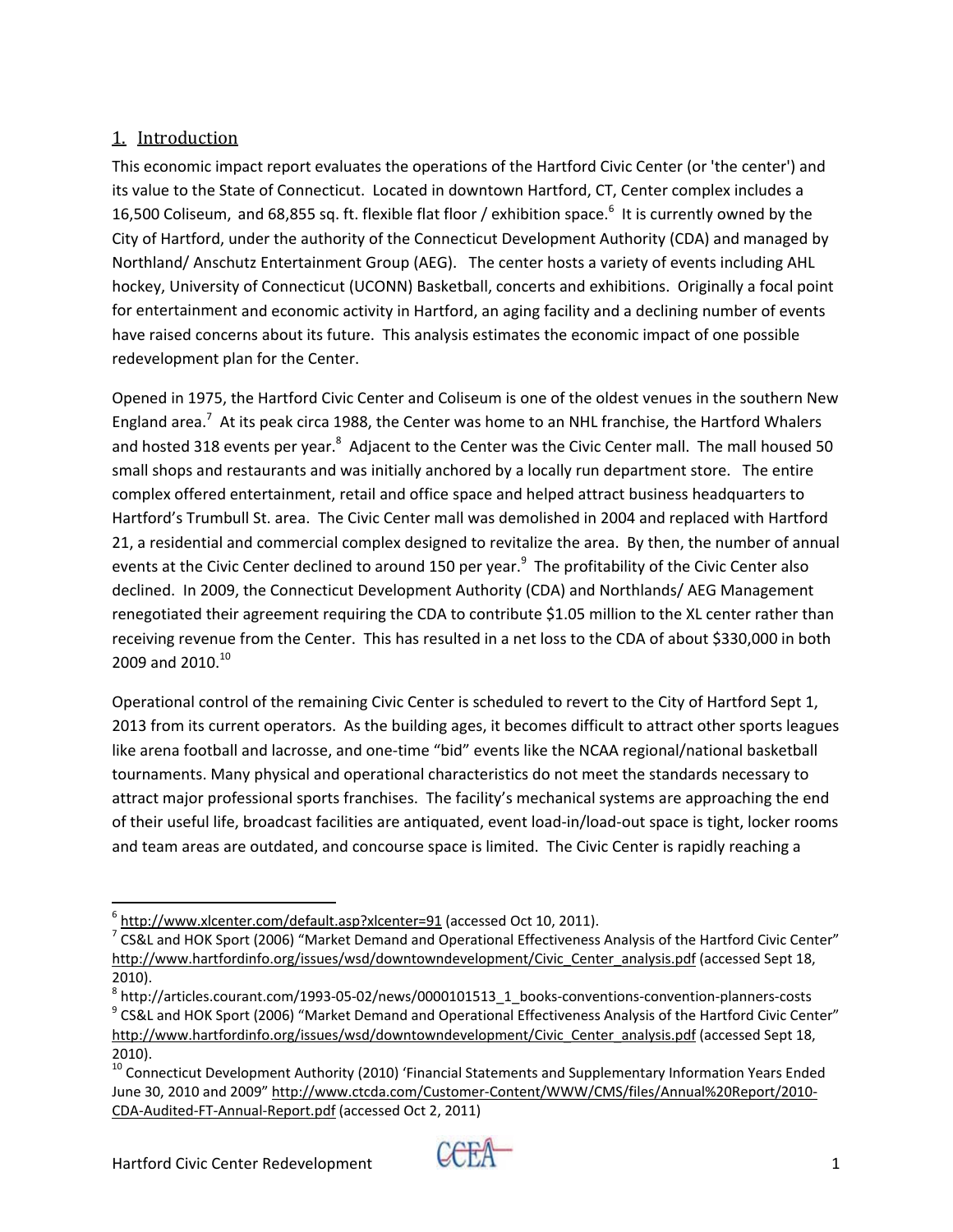juncture in its economically useful life. It seems likely that the Hartford Civic Center must either be redeveloped or retired.

Aetna<sup>11</sup> retained the Connecticut Center for Economic Analysis (CCEA), of the University of Connecticut, to evaluate New England Sports and Entertainment's (NESE) plan to redevelop the Center. This plan seeks to revitalize and refurbish the Center and once more make it a hub of entertainment and economic activity in Hartford. Their plans include a retrofit of the current structure, continuation of tenant events, increased numbers of other events, new tenants, a new atrium space with a team / sport store, a new market / food court, two new restaurants / bar, a new broadcast studio at street level, and a new IMAX theater. This analysis incorporates the realization of the goal to return an NHL team to the city starting in 2017. For the reasons discussed above, this report compares the redevelopment of the Hartford Civic Center to a baseline in which it has ceased to operate. The economic impact is the difference between the two scenarios.

This report is divided into 14 sections. Section 2 describes the method and purpose of economic impact analysis. Section 3 lays out the economic foot print and time-line of economic activities associated with this redevelopment. Sections 4 – 9 describe each of the economic impact components and REMI inputs associated with each facet of the project. Section 10 considers additional aspects of the project that are not empirically modeled. Section 11 describes the economic modeling approach. This analysis first 'digs a hole' removing Civic Center activity and then 'rebuilds' the center with NESE proposal described herein. Section 12 describes results for key economic indicators. Sections 13 and 14 review limitations and present conclusions. Appendices describe the REMI model and some alternate modeling scenarios.

#### 2. Economic Impact Analysis

An economic impact analysis estimates the economic activity generated from investments or spending in the reference economy. Using a common methodology, economic impact analyses can be used to compare different projects or investment strategies to determine which project yields the greatest economic benefit.

This report uses the Connecticut State REMI model (see appendix A for more detail). The core of this model is the US Department of Commerce Bureau of Economic Analysis (BEA) input‐output table that estimates spending shares (or input‐output coefficients) by each industry of goods and services from every other industry. REMI improves on the BEA input‐output table by customizing the coefficients to a specific region, accounting for purchases made to firms outside the region, incorporating government taxation and spending, population changes and consumer behavior. In a sense, the REMI model represents a mini economy that we can calibrate to perform 'what if…?' scenarios. The economic impact is measured as the difference between a baseline scenario and the 'what if…?' scenario. The REMI model is dynamic so we can trace how the economy adjusts over time.

In the REMI model, new spending drives sales in for different firms in the economy. That money is respent by that firm as purchases of inputs from other firms and workers' wages. In turn, workers and



  $11$  Aetna, Inc. is a Fortune 500 company (rank 77) located in Hartford, CT.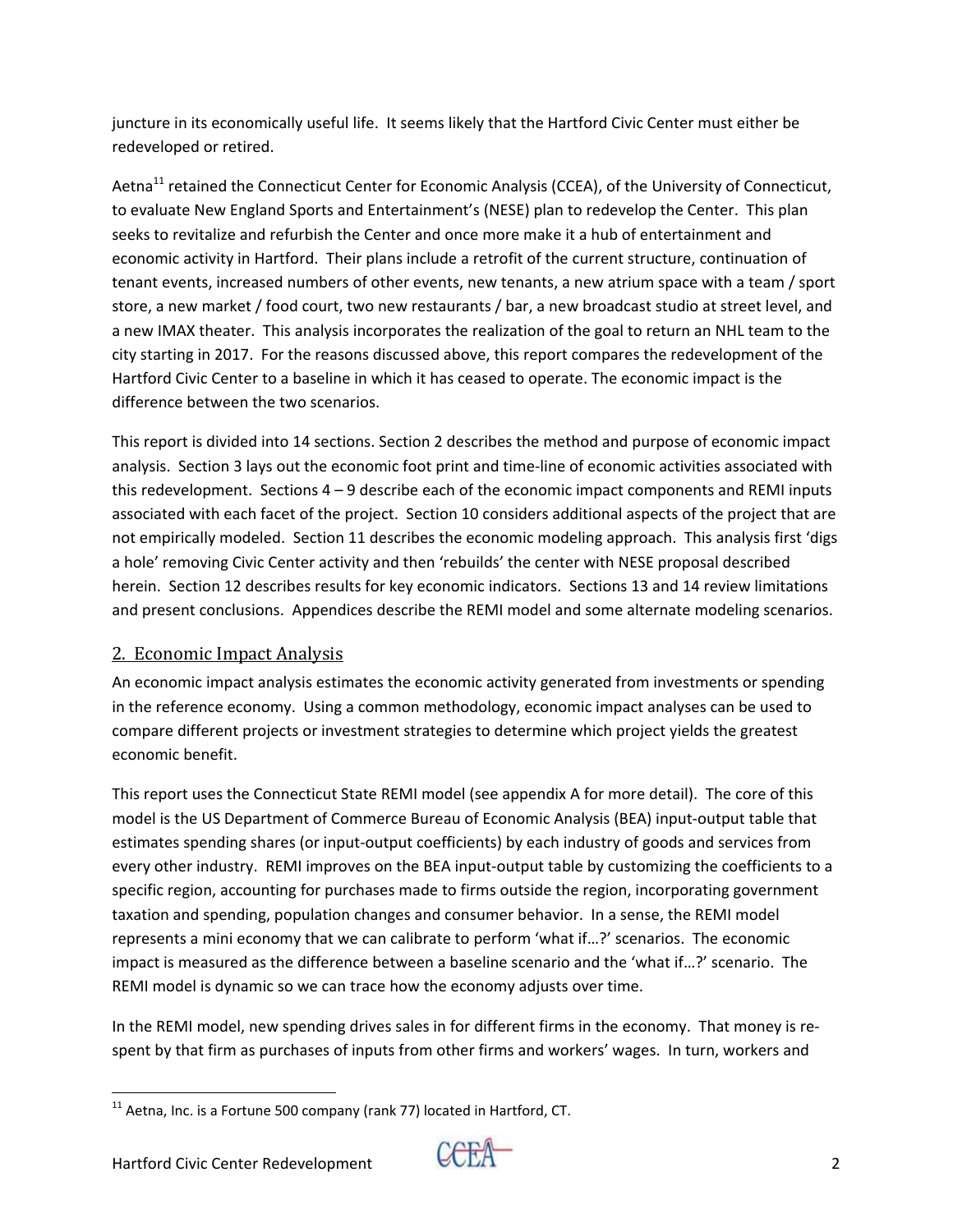businesses receiving new income will purchase more goods and services and/or hire more workers. This ripple effect is estimated by input‐output multipliers that quantify the interrelationships among firms and consumers. For example, if a consumer orders \$1000 of new construction, firms will buy building materials, architectural or design services, etc. from other firms to complete the project. They will also pay workers to use these inputs to produce the new structure. The industries from which the construction firm bought its materials will need to replenish inventories. To do so, they will buy goods from other firms and employ workers to re‐stock their inventories. Also, workers will use their income to purchase household goods and services in the economy. In turn, these goods must also be produced – inducing more spending on goods and services.

The initial round of spending is known as direct spending. For a hypothetical project, direct spending estimates are developed from a variety of sources. In this report, direct spending estimates are based on several sources including: historical operations (reference reports), budgets of the Hartford Convention Center (HCC) and the Wolf Pack, discussions with facility and event managers, a literature review of similar economic impact studies, and CCEA's expertise and knowledge of the Connecticut economy. Sections 4 ‐ 9 report these assumptions in detail.

The following spending ‐ round is the induced impact. It represents the sum of the rounds of additional economic activity, such as employment, sales, and earnings resulting from direct spending. New jobs and income are examples of the economic benefits that accrue to new economic activity. New economic activity also generates new tax revenue, depending on the local tax structure. New economic activity may also create the need for new government spending.

In the REMI model, state "net new revenues" are the difference between tax collections or revenue and public expenditures. State tax revenues include receipts from sales tax, excise taxes, personal income taxes, corporate income taxes, insurance trust revenue, and other taxes. Public expenditures include all spending on government services including: education, highways, public safety, welfare, public health, parks and recreation, government administration, interest on debt, etc. Tax revenues increase when sales, incomes and other economic activity increases. Public expenditures increase as the local population increases. More residents need additional public education slots. Increased traffic on highways places more wear and tear on roadways and so forth. The difference between the new tax revenues and the new public expenditures is state net new revenues.

#### 3. Project Description

This proposal calls for the Center to once again become a hub of economic activity in downtown Hartford. This plan involves a number of distinct activities. The timing of these activities is described in Figure 1 below.

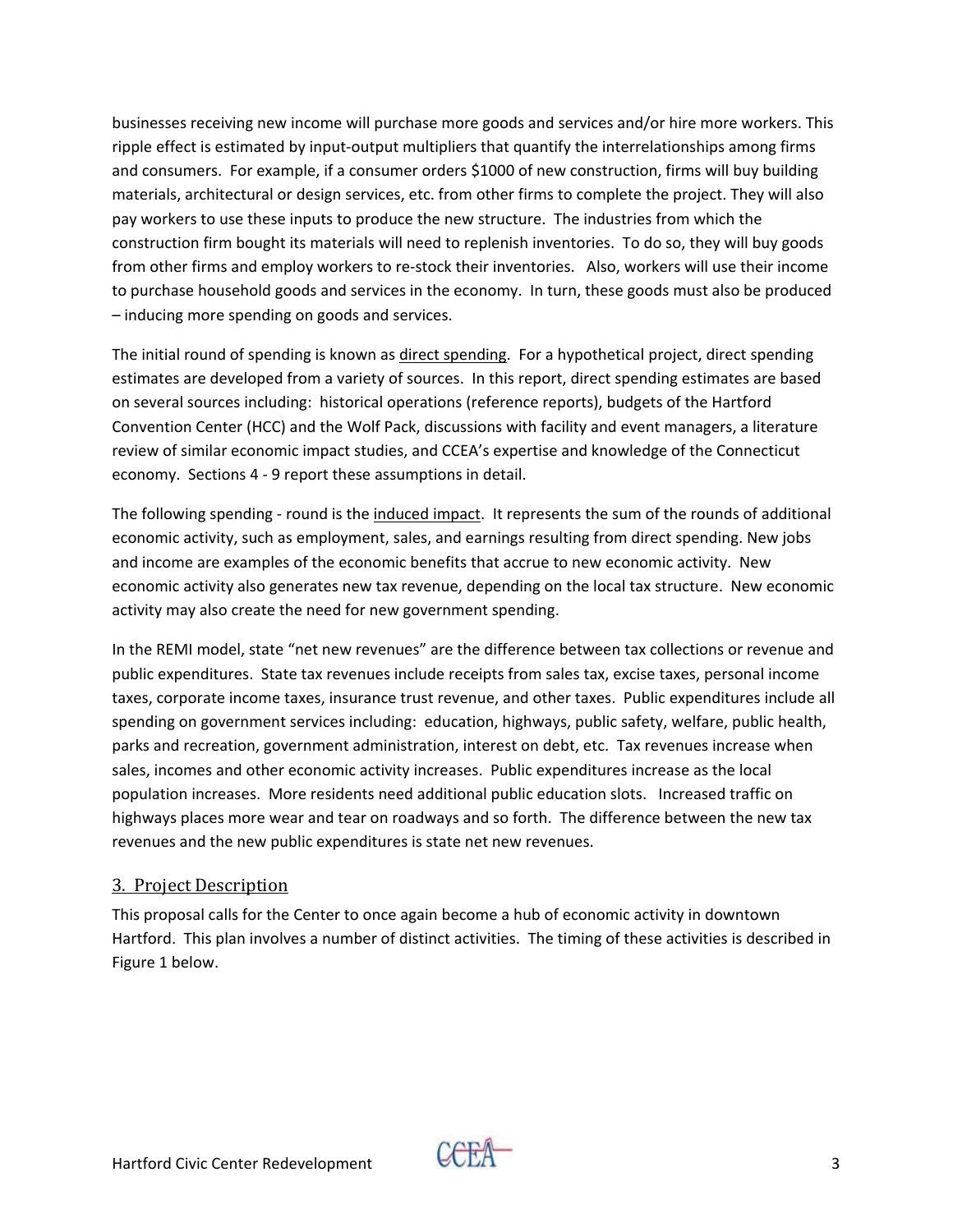#### Figure 1: Redevelopment Timeline

| <b>Planned Activities</b>     | 2011 |  | 2012 |  | 2013 |  | 2014 |  | 2015 |  | 2016 |  |  | 2017 |  | 2018 |  |  | 2019 |  | 2020 |  |                                                                                                                                                                | 2021 |  |
|-------------------------------|------|--|------|--|------|--|------|--|------|--|------|--|--|------|--|------|--|--|------|--|------|--|----------------------------------------------------------------------------------------------------------------------------------------------------------------|------|--|
|                               |      |  |      |  |      |  |      |  |      |  |      |  |  |      |  |      |  |  |      |  |      |  | 04 01 02 03 04 01 02 03 04 01 02 03 04 01 02 03 04 01 02 03 04 01 02 03 04 01 02 03 04 01 02 03 04 01 02 03 04 01 02 03 04 01 02 03 04 01 02 03 04 01 02 03 04 |      |  |
| <b>HCC Events</b>             |      |  |      |  |      |  |      |  |      |  |      |  |  |      |  |      |  |  |      |  |      |  |                                                                                                                                                                |      |  |
| AHL Hockey                    |      |  |      |  |      |  |      |  |      |  |      |  |  |      |  |      |  |  |      |  |      |  |                                                                                                                                                                |      |  |
| NHL Hockey                    |      |  |      |  |      |  |      |  |      |  |      |  |  |      |  |      |  |  |      |  |      |  |                                                                                                                                                                |      |  |
| All Other Events              |      |  |      |  |      |  |      |  |      |  |      |  |  |      |  |      |  |  |      |  |      |  |                                                                                                                                                                |      |  |
|                               |      |  |      |  |      |  |      |  |      |  |      |  |  |      |  |      |  |  |      |  |      |  |                                                                                                                                                                |      |  |
| <b>New HCC Amenities</b>      |      |  |      |  |      |  |      |  |      |  |      |  |  |      |  |      |  |  |      |  |      |  |                                                                                                                                                                |      |  |
| <b>Broadcast Studio</b>       |      |  |      |  |      |  |      |  |      |  |      |  |  |      |  |      |  |  |      |  |      |  |                                                                                                                                                                |      |  |
| Restaurant & Retail           |      |  |      |  |      |  |      |  |      |  |      |  |  |      |  |      |  |  |      |  |      |  |                                                                                                                                                                |      |  |
| IMAX Theater / Hard Rock Café |      |  |      |  |      |  |      |  |      |  |      |  |  |      |  |      |  |  |      |  |      |  |                                                                                                                                                                |      |  |
| Food Court                    |      |  |      |  |      |  |      |  |      |  |      |  |  |      |  |      |  |  |      |  |      |  |                                                                                                                                                                |      |  |
|                               |      |  |      |  |      |  |      |  |      |  |      |  |  |      |  |      |  |  |      |  |      |  |                                                                                                                                                                |      |  |
| Construction                  |      |  |      |  |      |  |      |  |      |  |      |  |  |      |  |      |  |  |      |  |      |  |                                                                                                                                                                |      |  |
| Assessment & Design           |      |  |      |  |      |  |      |  |      |  |      |  |  |      |  |      |  |  |      |  |      |  |                                                                                                                                                                |      |  |
| Studio/Restaurant/Store       |      |  |      |  |      |  |      |  |      |  |      |  |  |      |  |      |  |  |      |  |      |  |                                                                                                                                                                |      |  |
| Arena Construction            |      |  |      |  |      |  |      |  |      |  |      |  |  |      |  |      |  |  |      |  |      |  |                                                                                                                                                                |      |  |
| IMAX / Hard Rock Construction |      |  |      |  |      |  |      |  |      |  |      |  |  |      |  |      |  |  |      |  |      |  |                                                                                                                                                                |      |  |

The main components of the plan call for a construction phase (2012‐2014), continuation of tenant events (2012‐ forward), increased numbers of other events (2014‐ forward), new tenants (2014‐ forward), a new atrium space, new team sport store (2012‐ forward), a new market / food court (2014‐ forward), a new restaurant and sports bar (2012‐forward), a new broadcast studio at street level (2012‐ forward), a new IMAX theater (2013‐ forward), a Hard Rock Café (2013 – forward) and, in 2017, the replacement of the AHL with an NHL hockey team. Some events in the summers of 2012 and 2013 will be cancelled because of major construction activities. Most construction will be completed without disrupting events.

As the first row of figure 2 below shows, the arena is just one of several new businesses that will be housed in the Center. The additional activities include:

Arena / Coliseum Associated economic impacts described below and in row 2 of figure 2,

❖ IMAX theater,

Food & Retail:

Team Sport store selling sports apparel and souvenirs including NHL, UConn and other local college sports teams.

Hard Rock Café or Planet Hollywood restaurant and bar with live music.

Geno Auriemma's Fast Break Restaurant and Pub would share an open space with the Fox Sports Broadcasting Facility; enhancing the restaurant space with live broadcasting.

A glassed in Fox Sports (Tribune/Hartford Courant) broadcast studio at street level that allows passersby to participate in sports broadcasting from the Civic Center.

Market /Food Court: a public market destination with a variety of unique merchants selling things like fresh produce, local crafts, and unique food options. This market would be open daily from 8‐6 to service the business community and exhibition events.

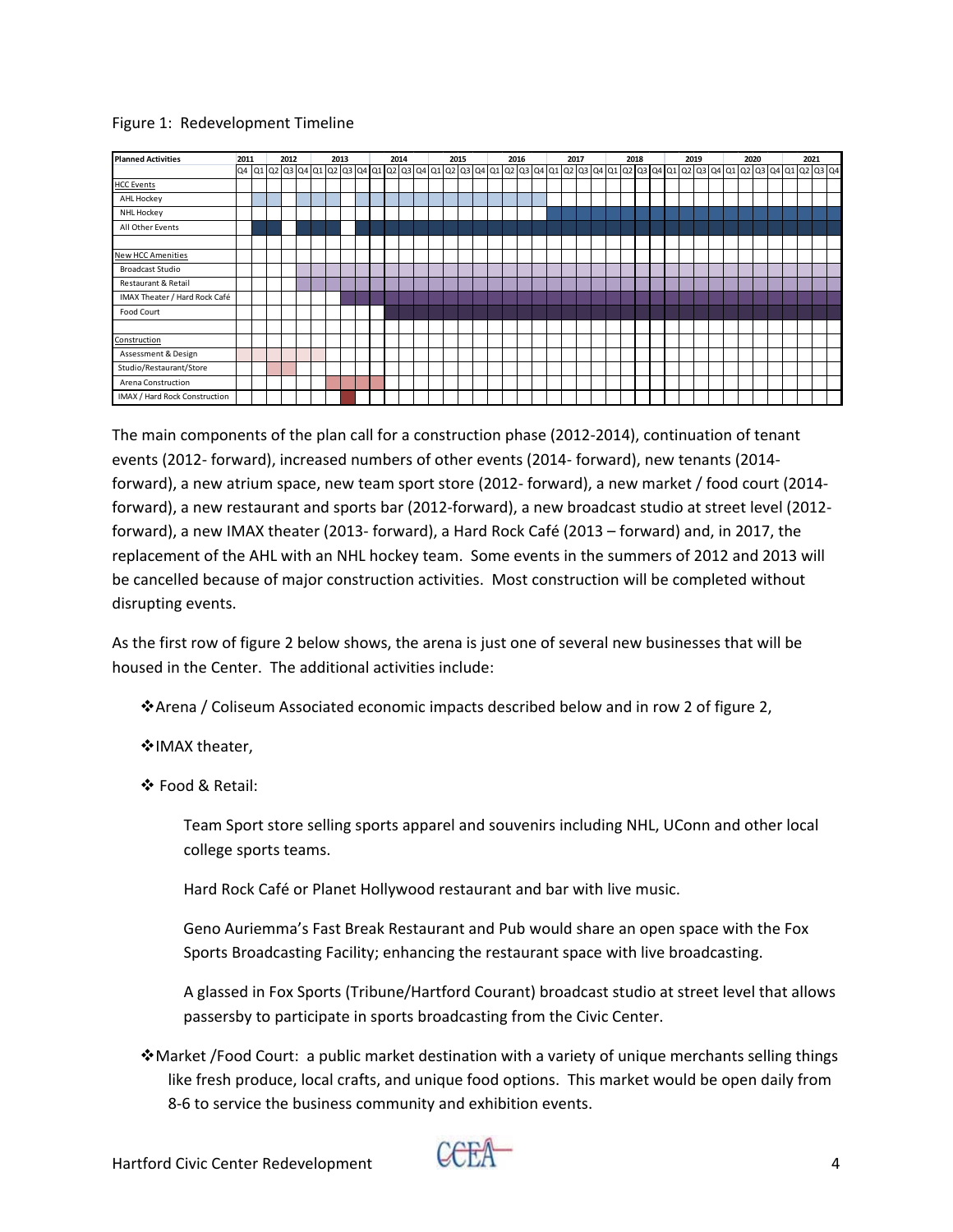In addition, the ongoing events held at the arena affect arena vendors as well as local business and residents. The economic activity associated with of these components is discussed in sections 4‐9 below.

Figure 2: Components of Redevelopment Economic Impact



The impact of arena events can be divided into four main areas:

- \* Event Production: The spending associated with putting on or bringing an event to the Center including spending by teams and event production staff and the ongoing operation of the center itself,
- On‐Site Visitor Spending: Event attendees spend money on‐site, meaning inside the arena, on concessions and merchandise,
- Off‐Site Visitor spending: Visitors coming to Civic Center events will spend money on‐site and off‐ site for retail, food, accommodations and transportation. Depending on the number and type of visitors the Civic Center attracts, these visitors will bring new business to local establishments.
- Quality of Life: This once‐thriving center brought civic pride and improved local quality of life in the past. It can do so again, with an imaginative rejuvenation plan. A vibrant entertainment hub can increase civic pride and help recruit businesses and top skilled labor.

Sections 4 ‐9 describe the projected activity below.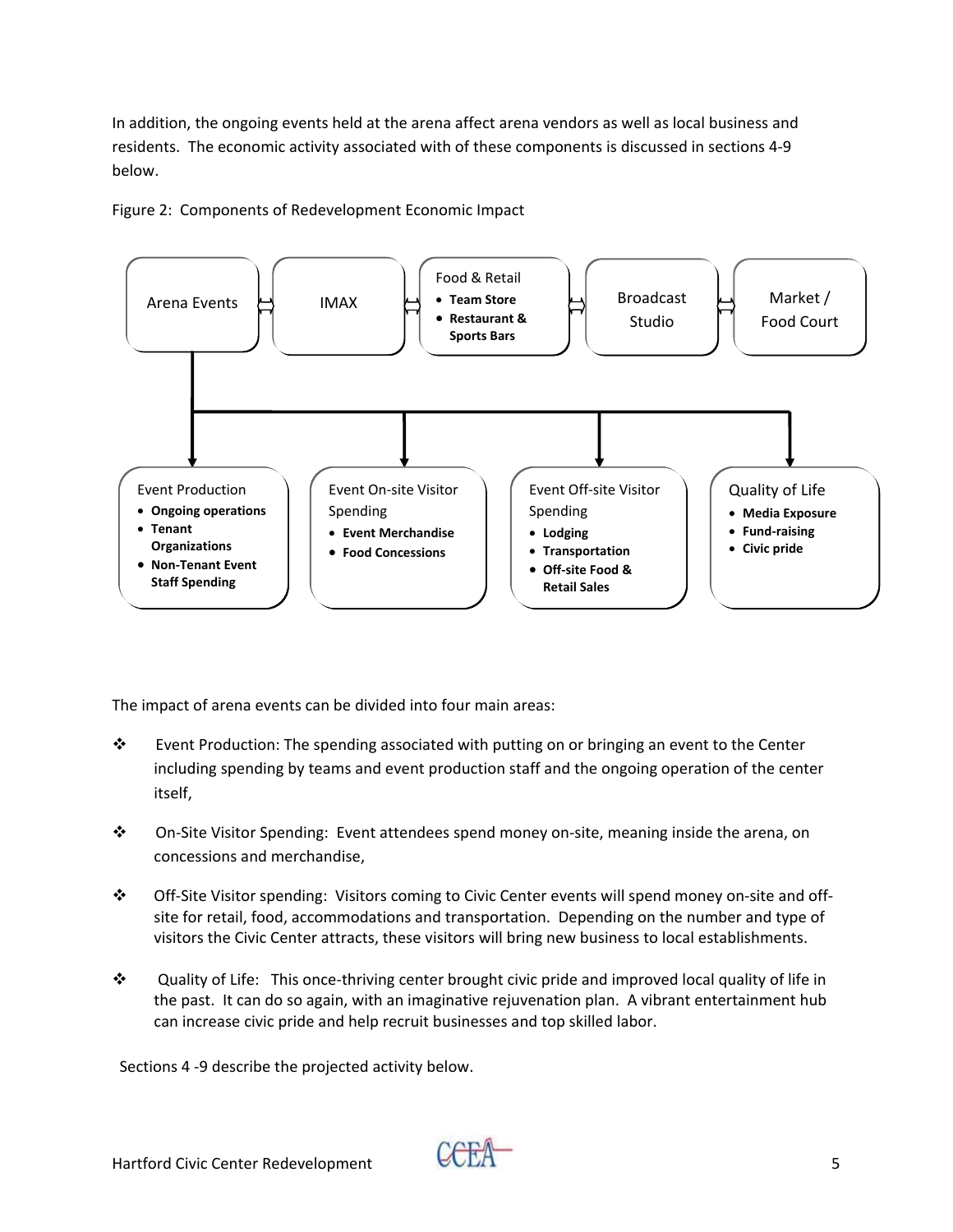## 4. Construction

The foundation of this plan is the modernization and expansion of the Civic Center. A full mechanical and electrical assessment of the Center's systems will begin in October, 2011. After assessing the center's core systems, final architectural and design plans for the center will occur. In order to minimize disrupting activities at the center, areas may be cordoned off with plywood to allow updating to occur while events continue. Construction that requires a full facility shut-down will occur in the quieter summer months, when the Center has booked fewer activities.

Construction will consist of three phases and encompass several distinct projects:

Phase 1. (January 2010‐ August 2012):

- Arena Feasibility / Building Analysis;
- Preliminary Design;
- **•** Entrance and atrium lobby refurbishment
- Restaurant and sports bar build-out (Geno Auriemma's Fastbreak Pub and Restaurant);
- Team /sports merchandise (The Connecticut Whale, NHL and State College Sports Team) store build‐out; and
- Broadcast studio construction.

Phase 2. (August 2012‐March 2013):

- **•** Arena Design and Engineering
- Arena Permitting and Pre-Construction;
- IMAX and Hard Rock Café Design and Engineering;
- IMAX construction: and
- Hard Rock Café construction.

Phase 3. (March 2013 – April 2014).

Arena Construction.

The completion of construction will occur in early 2014. The total projected cost of arena construction is \$104.9 million.<sup>12</sup> Figure 3 below describes specific facility improvements, their timing and their projected cost.



<sup>&</sup>lt;sup>12</sup> Estimate supplied by Whalers Sport Group.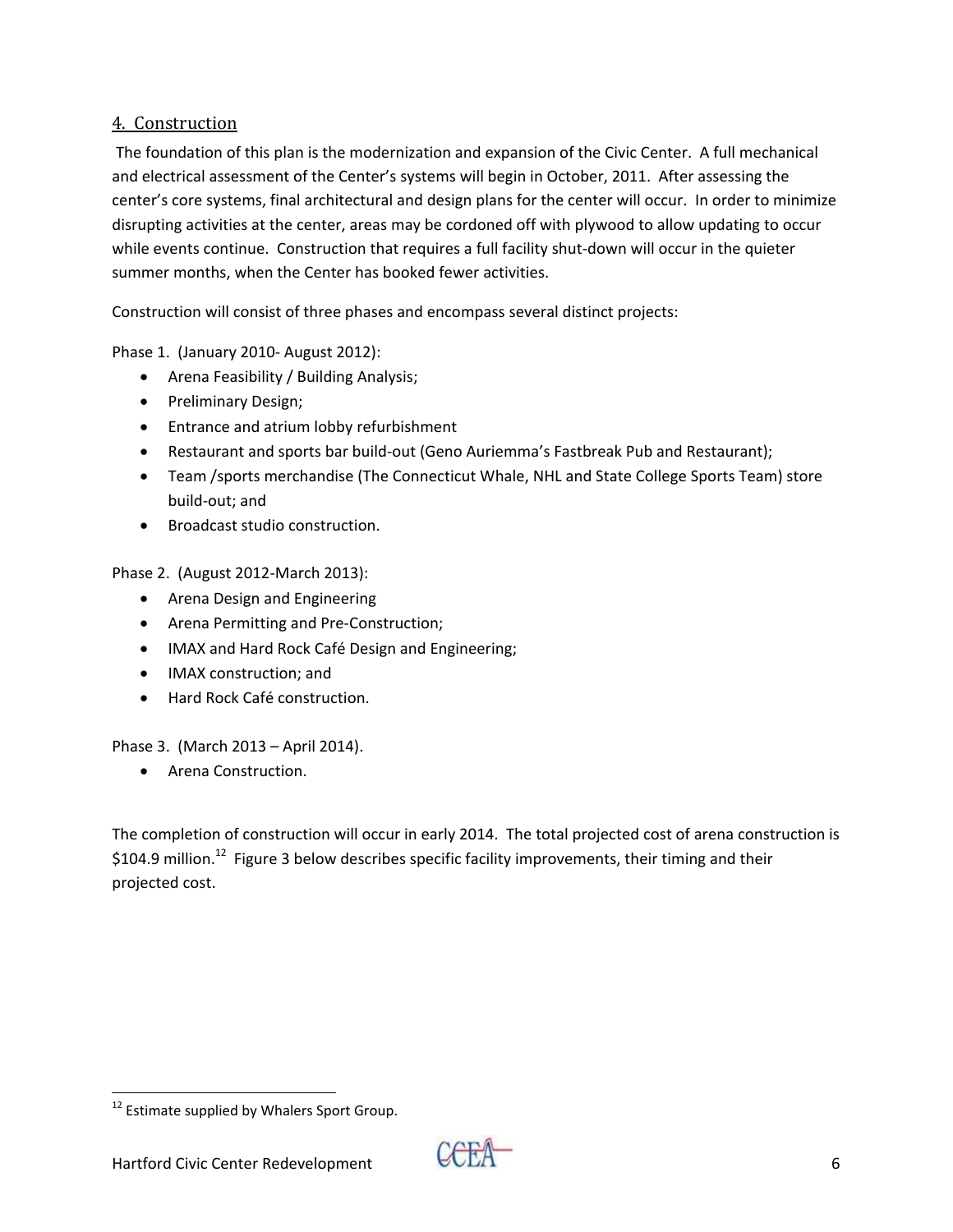| <b>Construction Expenditures (\$2010 Millions)</b> |                   |    |                |                 |                 |
|----------------------------------------------------|-------------------|----|----------------|-----------------|-----------------|
| <b>Items</b>                                       | <b>Total Cost</b> |    | <b>PHASE 1</b> | <b>PHASE 2</b>  | <b>PHASE 3</b>  |
| <b>Hard Costs</b>                                  |                   |    |                |                 |                 |
| 1. HVAC Upgrade                                    | \$<br>6,542,200   |    |                |                 | \$<br>6,542,200 |
| 2. Seating Enhancements (luxury boxes, etc.)       | \$<br>14,300,000  |    |                |                 | \$14,300,000    |
| 3. Food Court/Concession Upgrades                  | \$<br>17,640,000  |    |                |                 | \$17,640,000    |
| 4. Facilities (pub. restroom, team locker          |                   |    |                |                 |                 |
| rooms, etc.) Upgrades                              | \$<br>13,000,000  |    |                |                 | \$13,000,000    |
| 5. Broadcasting/Media Upgrades                     | \$<br>2,750,000   |    |                |                 | 2,750,000       |
| 6. ADA Improvements                                | \$<br>6,335,000   | \$ | 1,267,000      |                 | \$<br>5,068,000 |
| 7. Atrium/Ticketing Renovations                    | \$<br>1,125,000   | \$ | 1,125,000      |                 |                 |
| 8. Restaurants / Retail / IMAX                     | \$<br>15,500,000  | Ś  | 5,890,000      | \$<br>9,610,000 |                 |
| <b>Soft Costs</b>                                  |                   |    |                |                 |                 |
| 9. Feasibility Studies/Analysis (ADA, HVAC, etc.)  | \$<br>192,981     | \$ | 192,981        |                 |                 |
| 10. Preliminary Design                             | \$<br>231,577     | \$ | 231,577        |                 |                 |
| 11. Design & Engineering                           | \$<br>8,491,142   | \$ | 1,698,228      | \$<br>5,094,685 | \$<br>1,698,228 |
| 12. Permitting & Fees                              | \$<br>424,557     | \$ | 42,456         | \$<br>339,646   | \$<br>42,456    |
| 13. Project Management                             | \$<br>3,859,610   | \$ | 964,903        | \$<br>964,903   | \$<br>1,929,805 |
| 14. Administration/Office/Accounting/Legal         | \$<br>771,922     | \$ | 154,384        | \$<br>308,769   | \$<br>308,769   |
| <b>15. LEED</b>                                    | \$<br>77,192      | \$ | 15,438         | \$<br>30,877    | \$<br>30,877    |
|                                                    |                   |    |                |                 |                 |
| 16. Contingency (15%)                              | \$<br>13,686,177  | \$ | 2,737,235      | \$<br>2,737,235 | \$<br>8,211,706 |
|                                                    |                   |    |                |                 |                 |
| <b>Total</b>                                       | \$104,927,357     |    | \$14,319,202   | \$19,086,114    | \$71,522,041    |

Figure 3: Hartford Civic Center Construction Expenditures

# 5. IMAX Theater Operations

IMAX films are well-known for their improved movie experience. The average IMAX movie screen is 72 x 52.8 ft tall with all seats being no more than the height of the movie screen away from the screen. Films may be shot in IMAX format or converted from standard movie formats using DMR, Digital Media Re‐ mastering, technology into 2 - or 3-D films. DMR technology has facilitated IMAX offerings of first run Hollywood films. The recent popularity of 3‐D films has demonstrated the public's willingness to pay a premium for a higher quality film experience.

Connecticut currently has four (4) IMAX theaters: in Plainville, Norwalk, Milford and Manchester.<sup>13</sup> The Plainville, Milford and Manchester locations are part of larger Cineplexes. Only the Marine Aquarium location in Norwalk is a stand‐alone IMAX location. This report assumes that a fifth IMAX location would compete with other local theaters, but it would not put other theaters out of business. The Cineplex locations offer diversified viewing options that would continue to attract patrons. The Norwalk location is roughly a 70 mile driving distance from Hartford. Consequently, the Marine Aquarium IMAX theater serves a different geographic area. Furthermore, five theaters for a state Connecticut's size are not



 <sup>13</sup> See http://www.imax.com/ (accessed Oct. 2, 2010)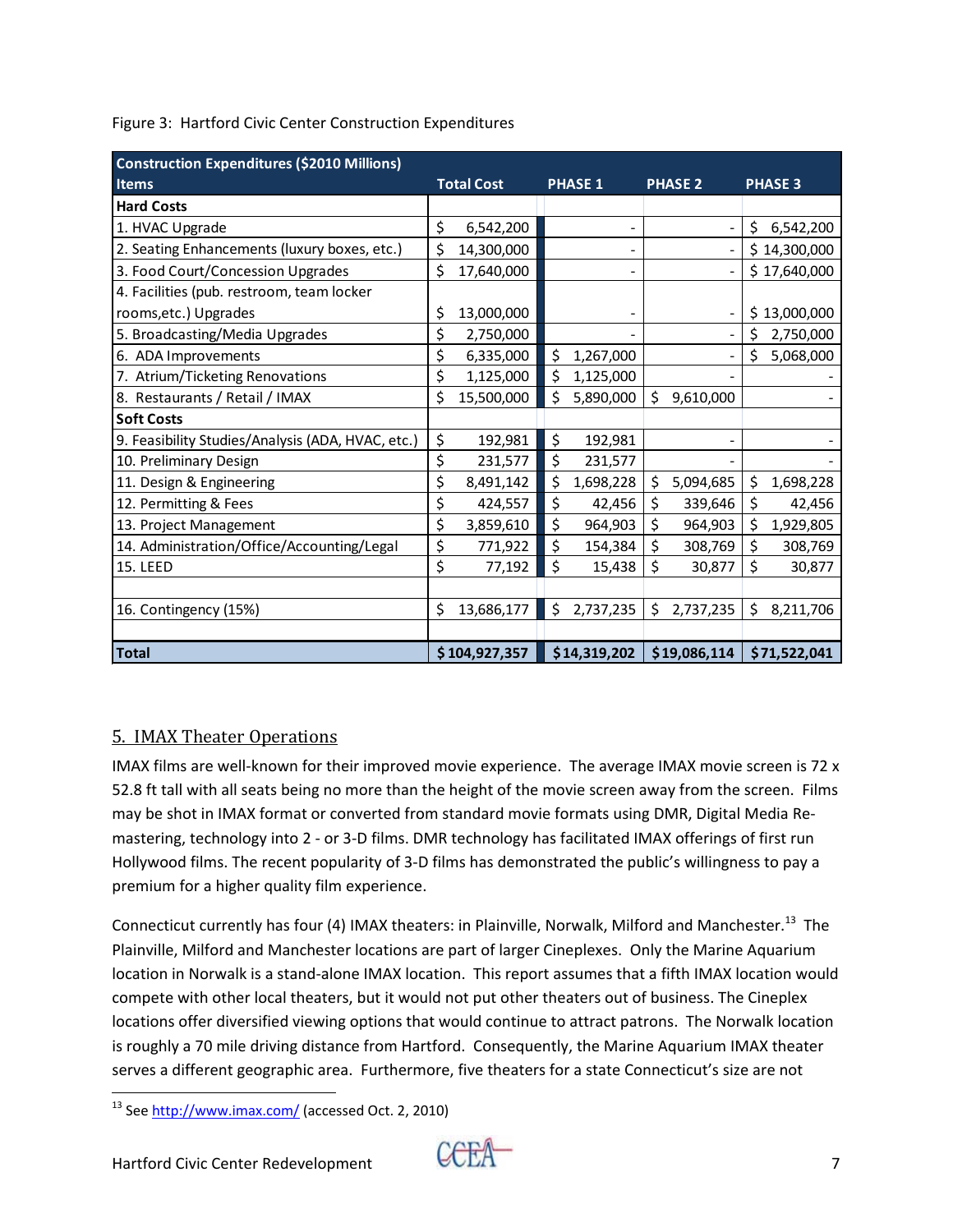unrealistic. The Greater Boston area has seven IMAX theaters and an estimated population of 4.6 million compared to five IMAX theaters for 3.6 million people in Connecticut.

This report assumes a 300 seat 2‐D/3‐D IMAX theater operating 10 hours per day, 364 days a year. The IMAX theater offers a concessionary. Following internal IMAX projections, this analysis assumes a ticket price of \$7.40, and an average of \$1.60 in concessions per person.<sup>14</sup> Additional revenues of \$50,000 per year result from facility rentals.<sup>15</sup> Under this pricing structure, 350,000 patrons per year would result in \$3,086,563 in movie theater sales per year beginning in April of 2013. In the REMI model, this sales figure is modeled as firm sales. This approach uses default spatial economics to net out the effects of competition on economic activity.

## 6. Food and Retail

The Hartford Civic Center refurbishment calls for developing the entrance and mall area. It is anticipated that the area would be used for retail, sports bar /restaurants and a broadcast studio activities. These facilities would be open to the public even when there are no events at the Coliseum.

# *i. Broadcast Studio*

Plans call for a sports broadcasting studio at street level and open to Geno Auriemma's Fast Break Restaurant and Pub. The studio would be open to the street to allow passersby to watch filming; similar to other shows such as "Good Morning America". While the broadcast studio would generate public interest in the Civic Center and its amenities, this analysis does not project any additional economic activity resulting from the studio. This report conservatively assumes that the operations in this studio would represent the transfer of broadcast activities from other locations in the state.

# *ii. Retail & Restaurant Space*

Several currently unused areas will be converted into space for stores and restaurants. Current plans envision a 'team' store selling state college sports and AHL /NHL merchandise. Similarly, Geno Auriemma's Fast Break Pub & Restaurant and a Hard Rock Café or other similar bar/restaurant would be part of the complex. In all, this space would provide an additional 3,369 sq. ft. of retail space and 19,423 sq. ft. of restaurant/bar space. These spaces would operate as independent venues from the arena and be open to the community during regular business hours. We assume revenue will be generated at median national rates for retail and restaurants at local malls on a per sq. ft basis.<sup>16</sup> The Team Sports Store and Fast Break Pub would open in October 2012. The Hard Rock Café would open in April 2013. Figure 4 shows the potential sales for this retail and restaurant space.

<sup>15</sup> Based on IMAX CORPORATION Sample Financial Model supplied by New England Sports and Entertainment.<br><sup>16</sup> Urban Land Institute (2004) 'Dollars & Cents of Shopping Centers: 2004'



<sup>&</sup>lt;sup>14</sup> Based on IMAX CORPORATION Sample Financial Model supplied by New England Sports and Entertainment.

http://www.uta.edu/faculty/hansz/5334/ProjectF07/2004%20Complete%20Report.pdf (accessed Sept. 16, 2011).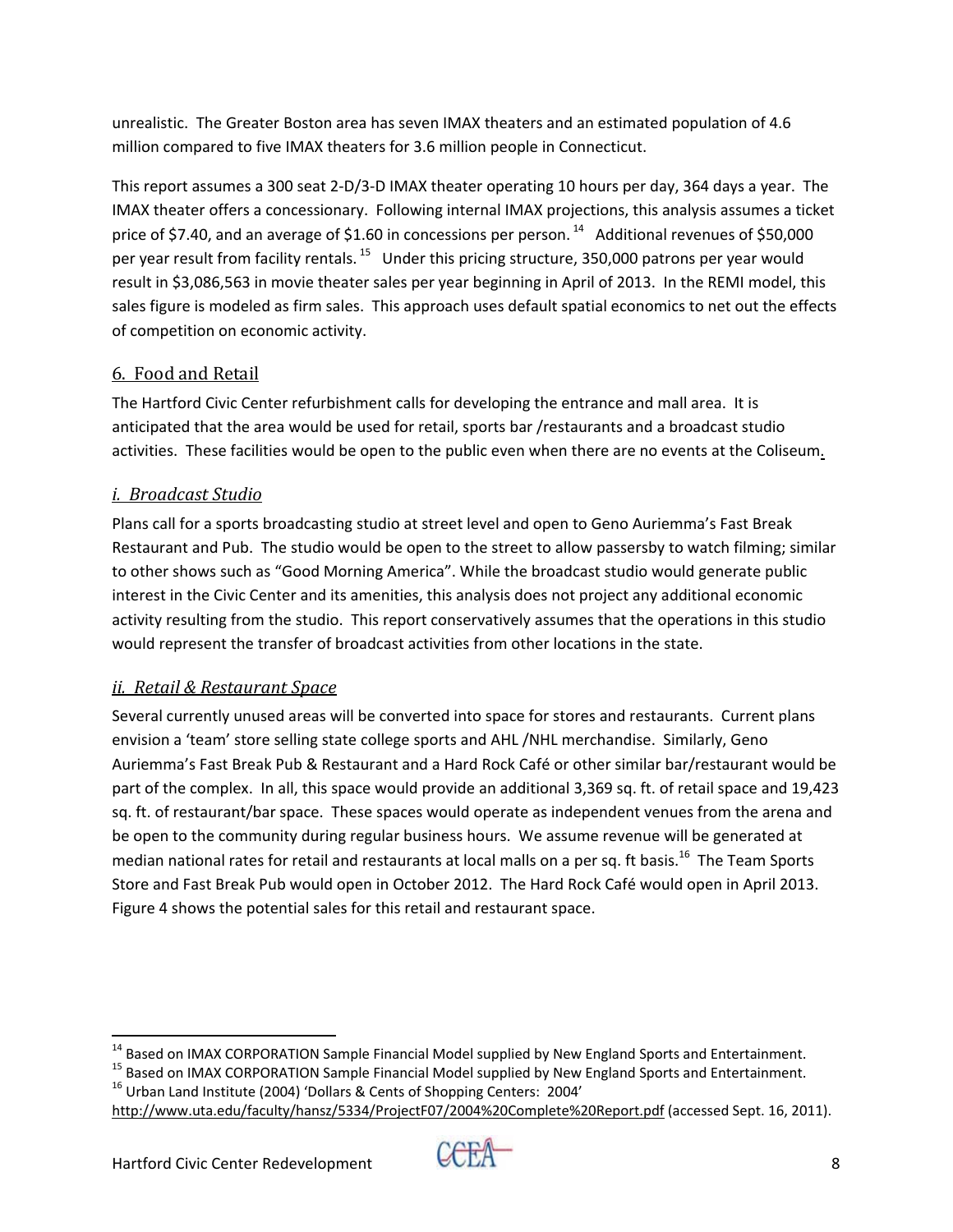Figure 4: Atrium Retail and Restaurant Sales (2012 ‐)

| Annual Sales (\$2010) |        | <b>Total Sales</b>             |
|-----------------------|--------|--------------------------------|
|                       |        | Area (Sq. Ft.) Projected Sales |
|                       |        |                                |
| Retail                | 3,369  | \$396,407                      |
| Restaurant            | 19.423 | \$4,975,861                    |

Because new restaurants and retail will compete with existing restaurants and other on‐site retail, this report estimates that only about 50% of these sales will be net new to the region.<sup>17</sup>

## *iii. Market/ Food Court*

With the 2005 opening of the Connecticut Convention Center, there is a newer dedicated exhibition space in Hartford, CT compared to the Civic Center.<sup>18</sup> In order to increase appeal and utilization of the center's exhibition hall, a new market and food court will be opened in 2014. The food court will feature 68,000 sq. feet of vendors and dining space. The market would be similar to other enclosed market places such as Boston's Faneuil Hall. It will serve the community daily from 8am – 6pm. Estimated revenues come from median national rates for community food courts.<sup>19</sup> This market assumes an estimated leasable space of 12,895 for an estimated 15 small booths with the remaining area as browsing and seating. Figure 5 shows potential annual sales.

Figure 5: Food Court Sales (2014 ‐)

| Annual Sales (\$2010) |        | <b>Total Sales</b>             |
|-----------------------|--------|--------------------------------|
|                       |        | Area (Sq. Ft.) Projected Sales |
|                       |        |                                |
| <b>I Food Court</b>   | 68,000 | \$3,225,868.36                 |

As conceived, the market will be a relatively new amenity in the area. However, it will compete to some extent with existing restaurants and grocers. This report conservatively estimates net new spending will be about 50% the potential spending listed above.<sup>20</sup>

 $^{17}$  While this estimate is necessarily conservative (ie. less than 100%), it is higher than the REMI default impact for restaurant and retail firm sales in Connecticut. This slightly higher percent of net new activity is based on the local popularity of the brands involved and the relative dearth of entertainment options in Hartford, relative to the rest of the state.<br><sup>18</sup> The Connecticut Expo Center has recently been sold and is expected to be closed as an exhibition space. NBC

News (Aug. 2011) "Expo Center to Close" http://www.nbcconnecticut.com/news/local/Expo‐Center‐to‐Close‐

Urban Land Institute (2004) 'Dollars & Cents of Shopping Centers: 2004' http://www.uta.edu/faculty/hansz/5334/ProjectF07/2004%20Complete%20Report.pdf (accessed Sept. 16, 2011).<br><sup>20</sup> While this estimate is necessarily conservative (ie. less than 100%), it is higher than the REMI default impact

restaurant and retail firm sales in Connecticut. This slightly higher percent of net new activity is based on the local popularity of the brands involved and the relative dearth of entertainment options in Hartford, relative to the rest of the state.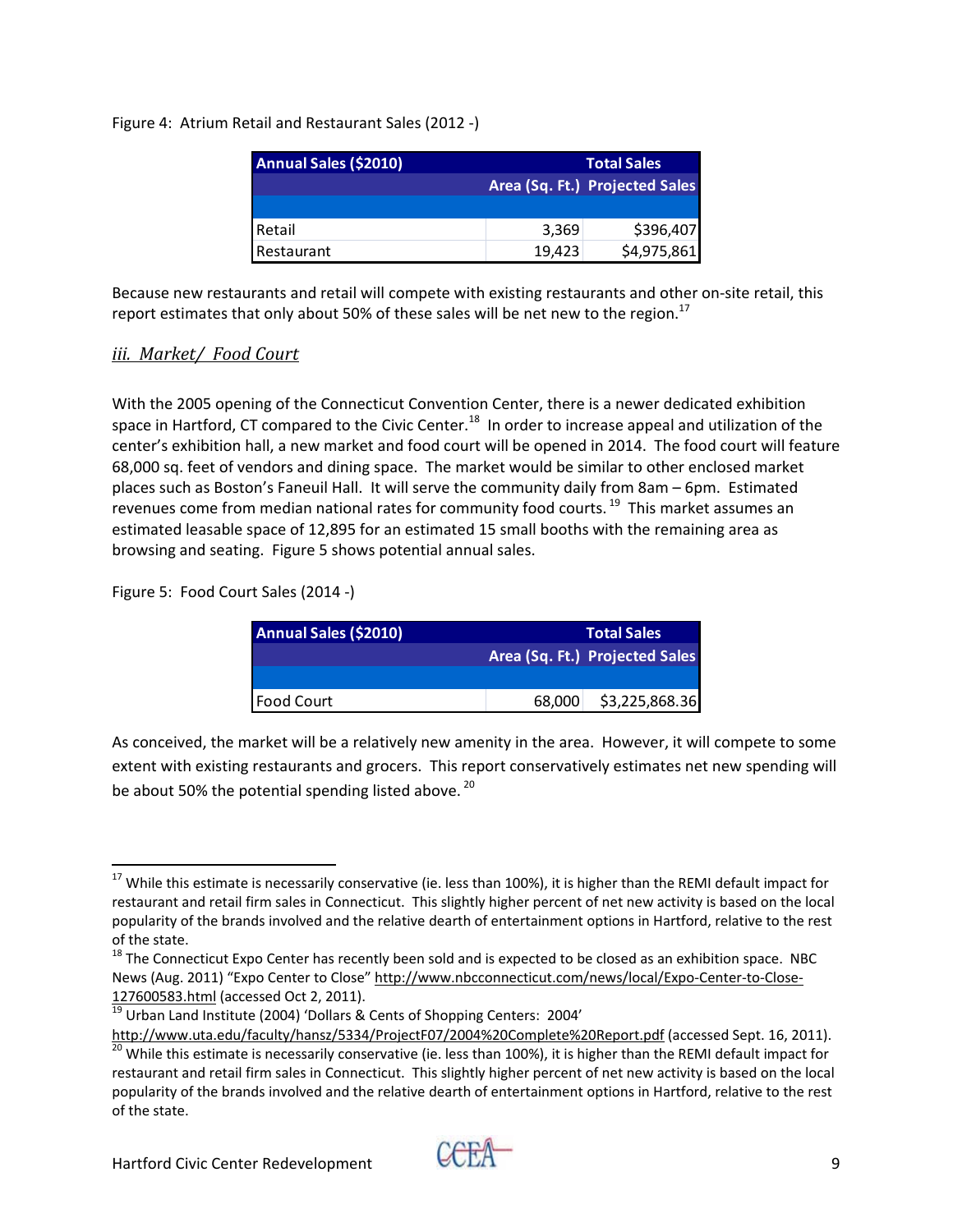#### 7. Arena Events

An upgraded arena will attract new and more events. Ongoing Center operations would continue to support and manage these activities. Each event brings with it production spending. Depending on the type of event, production spending includes everything from advertising and materials to lodging for entertainers or opposing teams. While at the event, attendees purchase food and beverages and program merchandise from concessions. Also, some visitors purchase goods and services off‐site. Visitors who come to town for the day, day‐trippers, may have a meal or a drink in town. They will probably pay to park and may buy gas. In addition, visitors who come from further away, may stay overnight in hotels and visit other Hartford tourist attractions. This visitor spending represents a separate contribution to economic activity. If this spending would not have occurred in-state if the Center were not operating, then this is net new economic activity. Finally, increased recreation activities, dining options, and niche retail make Hartford a more desirable location to live and work.

#### *i. Historical Arena Events*

The Hartford Civic Center has held a rough average of 166 events per year with a weighted average attendance of 5748 per event. (See Figure 6 below).

|                          |       | <b>Number of Annual Events</b> |       |       | <b>Average Event</b><br><b>Attendance</b> |
|--------------------------|-------|--------------------------------|-------|-------|-------------------------------------------|
| <b>Event Type</b>        | 03/04 | 04/05                          | 05/06 | 07/08 | 07/08                                     |
| AHL                      | 49    | 43                             | 46    | 45    | 4,408                                     |
| <b>UCONN Basketball</b>  | 20    | 21                             | 23    | 25    | 11,440                                    |
| Concerts                 |       | 8                              | 11    | 14    | 8,357                                     |
| <b>Family Shows</b>      | 35    | 28                             | 28    | 25    | 3,815                                     |
| <b>Other Events</b>      | 35    | 27                             | 34    | 30    | 4,750                                     |
| Subtotal                 | 146   | 127                            | 142   | 139   |                                           |
|                          |       |                                |       |       |                                           |
| <b>Flat Floor Events</b> | 39    | 31                             | 13    | 25    | 1,717                                     |
|                          |       |                                |       |       |                                           |
| Total                    | 185   | 158                            | 155   | 164   |                                           |

Figure 6: Historical Numbers and Average Attendance by Event Type

Sources: CS&L and HOK Sport (2006) "Market Demand and Operational Effectiveness Analysis of the Hartford Civic Center" and Northland AEG (2008) "Hartford Civic Center – Hartford Wolf Pack Operating Budget Contract Year Ending FY08"

The two major sports tenants, AHL hockey and NCAA UCONN Basketball, provide a consistent number of annual events, and these events are expected to continue into the future. Touring family shows reliably come to Hartford as they find it to be a lucrative market. These shows include Sesame Street, Disney on Ice, Phineas and Ferb Live, etc. Other events include a variety of non-tenant sports, such as WWF Wrestling, Professional Bull Riding, etc., and other events such as faith‐based functions. Recent concerts include Katy Perry. Flat floor or exhibition events have faced stiff competition from the Hartford Convention Center and have declined in importance in the Center's roster of events.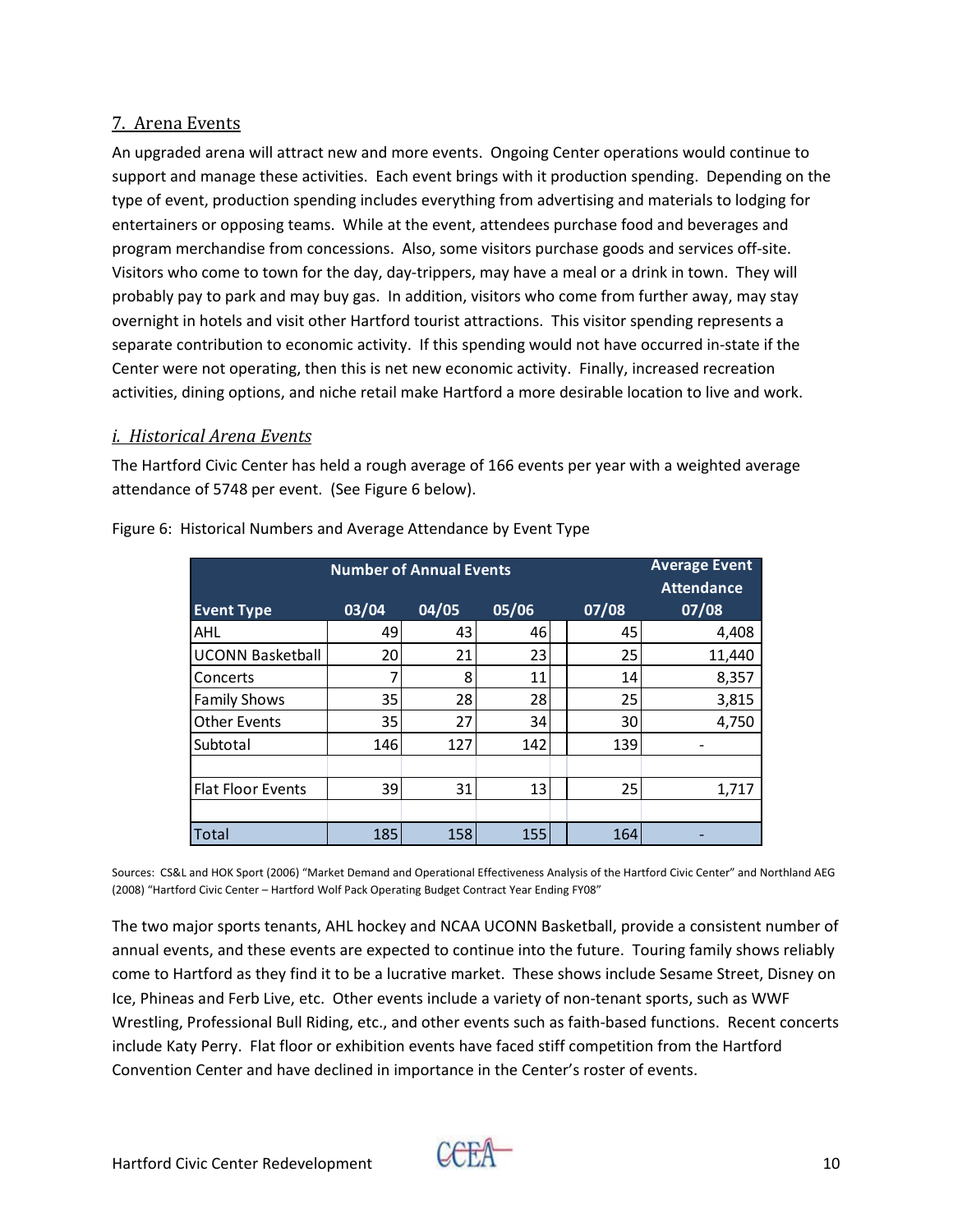Figure 7 shows other similarly sized venues within an hour's drive of Hartford. The Center competes with a number of specialized and/ or similar venues in the region. Webster Bank Arena and the MassMutual center host their own AHL teams. Mohegan Sun casino hosts the Connecticut Sun WBNA team in its 10,000 seat arena. Both Foxwoods and Mohegan Sun venues host high profile concerts; sometimes as loss leaders to bring audiences to the casinos. In Hartford, the Comcast Arena hosts summer concerts and can accommodate up to 20,000 seats. The TD Gardens in Boston, Uniondale Veteran's Arena in Uniondale, NY (not shown), and Madison Square Garden in New York, NY (not shown), all host NHL franchises. Madison Square Garden has also hosted the NCAA Men's Big East Basketball Championships. The competition with these other venues is taken into account when developing our estimates of Hartford Civic Center events moving forward.





#### *ii. Event Examples*

This next section describes 'vignettes' of events that the Civic Center has hosted in the recent past and could successfully bring to Hartford again if its amenities are updated to attendees' expectations.

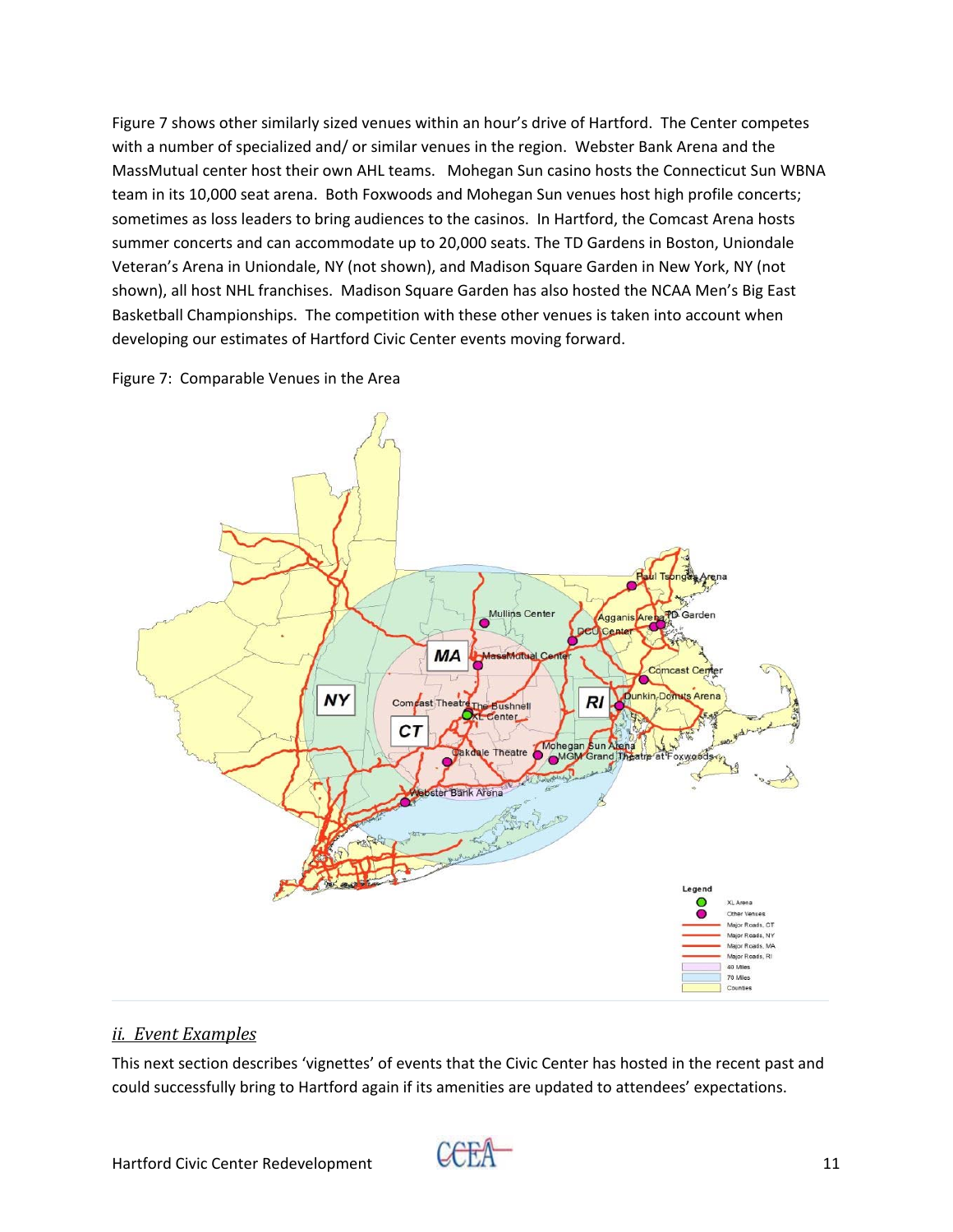#### *Event Example # 1: Skate America, 2006*

Skate America, US Figure Skating Championships, is an example of a high profile event. The Hartford Civic Center hosted Skate America in 2006. The four day event brought skaters, media, and fans to Hartford from around the world. More than 20,000 passes were sold to this event. Many were multiday passes or multiple passes sold to the same individuals who stayed locally overnight. Local new production expenses were an estimated \$428,000 including \$130,000 in US Figure Skating Association accommodation, travel and food (in \$2010). This figure does not include production or visitor expenses for ABC, ESPN or the other 88 credentialed media that attended. Visitors did more than attend skating competitions. Hartford arts and museum venues, such as the Wadsworth Atheneum, reported a large spike in out-of-state visitors. Media coverage through sports broadcasts, print media, and promotional media reached an estimated 42 million households and even more internationally.<sup>21</sup>

These types of high profile events have the potential to bring new spending to Hartford and Connecticut. Local businesses and attractions benefit from the tourist dollars brought to town. They also raise Connecticut's profile nationally, and internationally. While it can be difficult to monetize the value of a 'higher profile', the coverage of these events does promote Hartford as a place to live and work. It can also be a point of civic pride for local residents.

# *Event Example #2: Tenant AHL Hockey*

Historically, Hartford's AHL hockey team has played an average of 45 games at the center per year, with an average attendance of 4,408 per event.<sup>22 23</sup> This past year, new management re-branded the Hartford Wolf Pack to be The Connecticut Whale. With increased promotion and a renewed effort to attract an NHL team, attendance rose by 36% over the previous year. (See Figure 8 below) With an average game attendance of 5,695, The Connecticut Whale moved to second place in attendance in the region. Even though most attendees are local, they still contribute to the Hartford economy. They buy food, beverages, and merchandise on-site. Off-site they may spend on parking, a meal, or some shopping.



 <sup>21</sup> Nutmeg Sports Group (2006) "The World Skated to Connecticut. Marketing Housekeeping Report" supplied by NESE.

<sup>&</sup>lt;sup>22</sup> Northland AEG (2008) "Hartford Civic Center – Hartford Wolf Pack Operating Budget Contract Year Ending FY08"

supplied by NESE.<br><sup>23</sup> CSL and HOK Sport (2006) "Market Demand and Operational Effectiveness Analysis of the Hartford Civic Center" http://www.hartfordinfo.org/issues/wsd/downtowndevelopment/Civic Center analysis.pdf (accessed Sept 14, 2011)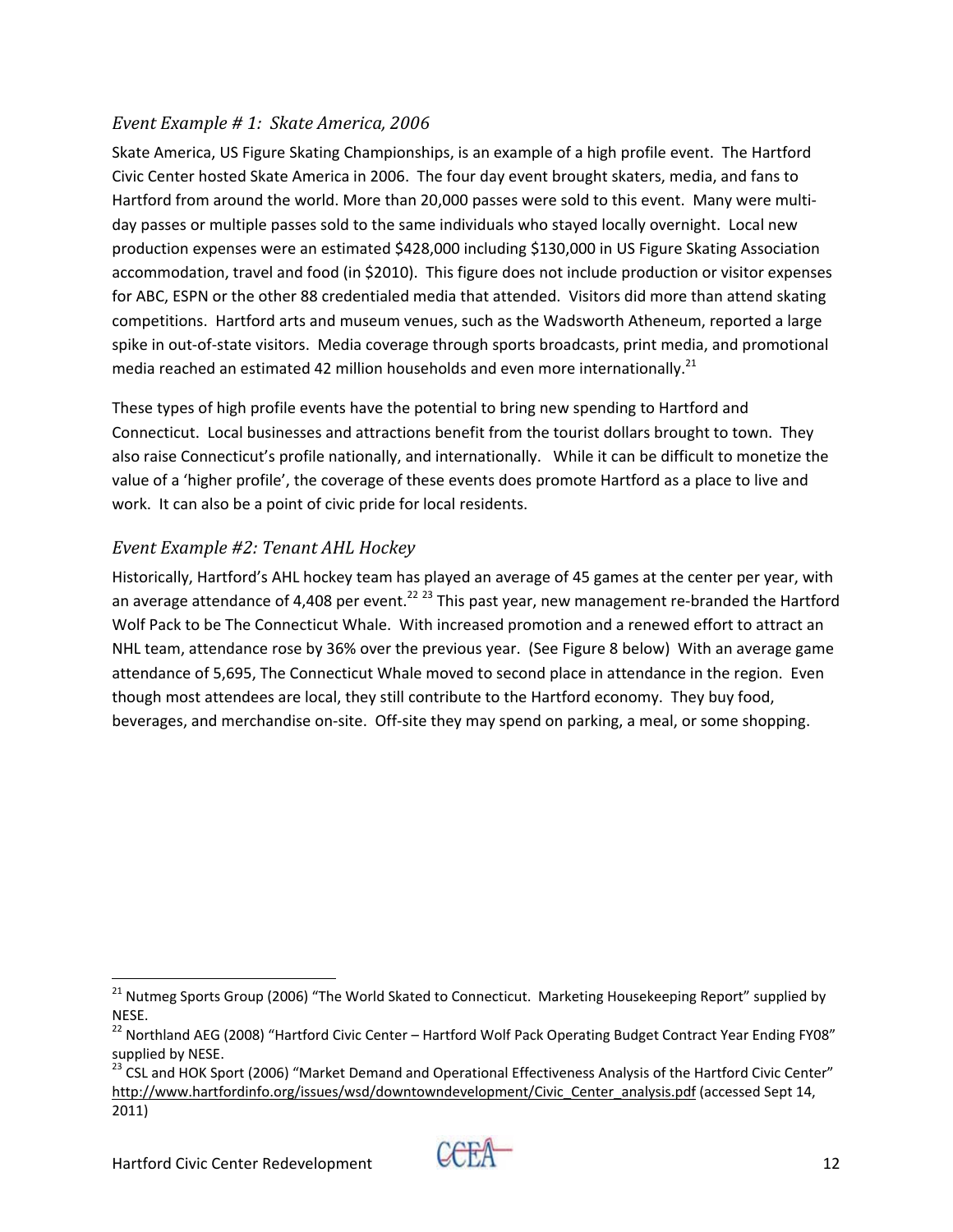

Figure 8: Trends in AHL Average Attendance at the Civic Center

In addition to attracting visitors, AHL hockey operations represent independent economic activity. Under the old management, the Hartford Wolf Pack hired 15 executive FTE's and had \$3.7 million in other expenses.<sup>24</sup> The new management estimates they hire about 25 head office FTE's, 7 team support staff and 35 players. Players live in Connecticut a minimum of 8 months per year, yielding 23.3 FTE Connecticut workers.

#### *Example #3 University of Connecticut (UCONN) Men's and Women's Basketball*

The University of Connecticut Basketball program has been successful and a point of pride for much of the state. The men's and women's teams both play season games at the Center. This year the Women's Big East Championship was also held there. The program operations occur at Storrs, CT and are not explicitly tied to the Civic Center. Therefore, this report does not consider the 'event production' costs. However, these events do bring visitors to Hartford who spend money both on and off‐site.

UCONN supplied season ticket holder information. Shown in Figure 9 below, this data illustrates where visitors are from. The season ticket holder data suggests that most come from Hartford, New Haven and Tolland counties. Relatively few come from Fairfield and Litchfield counties. In fact, a greater percent of season ticket sales come from out-of-state purchasers than from Fairfield and Litchfield counties.



 <sup>24</sup> Northland AEG (2008) "Hartford Civic Center – Hartford Wolf Pack Operating Budget Contract Year Ending FY08" supplied by Elkinson + Solves, Inc.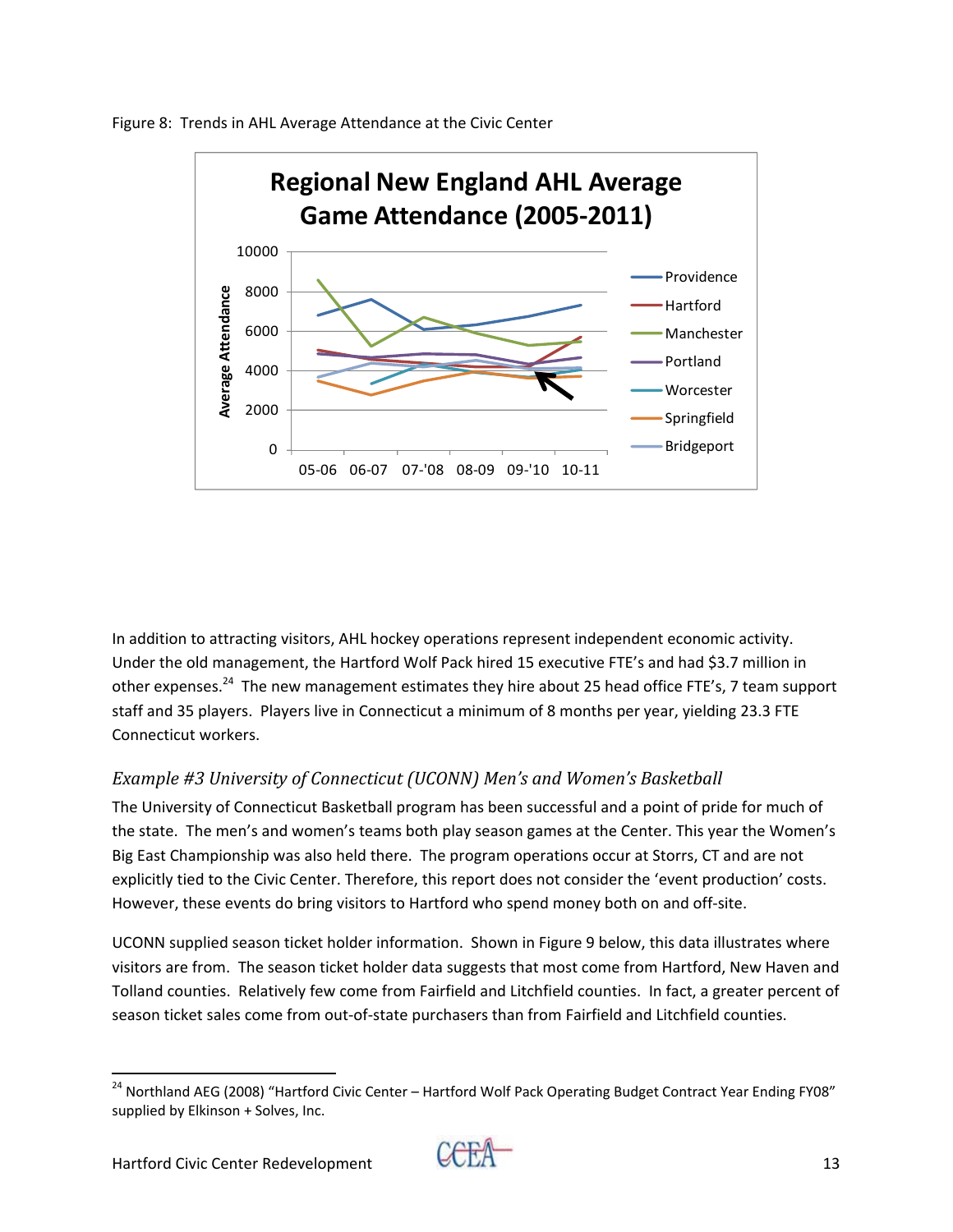| <b>UCONN Basketball Season Ticket Holders</b> |                          |       |                               |       |
|-----------------------------------------------|--------------------------|-------|-------------------------------|-------|
|                                               | <b>Mens' and Womens'</b> |       |                               |       |
|                                               | <b>Regular Season</b>    |       | <b>Women's Big East Final</b> |       |
|                                               |                          |       |                               |       |
|                                               | <b>Number</b>            | %     | <b>Number</b>                 | %     |
| <b>Fairfield County</b>                       | 165                      | 5.9%  | 31                            | 4.5%  |
| <b>Hartford County</b>                        | 1296                     | 46.3% | 309                           | 44.8% |
| Litchfield County                             | 111                      | 4.0%  | 20                            | 2.9%  |
| Middlesex County                              | 147                      | 5.3%  | 31                            | 4.5%  |
| <b>New Haven County</b>                       | 456                      | 16.3% | 113                           | 16.4% |
| New London County                             | 126                      | 4.5%  | 42                            | 6.1%  |
| <b>Tolland County</b>                         | 270                      | 9.7%  | 82                            | 11.9% |
| Windham County                                | 47                       | 1.7%  | 19                            | 2.8%  |
| Out-of-State                                  | 179                      | 6.4%  | 42                            | 6.1%  |

Figure 9: UCONN Basketball Season Ticket Purchases by Place of Origin

This data illustrate a two main points. First, season ticket holders typically expect to attend more games than individuals who purchase just one ticket. One of the factors affecting game attendance is the distance traveled. That roughly 6% of season ticket holders come from outside Connecticut is significant. Their visitor spending is more likely to be 'net new' to the state. Hartford may be a more convenient venue than traveling to Storrs, CT and the Civic Center seats 6500 more than Gampel Pavilion at Storrs, CT. Further, season ticket holders for regular season games represent just 22% of total purchases.<sup>25</sup> All things being equal, this suggests that an even larger portion of the remaining 78% of attendees likely comes from outside Connecticut and can be considered 'net new' economic activity in the state. This finding is taken into consideration when constructing 'new new' visitor spending scenarios below.

The second point addresses concerns that the Hartford Civic Center sporting events might draw visitors away from Webster Bank Arena, located in Fairfield County. In particular, an AHL or NHL team located in Hartford might be said to increase its attendance only at the cost of reducing attendance at the Webster Bank Arena. This data suggests this is not the case. Even where there is a non-competing popular sports event, individuals from the western half of the state do not consistently attend Hartford events in high numbers. While this conclusion needs to be treated with caution, it is significant to note UCONN's season ticket holders are more likely to come from outside Connecticut than from Fairfield County.

These examples illustrate the different types of economic activity generated by events at the Center and how it can range across different event types.



<sup>&</sup>lt;sup>25</sup> By comparison, a survey of attendees at the HP Pavilion at San Jose found just 2% of all visitors came from out of state. SportsEconomics, LLC (2008) "Economic Impact Analysis of HP Pavilion, Sharks Ice at San Jose, and Three Primary Events' http://www.sjeconomy.com/publications/pressreleases/ei.hp.pavilion.pdf (accessed Sept 20, 2011)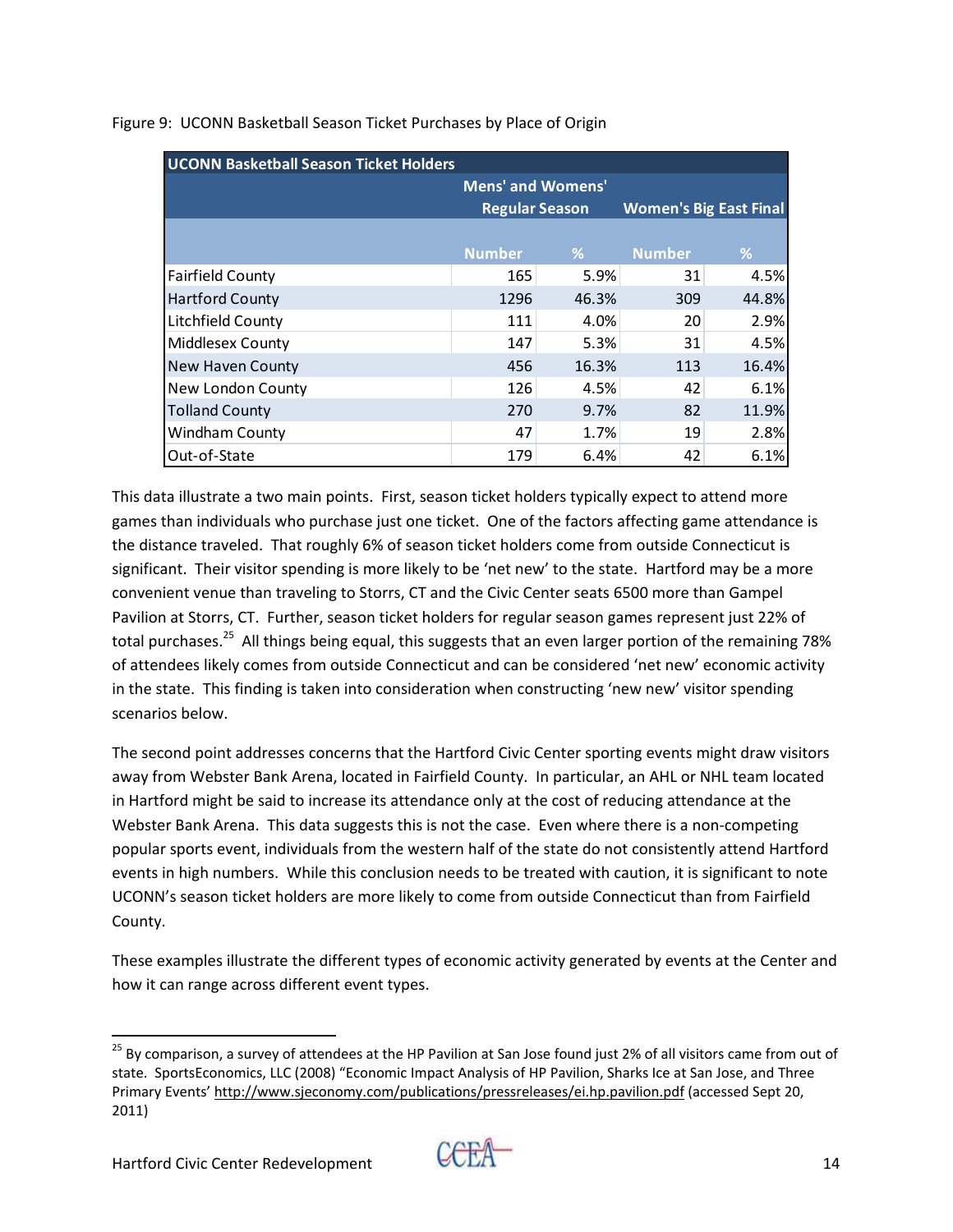#### *iii. Event Projections*

This report's event projections reflect NESE's construction and business plan for redeveloping the Hartford Civic Center. One of their goals is to increase traffic through the Hartford Civic Center and make it an anchor for local on-site and off-site businesses. This approach calls for not only bringing entertainment to Hartford but also turning the Civic Center into a resource for local residents. With upgrades, facility expansion and retrofits, this report projects the number of events at the Coliseum will initially decrease during the construction period and gradually increase to about 200 per year by 2021. Changes in the number of events, at average attendee levels, drive the visitor spending scenarios discussed below.

Redevelopment plans call for construction to occur during the slowest part of the year, the summer. Most upgrades can be done behind the scenes or by closing off small areas without disrupting activities. Some shut down is unavoidable. Using averages of available event data presented in Figure 6, above this analysis uses a baseline of 168 events for 2011. These projections call for a reduction of 10 events, to 158, in both 2012 and 2013. Beginning in 2014, the number of events increases from baseline by 5 events per year until 2021 and then remains constant. Excepting AHL hockey and bid events, each event is multiplied by the average attendance reported in Figure 6 above. AHL attendance estimates (5,500 per event) use the most recent attendance levels since new management took over and re-branded the team as The Connecticut Whale. Bid event attendance reflects a multi‐day event like Skate America described above. These two components build the total annual number of visitors.

Moving forward, the two major sports tenants, AHL and UCONN Basketball, are not expected to change the number of events held at the Hartford Coliseum because there is no anticipated change in their season games or league standing. However, one of the Coliseum's limiting factors in attracting NCAA Basketball has been its outdated broadcast capabilities. Part of this redevelopment would install state of the art broadcast facilities, which may increase its chances at hosting NCAA Big East (men's) or March Madness tournaments.

Similarly, this report conservatively assumes no significant change in the number of concerts or family events hosted at the Center. Though the total number will fluctuate from year to year, Hartford currently captures most of the family events on tour. For concerts, the Coliseum faces stiff competition from the Comcast Center (for summer events) and Mohegan Sun and Foxwoods Casinos. The casinos have traditionally paid premiums to acts to come to the casinos. In the current economic environment, it is not clear if this 'loss leader' approach will continue to be a feasible marketing strategy for the casinos. Conservatively, this report estimates the number of concerts and family events remain at baseline levels of 10 and 29, respectively.

Despite the opening of the Connecticut Convention Center nearby, the Hartford Civic Center/Coliseum has continued to host some flat floor/exhibition type events. The recent sale and closing of the Connecticut Expo Center may affirm HCC as an option for flat floor events. New amenities such as the food court, new restaurants, and other new retail opportunities may make the Center a more attractive option than in the past. Nonetheless, this analysis conservatively assumes that the number of exhibition events declines by 5 to 20 events per year from its 07/08 level.

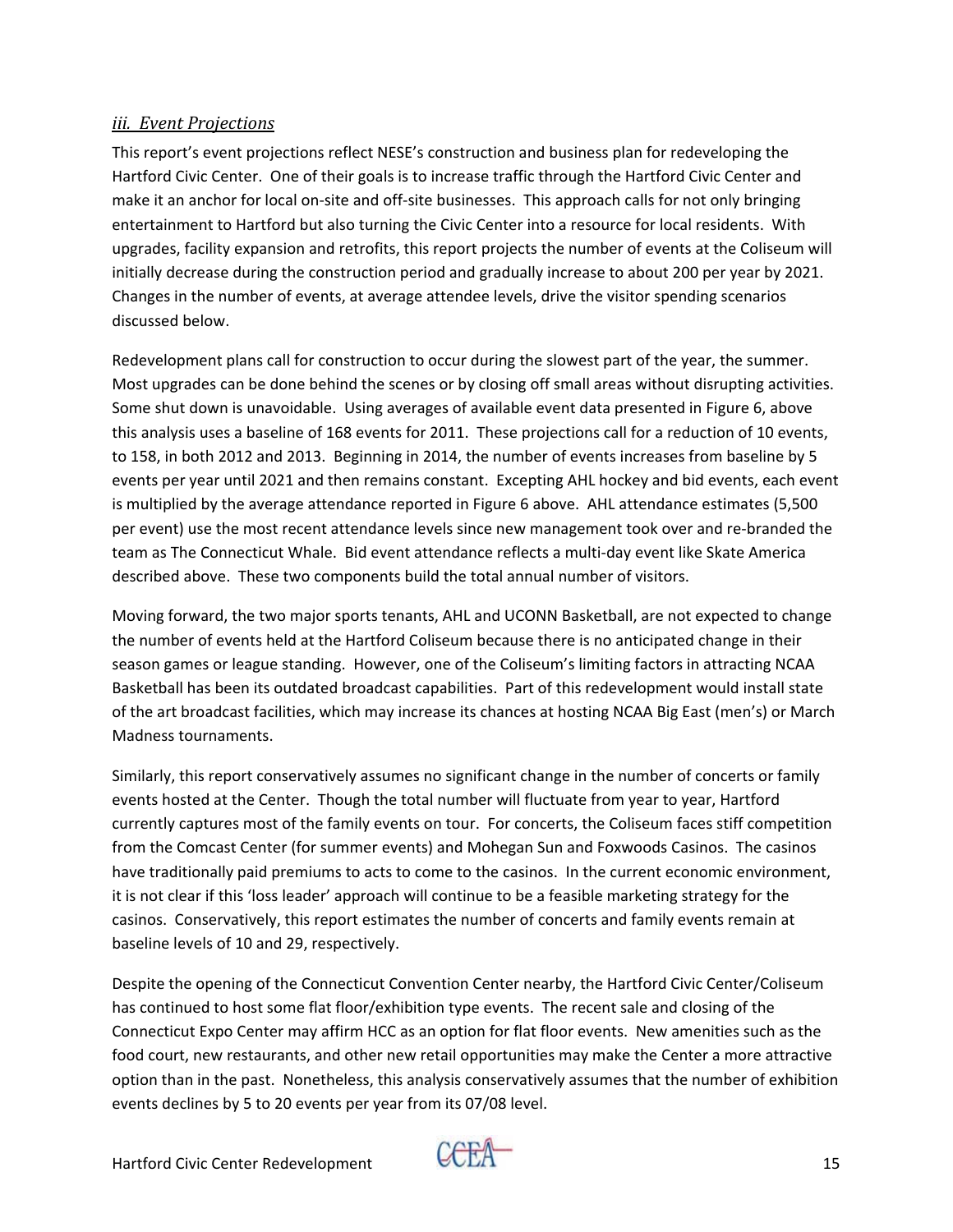The Center will increase it's 'other and non-tenant sports events'. After upgrades are in place, the Coliseum will be more competitive in bringing bid events to Hartford, such as Skate America (held at HCC in 2006) or the U.S. Gymnastic Championships (held at HCC in 2010). This analysis assumes that one bid event will be held every other year. In particular, upgraded and modernized broadcast capabilities would overcome current deficiencies and play an important role in attracting these types of events. This report uses Skate America 2006 as a template for potential attendance and spending for all bid events.

Other sport leagues, such as the National Lacrosse League (NLL) have expressed interest in locating a team at the Coliseum.<sup>26</sup> In the past, the Center has hosted teams from the Arena Football League<sup>27</sup>, American Basketball League<sup>28</sup> and the Major Indoor Soccer League<sup>29</sup> and could potentially do so again.

Hockey remains a popular sport in Hartford. New operators would target NHL exhibition or all‐star games to bring to Hartford. The Connecticut Whale, Hartford's AHL team, would continue to serve as an important draw for the Coliseum. NCAA College Hockey is another potential route for expanding the number of HCC events. The success of UCONN's men's and women's basketball, suggest the possibility of increasing the profile and popularity of UCONN's men's and women's Division I hockey teams. A refurbished Coliseum would be a more competitive site for holding other regional events.

These potential new activities drive annual attendance estimates, which in turn drive visitor spending estimates developed below.<sup>30</sup> Between 2012 and 2016, total attendees are expected to grow from 899,000 to 975,000 annually. Without attracting an NHL team, the refurbishment of the Civic Center and Coliseum would extend the functional life of this Hartford landmark. By increasing entertainment options and events, the redevelopment would increase 'traffic' through Hartford downtown and help situate the Center as a hub for sports and entertainment.

Based on the NESE vision for the Hartford Civic Center, this analysis considers the impact of bringing an NHL team to Connecticut and discontinuing the AHL team in 2017. There are many factors that contribute to the award of an NHL hockey team. One factor is an arena that meets modern standards for configuration and size. Local fan support and management experience are also important factors. This report does not analyze how Connecticut might attract a NHL team to the Hartford Coliseum, but attempts to characterize what its economic foot print would be. This section quantifies potential attendance based on Hartford's previous experience with the NHL and current NHL data.



 <sup>26</sup> The NLL has expressed interest in locating a franchise in Hartford, which would increase other events by at least 8 per year (per conversation with NESE and CSL and HOK Sport (2006) "Market Demand and Operational Effectiveness Analysis of the Hartford Civic Center"

http://www.hartfordinfo.org/issues/wsd/downtowndevelopment/Civic Center analysis.pdf (accessed Sept 14, 2011)).<br><sup>27</sup> Connecticut Coyotes (1995-1996) and New England Sea Wolves (1999-2000).

<sup>&</sup>lt;sup>28</sup> New England Blizzard (1996-1998).<br><sup>29</sup> Hartford Hellions (1980-1981).<br><sup>30</sup> It is worth noting that the number of events is not the only driver of total attendees. In terms of the total number of attendees, one additional concert would bring almost twice as many attendees as one additional 'other and non-tenant' event. While the expected number of events is based on conversations with NESE, the increase in events is moderated by selecting one of the lower attendance events to ramp up over time.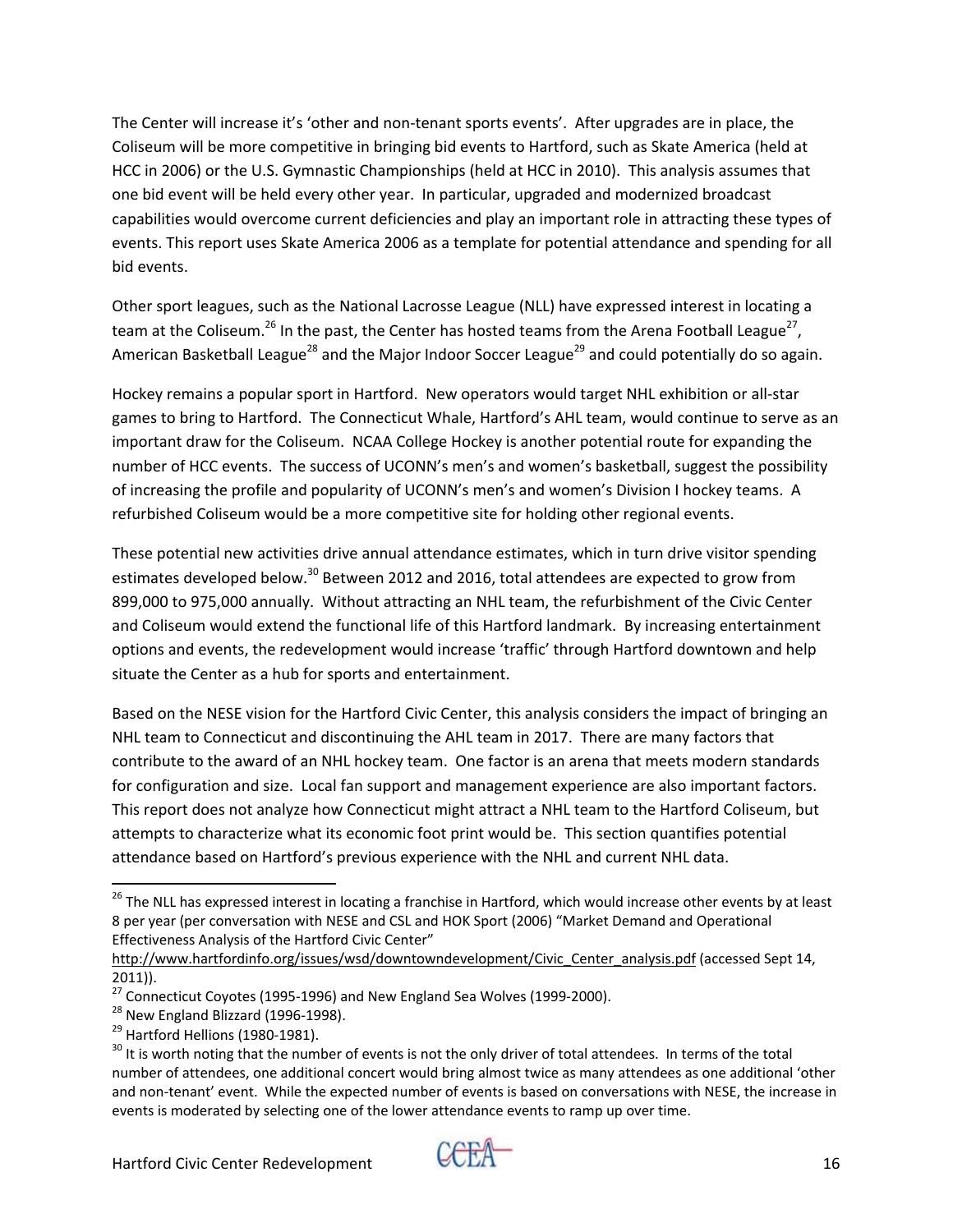The NESE management team has experience in running several NHL teams. Howard Baldwin was a managing partner for the Hartford Whalers until 1988. Figure 10 below shows average Whaler attendance per game on an annual basis. $31$  Whaler attendance per game builds to its peak of 14,574 with Howard Baldwin as managing partner. After his departure, attendance declines until the 1994‐95 season, but attendance never matches its peak again. This record echoes the improvements wrought in The Connecticut Whale's attendance with its change to this management team.





Figure 11 below shows how Hartford's regional population has changed since the 1980s. Greater Hartford also known as the Hartford MSA includes Hartford, Middlesex and Tolland Counties. Historically, this area represents the bulk of Whaler attendees. Across this region population has increased by 15% with Tolland County growing the most, 33% and Hartford County growing the least at 11%. With the demolition of the New Haven Veterans' Memorial Coliseum in 2007, New Haven County may represent an additional market for an NHL team located in Hartford. The 40 mile distance, the trip from New Haven to Hartford is under an hour's drive. New Haven has also seen a 13% population increase between 1980 and 2010. These population figures show that the potential audience for an NHL team has increased since the attendance listed above.



  $31$  Hartford Whalers (1997-98) Media Guide.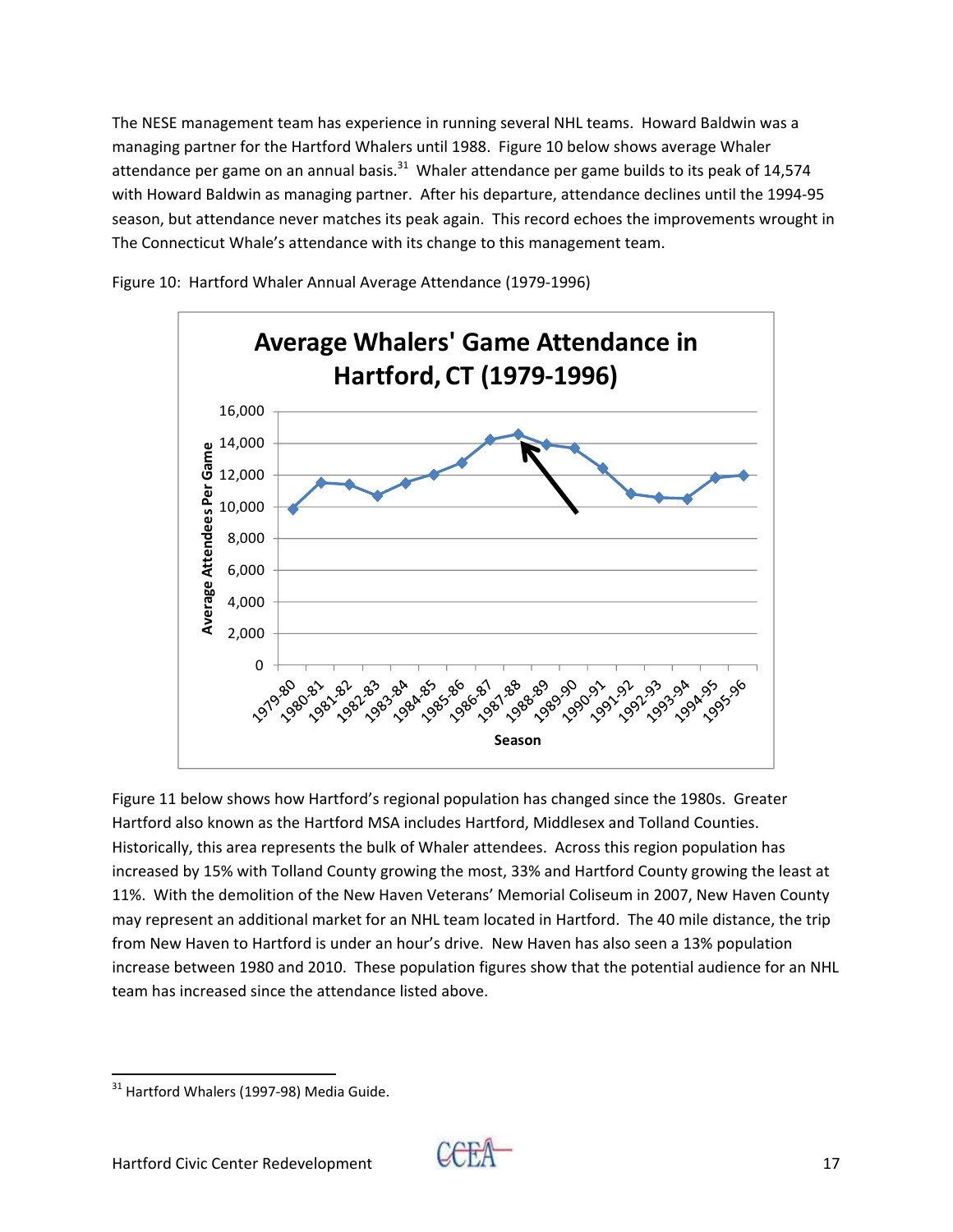## Figure 11: Connecticut Population by County (1980‐2010)

|               |         |         |         |         | % change         |
|---------------|---------|---------|---------|---------|------------------|
| <b>County</b> | 1980    | 1990    | 2000    |         | 2010 (1980-2010) |
| Fairfield     | 807,143 | 827,645 | 882,567 | 916,829 | 13.59%           |
| Hartford      | 807,769 | 851,783 | 857,183 | 894,014 | 10.68%           |
| Litchfield    | 156,768 | 174,092 | 182,193 | 189,927 | 21.15%           |
| Middlesex     | 129,017 | 143,196 | 155,071 | 165,676 | 28.41%           |
| New Haven     | 761,337 | 804,219 | 824,008 | 862,477 | 13.28%           |
| New London    | 238,410 | 254,957 | 259,088 | 274,055 | 14.95%           |
| Tolland       | 114,823 | 128,699 | 136,364 | 152,691 | 32.98%           |
| Windham       | 92,313  | 102,525 | 109,091 | 118,428 | 28.29%           |

Source: US Decennial Census (2000) and (2010) www.census.gov (accessed Oct 8, 2011).

In combination, this region represents a potential market of roughly 2,000,000. Figure 12 below reports average home game attendance for current NHL teams.

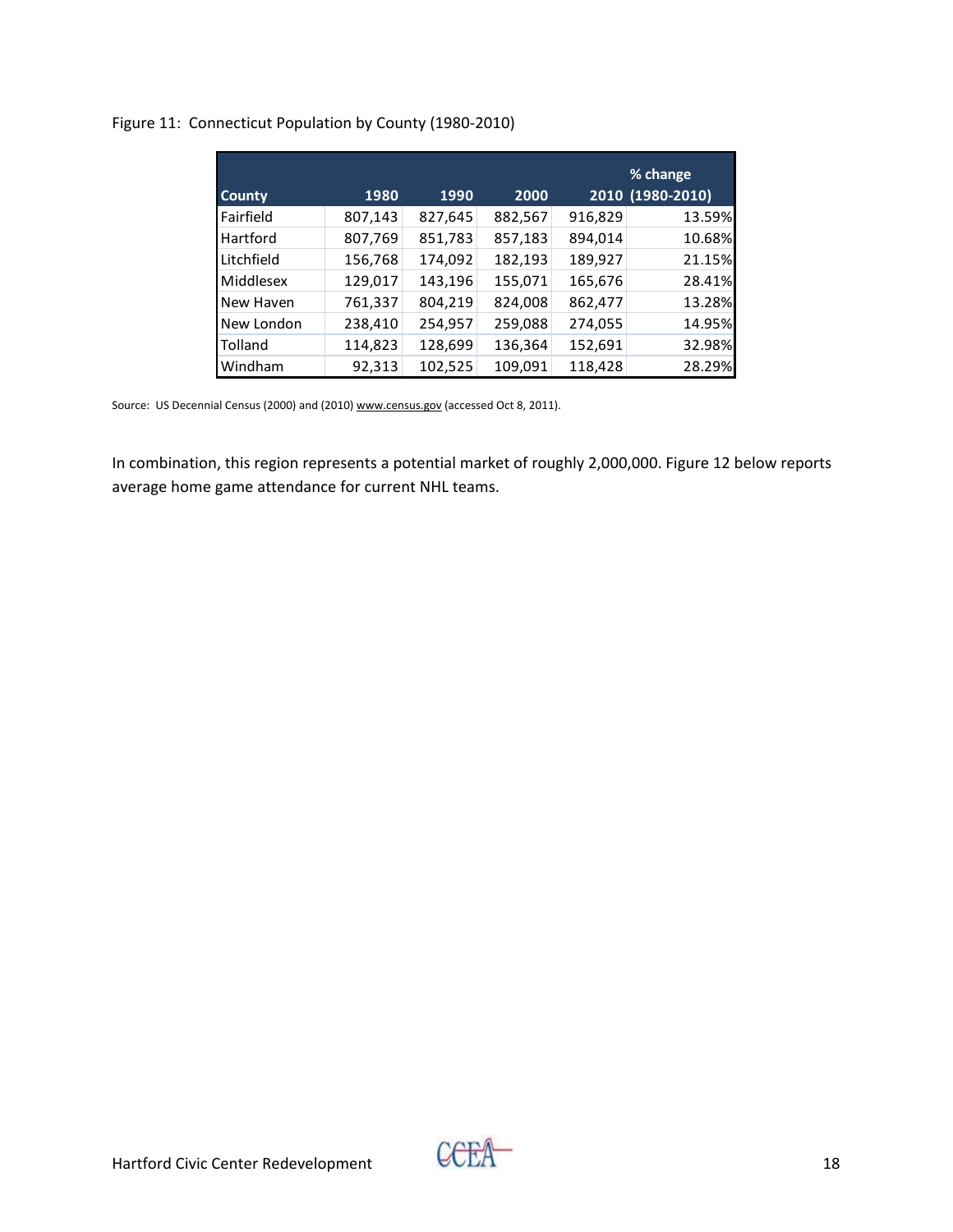|  | Figure 12: NHL Market Penetration (2010-2011 Season) |  |
|--|------------------------------------------------------|--|
|--|------------------------------------------------------|--|

|                              |                       | <b>Average Home</b> |                                           |
|------------------------------|-----------------------|---------------------|-------------------------------------------|
| <b>Team</b>                  | <b>MSA Population</b> |                     | <b>Game Attendance Market Penetration</b> |
| <b>New York Rangers</b>      | 19,007,000            | 17,608              | 0.1%                                      |
| New Jersey Devils            | 19,007,000            | 17,789              | 0.1%                                      |
| <b>New York Islanders</b>    | 19,007,000            | 17,380              | 0.1%                                      |
| Los Angeles Kings            | 12,873,000            | 17,045              | 0.1%                                      |
| <b>Anaheim Ducks</b>         | 12,873,000            | 17,089              | 0.1%                                      |
| Chicago Black Hawks          | 9,750,000             | 17,875              | 0.2%                                      |
| <b>Dallas Stars</b>          | 6,300,000             | 16,844              | 0.3%                                      |
| Philadelphia Flyers          | 5,838,000             | 17,525              | 0.3%                                      |
| Florida panthers             | 5,415,000             | 16,973              | 0.3%                                      |
| Atlanta Thrashers            | 5,376,000             | 16,681              | 0.3%                                      |
| <b>Washington Capitals</b>   | 5,358,000             | 17,149              | 0.3%                                      |
| <b>Toronto Maple Leafs</b>   | 5,113,000             | 16,894              | 0.3%                                      |
| <b>Boston Bruins</b>         | 4,523,000             | 17,847              | 0.4%                                      |
| Detroit Red Wings            | 4,425,000             | 18,224              | 0.4%                                      |
| Phoenix Coyotes              | 4,282,000             | 16,719              | 0.4%                                      |
| San Jose Sharks              | 4,275,000             | 17,200              | 0.4%                                      |
| <b>Montreal Canadiens</b>    | 3,636,000             | 17,473              | 0.5%                                      |
| Minnesota Wild               | 3,230,000             | 16,444              | 0.5%                                      |
| <b>St Louis Blues</b>        | 2,817,000             | 16,229              | 0.6%                                      |
| Tampa Bay Lightning          | 2,734,000             | 16,971              | 0.6%                                      |
| Colorado Avalanche           | 2,507,000             | 17,121              | 0.7%                                      |
| Pittsburgh Penguins          | 2,351,000             | 17,986              | 0.8%                                      |
| <b>Vancouver Canucks</b>     | 2,117,000             | 17,115              | 0.8%                                      |
| <b>Columbus Blue Jackets</b> | 1,773,000             | 16,672              | 0.9%                                      |
| Carolina Hurricanes          | 1,579,000             | 16,789              | 1.1%                                      |
| <b>Nashville Predators</b>   | 1,551,000             | 16,287              | 1.1%                                      |
| <b>Ottawa Senators</b>       | 1,131,000             | 17,150              | 1.5%                                      |
| <b>Buffalo Sabres</b>        | 1,124,000             | 17,036              | 1.5%                                      |
| <b>Calgary Flames</b>        | 1,079,000             | 16,558              | 1.5%                                      |
| <b>Edmonton Oilers</b>       | 1,035,000             | 17,076              | 1.6%                                      |
| Winnepeg Jets                | 684,100               | 13,469              | 2.0%                                      |
| <b>Hartford Estimate</b>     | 2,074,858             | 18,363              | 0.9%                                      |

Source: NHL attendance 2010-2011 http://espn.go.com/nhl/attendance/ /year/2011 (accessed Oct 4, 2011).

In figure 12, NHL teams are ranked by the size of their market. The home game attendance as a percent of the metropolitan statistical area (MSA) population (or market) is the 'penetration ratio'. The average of similar sized market penetration ratios is 0.9%. If an NHL team in Hartford were to enjoy the same popularity that teams in similar markets enjoy, average game attendance would be just over 18,000.

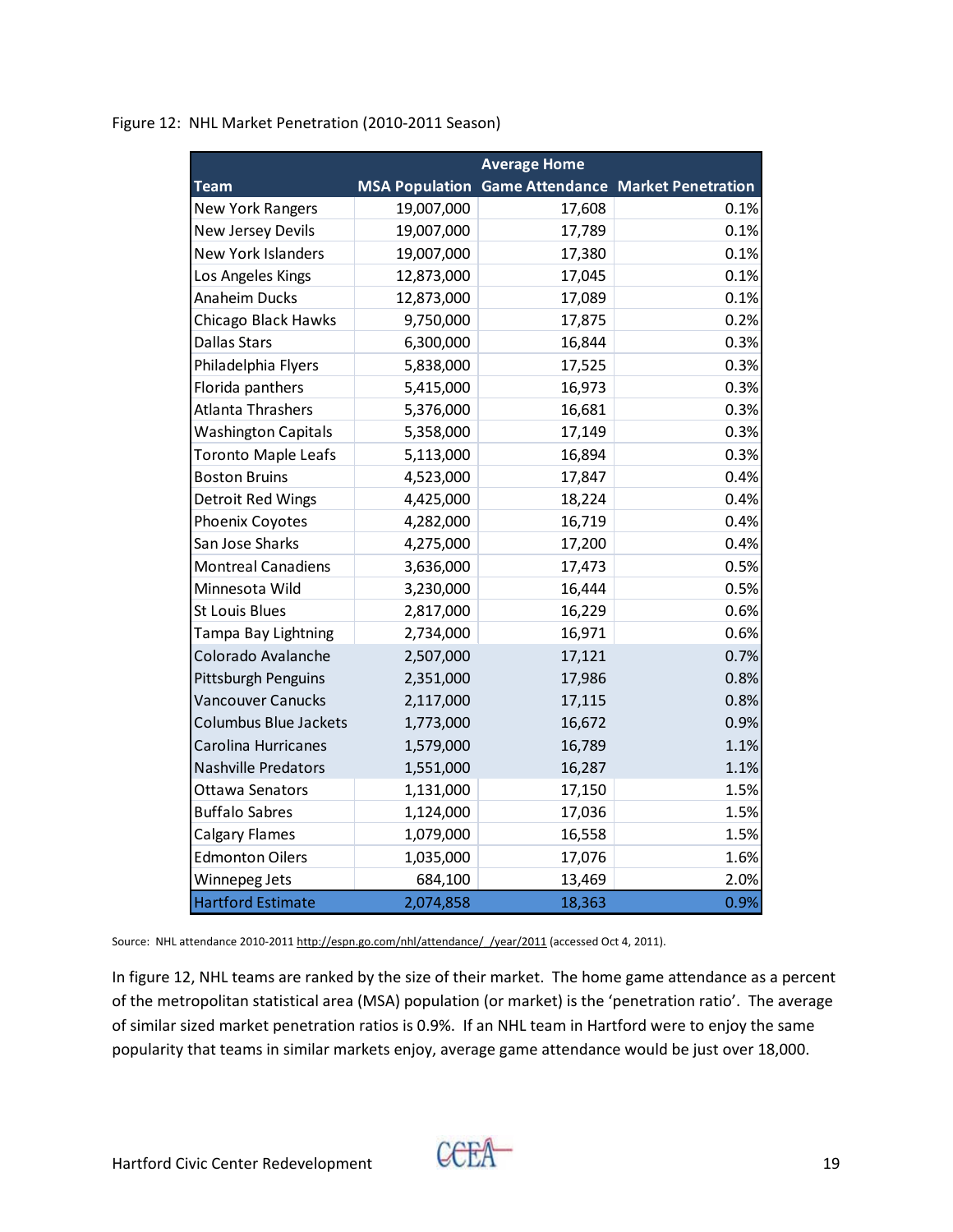This is a plausible indicator of the demand for NHL hockey in Hartford given the increased population and the current profile of NHL hockey. However, this report scales back this estimate to 14,000 attendees per game. First, the Coliseum currently seats just 15,635 for hockey. Second, the Whaler's most successful year had an average attendance of 14,574 per game. Based on these factors, 14,000 per game is a conservative estimate.

With regular season, exhibition, all-star and potential post-season games, this analysis assumes about 45 NHL events per year will be held at the Coliseum beginning in 2017 and continuing throughout the period of analysis. Adding trends in other events described above, the number of event attendees is expected to jump to 1.4 million per year in 2017 and increase to 1.5 million by 2021. In addition to the anticipated hockey and other events, Halloween and Christmas displays would be set up around these holidays. In the past, these high quality displays have drawn roughly 50,000 visitors to the Civic Center per display over the holiday periods. These types of activities are not accounted for in these estimates.

## 8. Event Production Costs

## *i. AHL Hockey Tenant*

AHL hockey tenant event production costs are spending that occurs here in Connecticut. For the purposes of this report, we consider the AHL tenant operations with the Hartford Wolf Pack and The Connecticut Whale. The Hartford Wolf Pack hired an estimated 38.3 Connecticut FTEs. This report assumes that the team and its staff live in Connecticut only during the hockey season, representing 23.3 FTEs. Front office personal represent the remaining 15 FTEs.<sup>32</sup> The Connecticut Whale has a slightly larger contingent in Connecticut. Players live part time in the state, but coaches and staff live in the state. The front office staff consists of 25 FTEs. The total number of Connecticut FTEs is 55.3.<sup>33</sup> The Hartford Wolf Pack represents the historical impact of AHL hockey in Connecticut and the Connecticut Whale represents the impact moving forward. This production cost estimate is conservative because it does not consider the economic footprint of visiting teams to the state. These amounts would include hotel, transportation and food.

# *ii. UCONN Basketball Tenant*

UCONN Basketball operations are part of the University of Connecticut, Storrs Campus. If the Coliseum were to disappear, UCONN would continue to operate and, likely hold games at Gampel Pavilion in Storrs, CT. UCONN Basketball operations are not directly related to the Coliseum and are not part of the economic impact. The extent to which attendees are net new is unclear. Gampel Pavilion is a smaller venue, at roughly 10,000 seats. This would reduce attendance at regular season games and may prove a limiting factor at holding any post season games. Attendance is modeled under the scenarios listed below as 'net new': 0%, 15% and 30%. This production cost estimate is conservative because it does not consider the economic footprint of visiting teams and media to the state. These amounts would include hotel, transportation and food.



  $32$  Northland AEG (2008) "Hartford Civic Center – Hartford Wolf Pack Operating Budget Contract Year Ending FY08" supplied by Elkinson + Solves, Inc.<br><sup>33</sup> Based on conversations with The Connecticut Whale head office.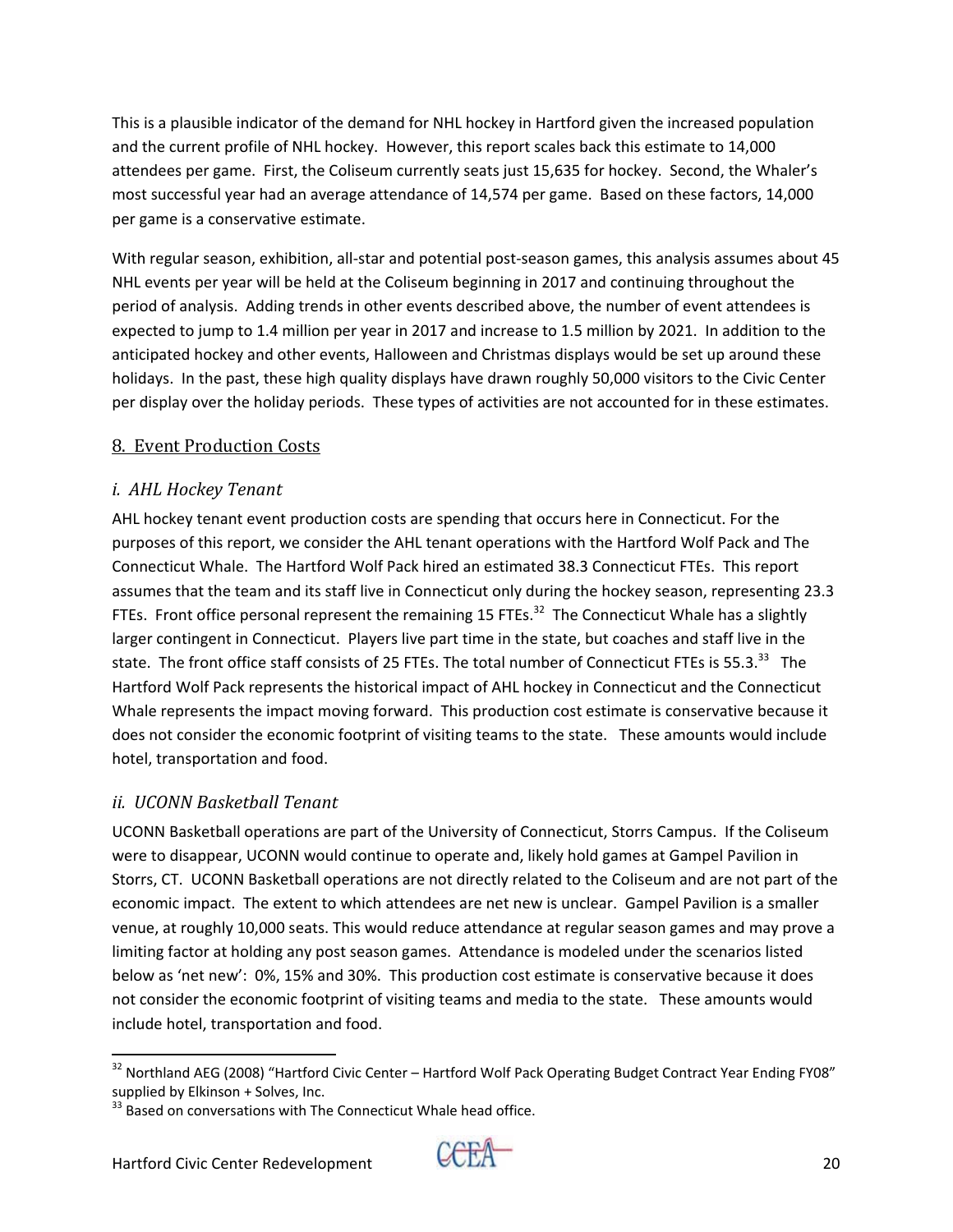#### *iii. NHL Hockey Tenant*

Because a NHL hockey team is a prospective tenant, this analysis uses data from current NHL teams to estimate the impact. Hockey player salaries and benefits are roughly \$2 million per player. This figure is based on league averages and a prospective \$55 million team budget. Players spend only the hockey season in Connecticut. Their economic impact is measured as 16.6 FTEs with a wage bill adjustment just for these players.

Other operations are modeled on league averages. The most recent publicly available data comes from the Forbes Magazine 2010 Team Valuation.<sup>34</sup> Figure 13 below shows estimated league revenues, player salaries, net earnings, team value and arena seating based on Forbes calculations from the 2010 season. Operating expenses are exclusive of team salary and are the difference between revenues and net earnings. To estimate the operating expenses of a Hartford NHL team, this report takes the average other operating expenses for the league's teams with the smallest arenas. This results in an estimated \$36 million operating budget. This operating budget, exclusive of player costs, represents the intermediate demand associated with an NHL team from 2017 moving forward.



 <sup>34</sup> http://www.forbes.com/lists/2010/31/hockey-valuations-10\_land.html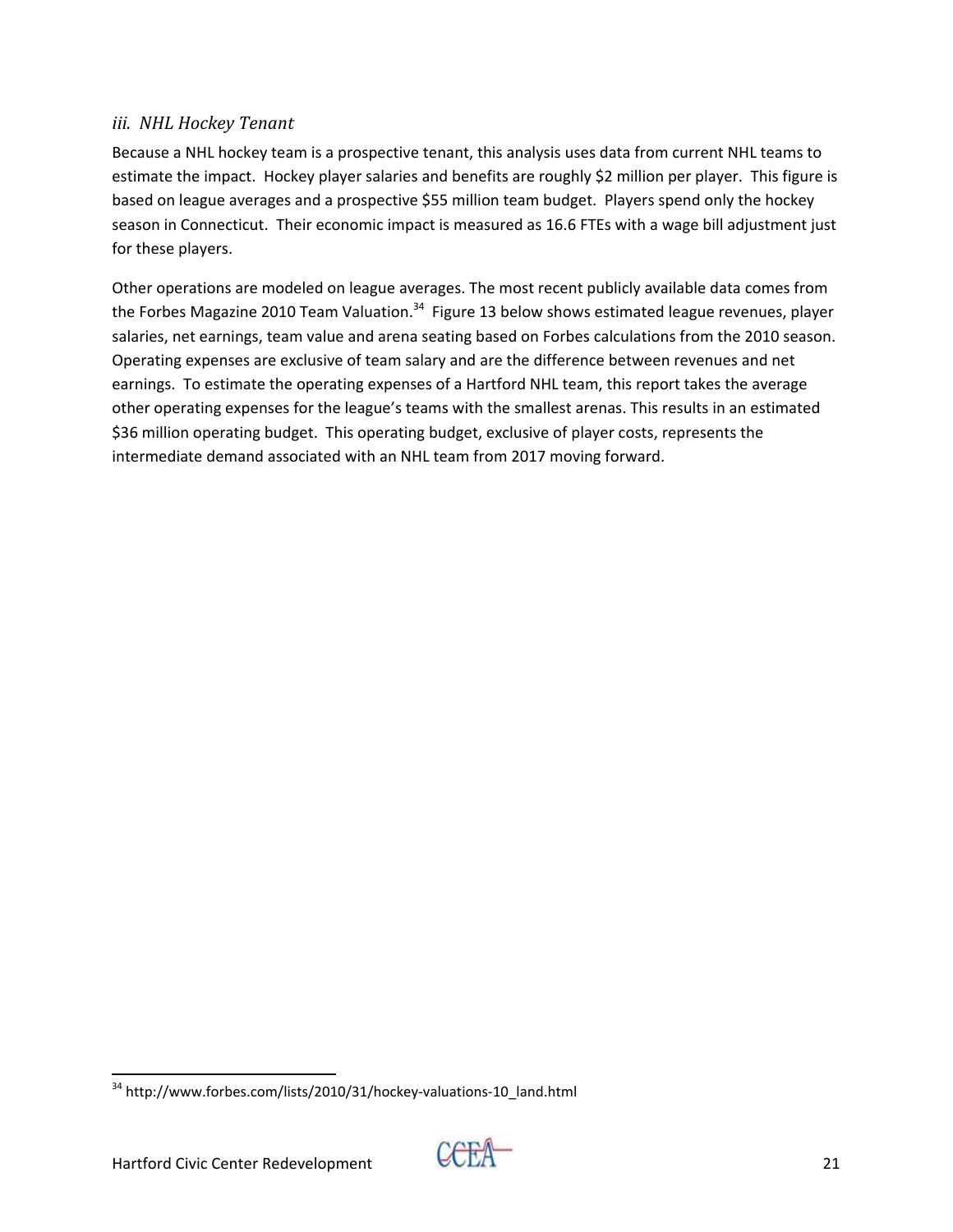|  | Figure 13: Average NHL Operating Expenditures |  |  |
|--|-----------------------------------------------|--|--|
|--|-----------------------------------------------|--|--|

| 2010 Season                |                |                     |                     |                  |             |                   |          |
|----------------------------|----------------|---------------------|---------------------|------------------|-------------|-------------------|----------|
|                            |                |                     |                     | <b>Other</b>     |             |                   |          |
|                            |                |                     |                     | <b>Operating</b> |             |                   |          |
|                            | <b>Revenue</b> | <b>Player Costs</b> | <b>Net Earnings</b> | <b>Expenses</b>  | <b>Team</b> | <b>MSA</b>        | Arena    |
| <b>Team</b>                | (millions)     | (millions)          | (millions)          | (millions)       | Value       | <b>Population</b> | Capacity |
| <b>Montreal Canadiens</b>  | \$130          | \$54                | \$31                | \$45             | \$339       | 3,636,000         | 21,273   |
| <b>Detroit Red Wings</b>   | \$130          | \$55                | \$27                | \$48             | \$337       | 4,425,000         | 20,066   |
| Tampa Bay Lightning        | \$80           | \$45                | $-52$               | \$37             | \$191       | 2,734,000         | 19,758   |
| Chicago Black Hawks        | \$108          | \$50                | \$21                | \$37             | \$258       | 9,750,000         | 19,717   |
| Philadelphia Flyers        | \$101          | \$62                | \$3                 | \$36             | \$273       | 5,838,000         | 19,537   |
| <b>Calgary Flames</b>      | \$95           | \$61                | $-51$               | \$35             | \$200       | 1,079,000         | 19,289   |
| Florida panthers           | \$74           | \$50                | $-514$              | \$38             | \$159       | 5,415,000         | 19,250   |
| <b>Ottawa Senators</b>     | \$90           | \$57                | $-54$               | \$37             | \$197       | 1,131,000         | 19,153   |
| <b>St Louis Blues</b>      | \$80           | \$46                | $-53$               | \$37             | \$176       | 2,817,000         | 19,150   |
| <b>Vancouver Canucks</b>   | \$109          | \$49                | \$20                | \$40             | \$239       | 2,117,000         | 18,810   |
| <b>Toronto Maple Leafs</b> | \$168          | \$47                | \$79                | \$42             | \$470       | 5,113,000         | 18,800   |
| <b>Buffalo Sabres</b>      | \$79           | \$51                | $-55$               | \$33             | \$170       | 1,124,000         | 18,690   |
| Carolina Hurricanes        | \$82           | \$49                | $-55$               | \$38             | \$177       | 1,579,000         | 18,680   |
| <b>Atlanta Thrashers</b>   | \$68           | \$39                | $-52$               | \$31             | \$143       | 5,376,000         | 18,545   |
| <b>Dallas Stars</b>        | \$97           | \$53                | \$12                | \$32             | \$246       | 6,300,000         | 18,532   |
| <b>Washington Capitals</b> | \$83           | \$55                | $-55$               | \$33             | \$189       | 5,358,000         | 18,277   |
| <b>New York Rangers</b>    | \$139          | \$61                | \$28                | \$50             | \$416       | 19,007,000        | 18,200   |
| Columbus Blue Jackets      | \$77           | \$49                | $-510$              | \$38             | \$165       | 1,773,000         | 18,144   |
| Los Angeles Kings          | \$92           | \$39                | \$11                | \$42             | \$208       | 12,873,000        | 18,118   |
| Minnesota Wild             | \$95           | \$52                | \$2                 | \$42             | \$210       | 3,230,000         | 18,064   |
| Colorado Avalanche         | \$84           | \$50                | \$3                 | \$31             | \$205       | 2,507,000         | 18,007   |
| <b>New Jersey Devils</b>   | \$97           | \$53                | \$1                 | \$43             | \$223       | 19,007,000        | 17,625   |
| <b>Boston Bruins</b>       | \$108          | \$50                | \$12                | \$46             | \$271       | 4,523,000         | 17,565   |
| San Jose Sharks            | \$84           | \$53                | $-55$               | \$36             | \$184       | 4,275,000         | 17,562   |
| Anaheim Ducks              | \$94           | \$50                | \$5                 | \$39             | \$206       | 12,873,000        | 17,174   |
| Phoenix Coyotes            | \$66           | \$39                | $-519$              | \$46             | \$138       | 4,282,000         | 17,125   |
| <b>Nashville Predators</b> | \$71           | \$45                | $-56$               | \$32             | \$156       | 1,551,000         | 17,113   |
| Pittsburgh Penguins        | \$93           | \$50                | \$3                 | \$40             | \$222       | 2,351,000         | 16,940   |
| <b>Edmonton Oilers</b>     | \$83           | \$52                | \$10                | \$22             | \$166       | 1,035,000         | 16,781   |
| New York Islanders         | \$62           | \$40                | $-56$               | \$28             | \$149       | 19,007,000        | 16,234   |
| Hartford                   | na             | na                  | na                  | \$36             | na          | 2,053,883         | 15,635   |

Source: Forbes Magazine Online (2011) "The Business of Hockey" http://www.forbes.com/lists/2010/31/hockey-valuations-10\_land.html (accessed Oct 2, 2011).

This NHL production cost estimate is conservative because it does not consider the economic footprint of visiting teams and media to the state. These amounts would include hotel, transportation and food.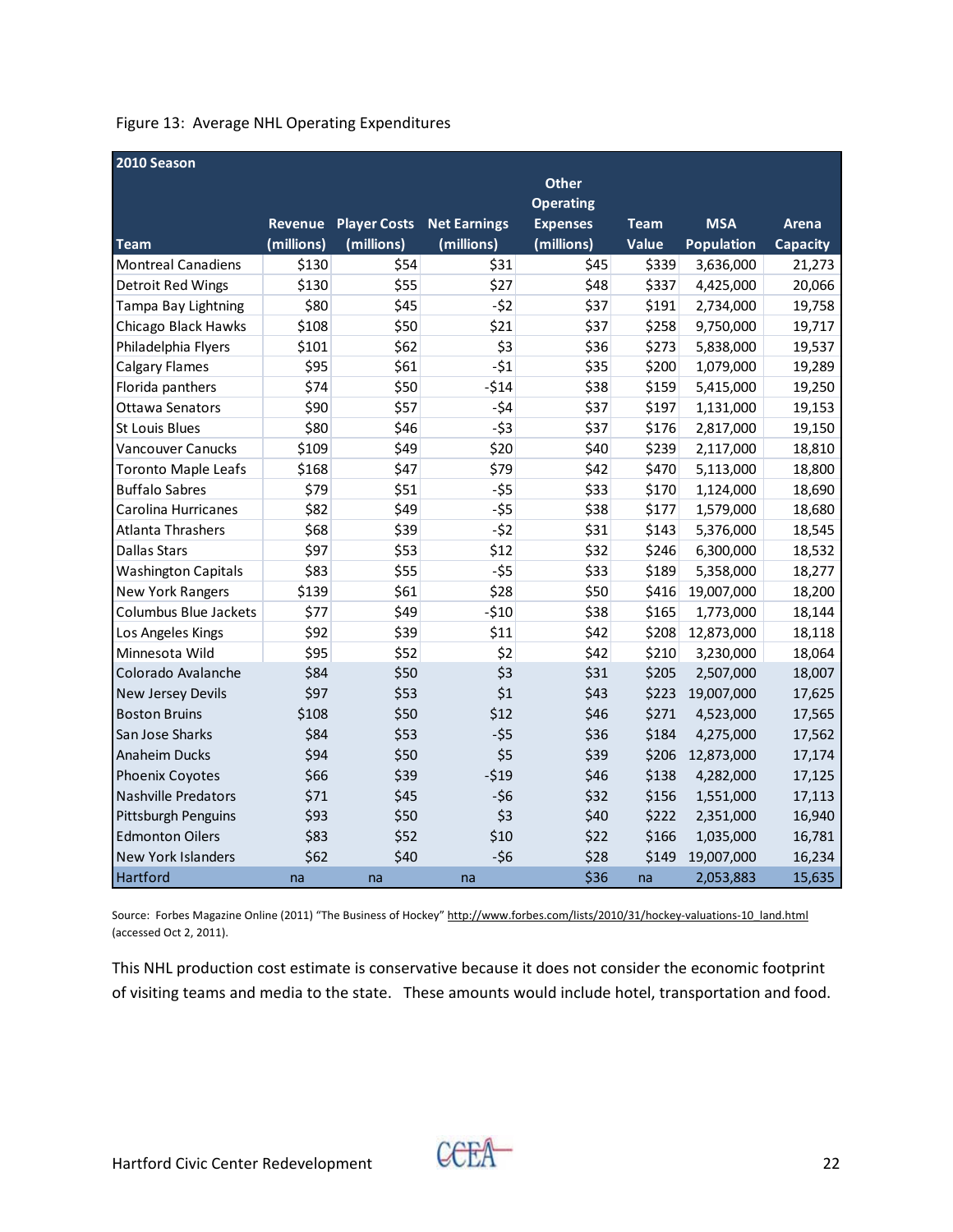#### *iv. Other Events' Production Costs*

Staging events in Hartford brings new spending to the area. When a concert or family event comes to the Hartford Civic Center, it brings with it performers and staff who must be housed, and fed. Promoters advertise events in local broadcast and print media. They may also purchase other goods and services locally. Another type of event is the bid event. The estimates for production costs are listed above in the detailed description of Skate America.

These production expenses vary by type of event. An 'A‐list' concert, like Billy Joel, might bring with it over 80 people who will stay and eat locally.<sup>35</sup> A family concert such as Disney on Ice employs as many as 50 skaters with additional backstage staff including make‐up artist, hairstylists, costumers, property hands, lighting and sound technicians, etc.<sup>36</sup> Traveling sports teams playing 'away' games at Hartford typically bring about 40 players with additional coaching and other staff.<sup>37</sup> Similarly, event advertising may very depending on the type of event and projected attendance.

No data is publicly available for advertising and travel expenses associated with events at the Hartford Civic Center. However, a recent report on the Nationwide Arena in Columbus, Ohio tracks and reports these expenses. Figure 14 shows the per unit average spending by type of show events. These estimates are an average based on data from FY01‐FY08 and reported in \$2010. Applying these estimates to projected HCC events would result in a range of production expenditures for these types for shows from a low of \$6.4 million in 2012 to a high of \$8.8 million in 2021.

| Per Show Spending (\$2010)    |                 |        |                     |                   |               |            |
|-------------------------------|-----------------|--------|---------------------|-------------------|---------------|------------|
|                               |                 |        |                     | Conventions /     |               | Non-Hockey |
| <b>Type of Spending</b>       | <b>Concerts</b> |        | <b>Family Shows</b> | <b>Flat Floor</b> | <b>Sports</b> |            |
| Advertising, Goods & Services |                 | 60.516 | 101.329             | 50.664            |               | 50,664     |
| Traveling Crews / Artists     |                 |        | 4.222               | 10.133            |               | 2,111      |
| Total                         |                 | 60,516 | 105,551             | 60.797            |               | 52.775     |

Figure 14: Average Production Expenses per Event

Source: Based on annual average calculations from John Glenn School of Public Affairs (2008) "Assessment of the Gross Impact of the Columbus Blue Jackets and Nationwide Arena on the Greater Columbus Area".

The market for traveling shows is denser in the New England region than in Ohio. Venues are located close together. A higher percent of concerts and family shows may opt to stay outside of Hartford and come in for the day. Similarly, regional teams may be more inclined to travel easier distances in for the day rather than stay overnight, as in Ohio. This fact suggests that the spending profile may be lower in Hartford than in Ohio. To be conservative, this report excludes expenses related to traveling crews and artists from the economic impact.

This report uses this estimate of per show advertising, goods and services purchases and applies these figures to 'net new' shows only. The economic impact measures the difference between the baseline



<sup>&</sup>lt;sup>35</sup> Based on discussions with MassMutual Center Executive Staff (September 16, 2011).

 $36$  http://www.feldentertainment.com/careers/PerformerAuditions.aspx (accessed Oct 2, 2011).<br> $37$  Based on discussions with MassMutual Center Executive Staff (September 16, 2011).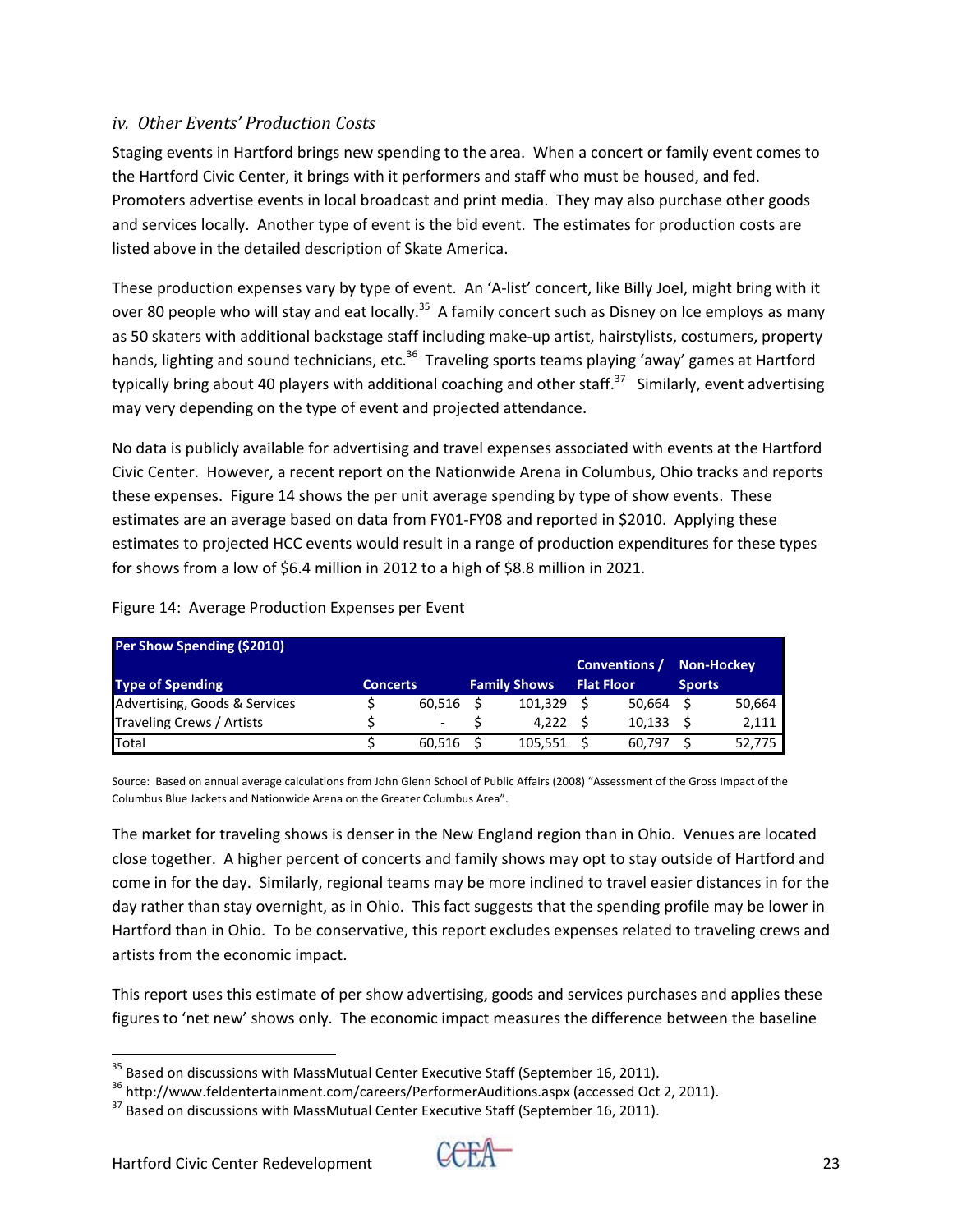and the constructed 'what if…?' scenario. In this report, the baseline scenario is that the Civic Center becomes obsolete and ceases to operate. If that were the case, this report projects that many of the events that come to the Hartford Civic Center will find alternate venues in Connecticut. As described in Section 7 above, only 10% of concerts, 25% of family shows, 10% of conventions/flat floor events and 60% of other and non‐tenant sports events will be unable to find alternate venues if the Hartford Civic Center ceases to operate. Consequently, only advertising and other spending associated with these 'new' events can be considered net new to the state. 'Net new' production expenses for non‐tenant events range from \$1.7 million in 2012 to a maximum of \$3 million in 2021.

#### 9. Visitor Spending

All of these events attract visitors to Hartford. The visitors spend money both at the Center and in the surrounding community. 'On‐site' spending is spending directly related to the Coliseum and excludes spending at the Civic Center operations or local businesses. This spending includes programs, souvenirs, and food from in-arena concessions. It is 'on-site' in the sense that it occurs directly in the event itself. 'Off‐site spending' is at local hotels, parking operations, gas stations and food. For this analysis, the spending at the new Civic Center operations is calculated separately from 'off‐site spending'. The rationale behind this is that the Atrium retail and restaurant operations discussed in Section 6 are not directly related to events. The Atrium operations occur daily, during usual business hours and service local businesses and residents. However, the Atrium outlets sales are reduced by 50% to account for competition with local businesses and in‐arena spending. This section estimates potential visitor spending outside the Atrium and Arena. It develops three scenarios for estimating the portion of spending that is 'net new' to the state. 'Net new' spending is spending that would not have occurred in Hartford except for the presence of the Center.

#### *i. Onsite Event Related Spending*

On-site spending occurs primarily in the arena at an event. Event organizers sell merchandise such as programs or souvenirs. Privately contracted concession stands sell snacks and beverages to general admission patrons. Currently, the Arena has limited general food concession offerings because of a lack of infrastructure to permit food preparation. Premium seats, such as box or club seats, may access a broader array of fare through catered meals. This study considers on‐site sales as they are now and as they would be after arena amenities have been upgraded and premium seating expanded.

Sales are driven by the types of show, the types of seat and the number off attendees. The baseline and projected event types and numbers of attendees have been discussed above. These same figures are used to develop total spending amounts. Post-construction, the number of premium attendees increases by 5% to account for more premium spaces – with a commensurate decrease in general attendees.

Figure 15 below shows expected per attendee sales for the arena as it is and as it will be postconstruction. The pre-construction estimates come from Northlands / AEG FY08 budgeted amounts.<sup>38</sup>



 <sup>38</sup> Northland AEG (2008) "Hartford Civic Center – Hartford Wolf Pack Operating Budget Contract Year Ending FY08" supplied by Elkinson + Solves, Inc.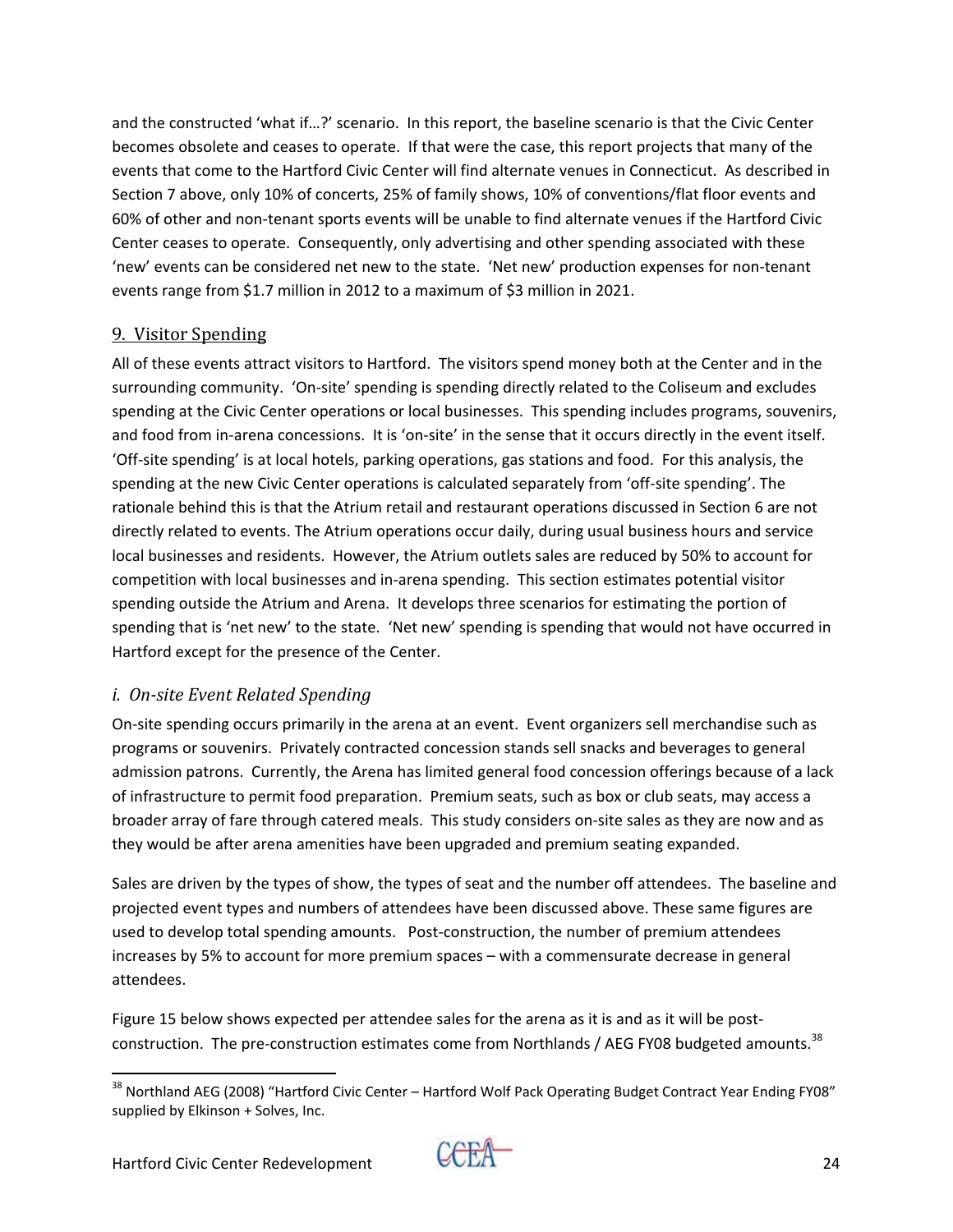Post-construction amounts account for projected sales with the new Center configuration. There is little change in the spending per person.<sup>39</sup> Pre-Construction, NHL and bid events are not included in projected sales. After the new food court and team sports store are open, sales of tenant merchandise and food decline. Events held in the exhibition hall will be next to the food court area. This analysis assumes attendees will purchase from the food court. Bid event merchandise is likely to be unique to each event and thus merchandise spending remains comparable to merchandise spending before the team store opens.

| Figure 15: On-Site Visitor Spending |  |  |
|-------------------------------------|--|--|
|                                     |  |  |

| Per Attendee On-Site Spending (\$2010) |                                                                                |                    |             |        |                          |         |
|----------------------------------------|--------------------------------------------------------------------------------|--------------------|-------------|--------|--------------------------|---------|
| <b>Pre-Construction</b>                |                                                                                |                    |             |        | <b>Post-Construction</b> |         |
|                                        |                                                                                | Premium<br>General |             |        | General                  | Premium |
|                                        | <b>Merchandise Concessions Concessions Merchandise Concessions Concessions</b> |                    |             |        |                          |         |
| Concerts                               | \$6.00                                                                         | \$6.50             | S.<br>12.50 | \$6.00 | \$6.50                   | \$12.50 |
| <b>Family Shows</b>                    | \$2.90                                                                         | $$2.90$ \$         | 1.00        | \$2.90 | \$2.95                   | \$1.00  |
| Tenant (NCAA)                          | \$1.50                                                                         | \$4.00             | \$12.50     | \$0.75 | \$4.05                   | \$12.50 |
| Tenant (AHL)                           | \$1.50                                                                         | \$6.00             | \$12.50     | \$0.75 | \$6.00                   | \$12.50 |
| Other & Non Tenant Sports              | \$1.50                                                                         | \$3.00             | \$12.50     | \$1.50 | \$3.00                   | \$12.50 |
| <b>Flat Floor Events</b>               | \$0.00                                                                         | \$4.00             | \$12.50     | \$0.00 | \$0.00                   | \$0.00  |
| <b>NHL</b>                             | \$0.00                                                                         | \$0.00             | \$0.00      | \$0.75 | \$6.00                   | \$12.50 |
| <b>Bid Events</b>                      | \$0.00                                                                         | \$0.00             | \$0.00      | \$1.50 | \$6.00                   | \$12.50 |

Prior to construction, on‐site purchases result in \$6.9 million in economic activity. After the renovations, on-site economic activity ranges from \$6.4 million while construction is being completed to a maximum of \$10.5 million annually.

# *ii. 'OffSite' Visitor Spending*

In addition to on‐site purchases, event attendees also make purchases at local establishments such as restaurants, retail shops and parking lots. Depending on the nature of the event and the distance from which visitors come, some may stay overnight. Only 'net new' visitor spending is relevant to our economic impact study. Visitors to the reconfigured Center may create net new spending if they come from out of state. 'Re-captured' local 'visitors' who spend money in state rather than going out of state may also be net new.

The best approach to estimating visitor spending is to perform an intercept survey, which stops people as they enter or exit the venue and asks questions about their visit and spending. As an intercept survey was not within the scope of this analysis, this study uses a second best solution of reviewing survey results from similar settings.



  $39$  Family shows are two categories merged with a weighted average in spending. Changes represent changes in attendee composition.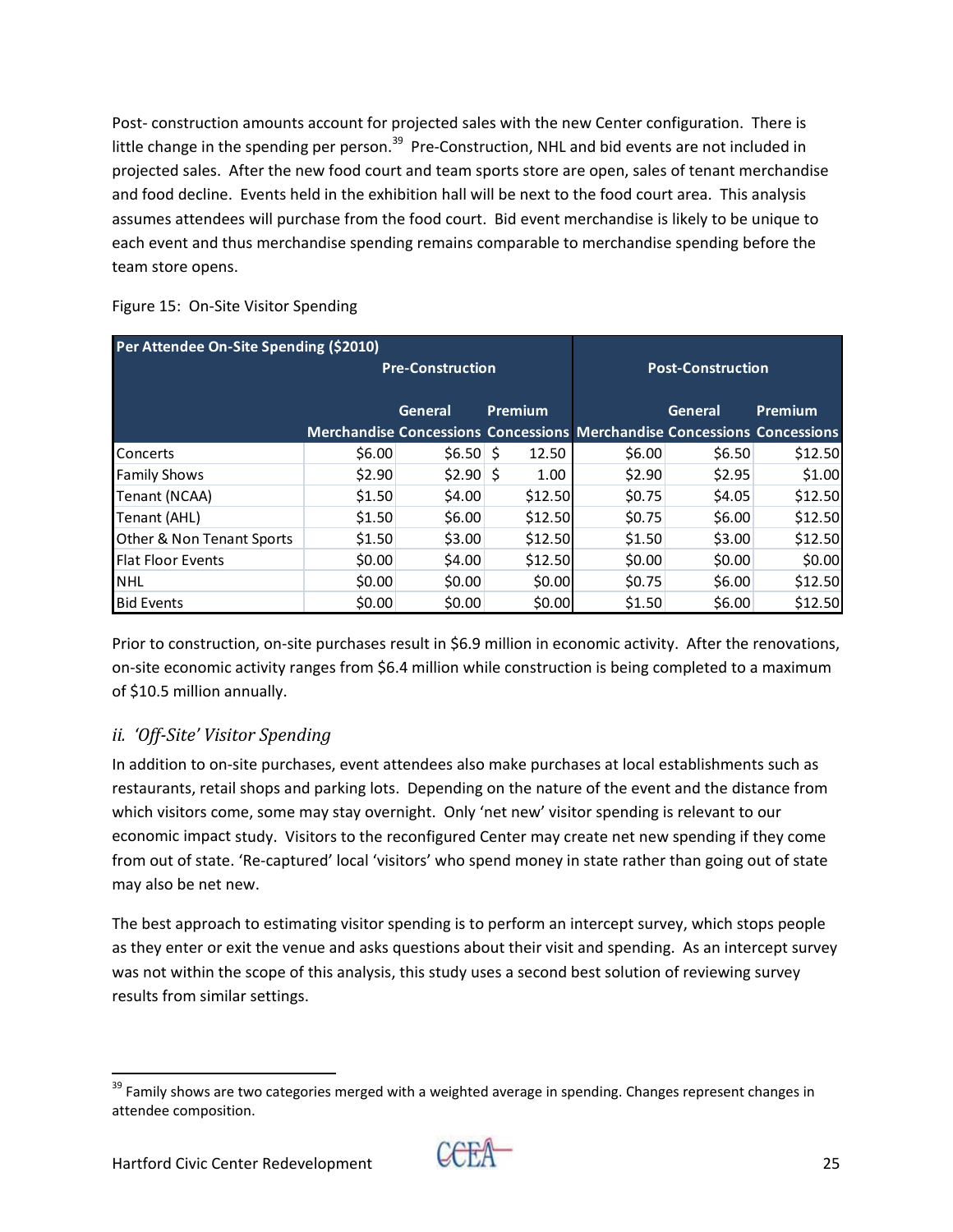A study of the Uniondale Veteran's Arena,<sup>40</sup> home to the New York Islanders, has a similar event profile to the Center and is geographically proximal. They estimate that visitors who come for the day, 'day trippers', spend \$32.20 outside the arena. Overnight visitors spend \$232.93 per visit. About 15% of visitors are overnight visitors and 85% are day trippers. Their estimates are based on regional visitor survey data. Intercept survey data for three different types of events, including NHL hockey, found average visitor spending ranging from \$84 to \$411 at the HP Pavilion in San Jose.<sup>41</sup> Per day spending ranged from \$64 to \$143. This study excluded 'local' visitors but averaged spending between day trippers and overnight visitors who came from outside San Jose City. An analysis of events at the Nationwide Arena in Columbus, Ohio estimated overnight visitors spend an average of \$189 per day.<sup>42</sup>

This analysis adopts the spending vectors from the Uniondale Veteran's Arena. The results are conservative but at the same time, Uniondale, NY reflects local travel and costs. This study nets out spending inside the arena. Because Connecticut specific data is available for on-site spending, this feature allows for a better picture of Connecticut expenditures. This analysis also assumes that 85% of visitors are day trippers and 15% are overnight stays. Although a little high, this is in line with the UCONN NCAA basketball findings that more than 6% of season‐ticket holders are from outside Connecticut. It also allows for events like Skate America which disproportionately draws overnight visitors, which balance out local attractions like AHL hockey. Figure 16 below shows the anticipated distribution of visitor spending outside of the Center.

 <sup>40</sup> Camoin Associates Economic Development (2011) "Uniondale Hub Redevelopment Project Economic Impact Analysis" http://islanders.nhl.com/v2/ext/HUB%20REDEVELOPMENT%20PROJEC\_001.pdf (accessed Sept 20, 2011) 41 SportsEconomics, LLC (2008) "Economic Impact Analysis of HP Pavilion, Sharks Ice at San Jose, and Three Primary

Events' http://www.sjeconomy.com/publications/pressreleases/ei.hp.pavilion.pdf (accessed Sept 20, 2011) 42 John Glenn School of Public Affairs, The Ohio State University (2008) "Assessment of the Gross Impact of the

Columbus Blue Jackets and Nationwide Arena on the Greater Columbus Area"

http://bluejackets.nhl.com/ext/2008/AssessmentGEIArenaDistrictonGreaterColumbus.pdf (accessed Sept. 20 , 2011)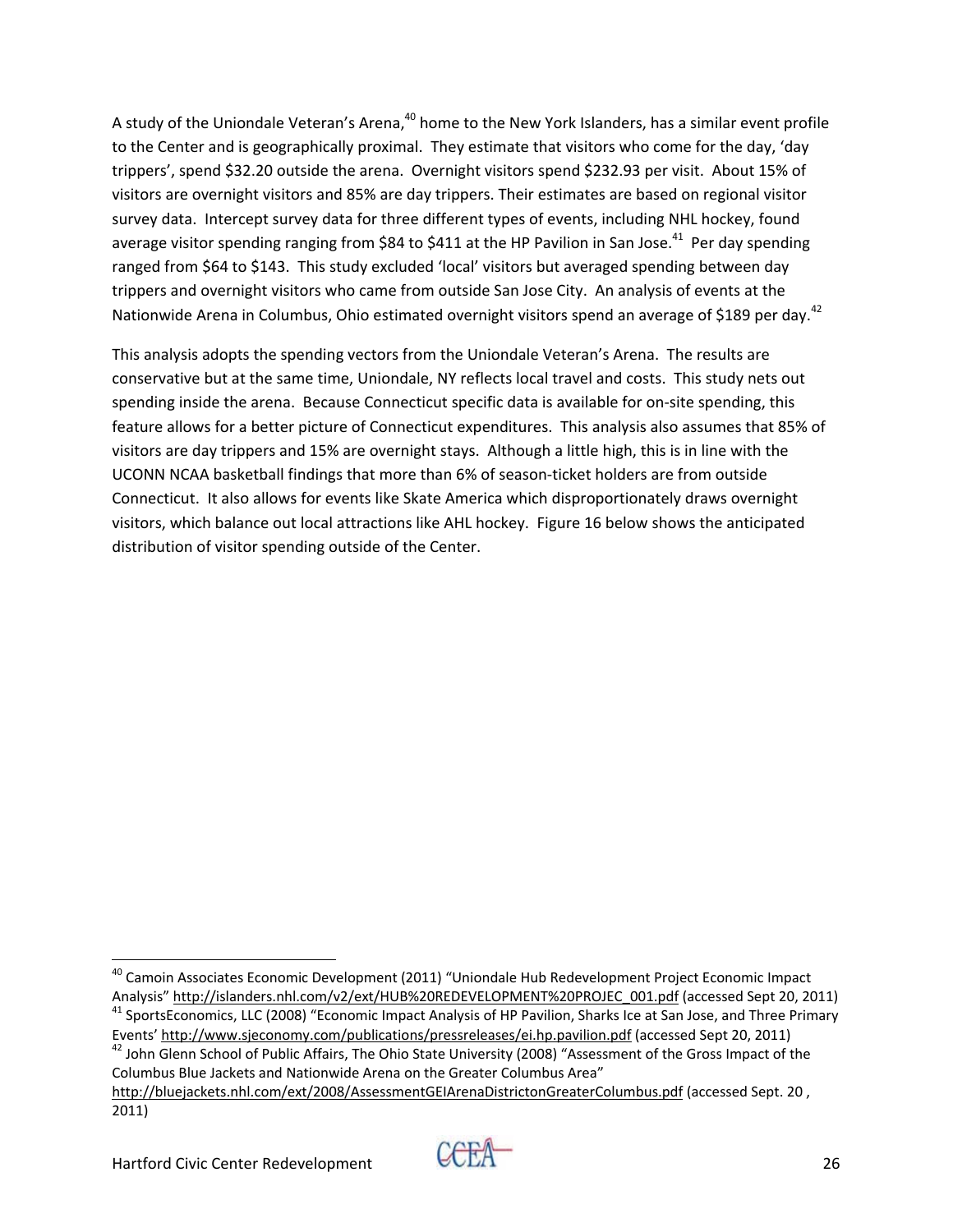| Off-Site Visitor Spending per Person (\$2010) |         |           |  |  |  |  |
|-----------------------------------------------|---------|-----------|--|--|--|--|
| Dav                                           |         |           |  |  |  |  |
|                                               | tripper | Overnight |  |  |  |  |
| Gas                                           | \$10.43 | \$37.34   |  |  |  |  |
| Parking                                       | \$8.00  | \$28.66   |  |  |  |  |
| Retail                                        | \$5.77  | \$35.00   |  |  |  |  |
| Lodging                                       |         | \$55.93   |  |  |  |  |
| <b>Other Entertainment</b>                    | \$5.00  | \$20.00   |  |  |  |  |
| Food                                          | \$3.00  | \$56.00   |  |  |  |  |
|                                               |         |           |  |  |  |  |
| Total                                         | \$32.20 | \$232.93  |  |  |  |  |

Figure 16: Visitor Spending Vectors for Overnight and Day‐Tripper Visitors

Source: Camoin Associates Economic Development (2011) "Uniondale Hub Redevelopment Project Economic Impact Analysis"

#### *iii. Visitor Spending Scenarios*

Not all of this spending is net new to the state. Only spending that would not have occurred were it not for the Center events, is net new to the state. Spending by visitors from outside Connecticut is generally net new. Because the New England states are geographically small, Hartford is an easy draw for out‐of‐ state visitors; such as those along the I‐91 interstate‐corridor up into Western Massachusetts. Local attendees who would have left the state to go to similar events also represent net new spending. This visitor spending is 're-captured' back to the state. For particular fans, having entertainment options locally may also induce individuals to attend Center events who would otherwise forgo these activities. These factors need to be considered to develop net new ratios to apply to visitor spending categories listed above.

This study considers three 'net new' scenarios, low (0%), medium (15%) and high (30%).

- Scenario 1 assumes that all current visitor spending would take place in Connecticut in the absence of the Center. Local 'tourists' would find another event or venue to spend their entertainment dollars. Out-of-state visitors would still come to Connecticut but to other events.
- Scenario 3 assumes 30% of visitor spending is net new. The rationale for this estimate comes from considering what that alternative that the Center will cease to operate in 2012 if it is not refurbished. In this scenario, 60% of AHL hockey fans would travel to Springfield rather than Bridgeport to see AHL hockey. All UCONN Basketball events will remain in‐state and continue to draw the same out-of-state visitors. Most other events will find new venues: 90% of concerts, 75% of family shows, 90% of flat floor events and 40% of 'other events' will find other venues. There are multiple venues for most types of shows in the state but not all are as convenient or willing to host these types of events.

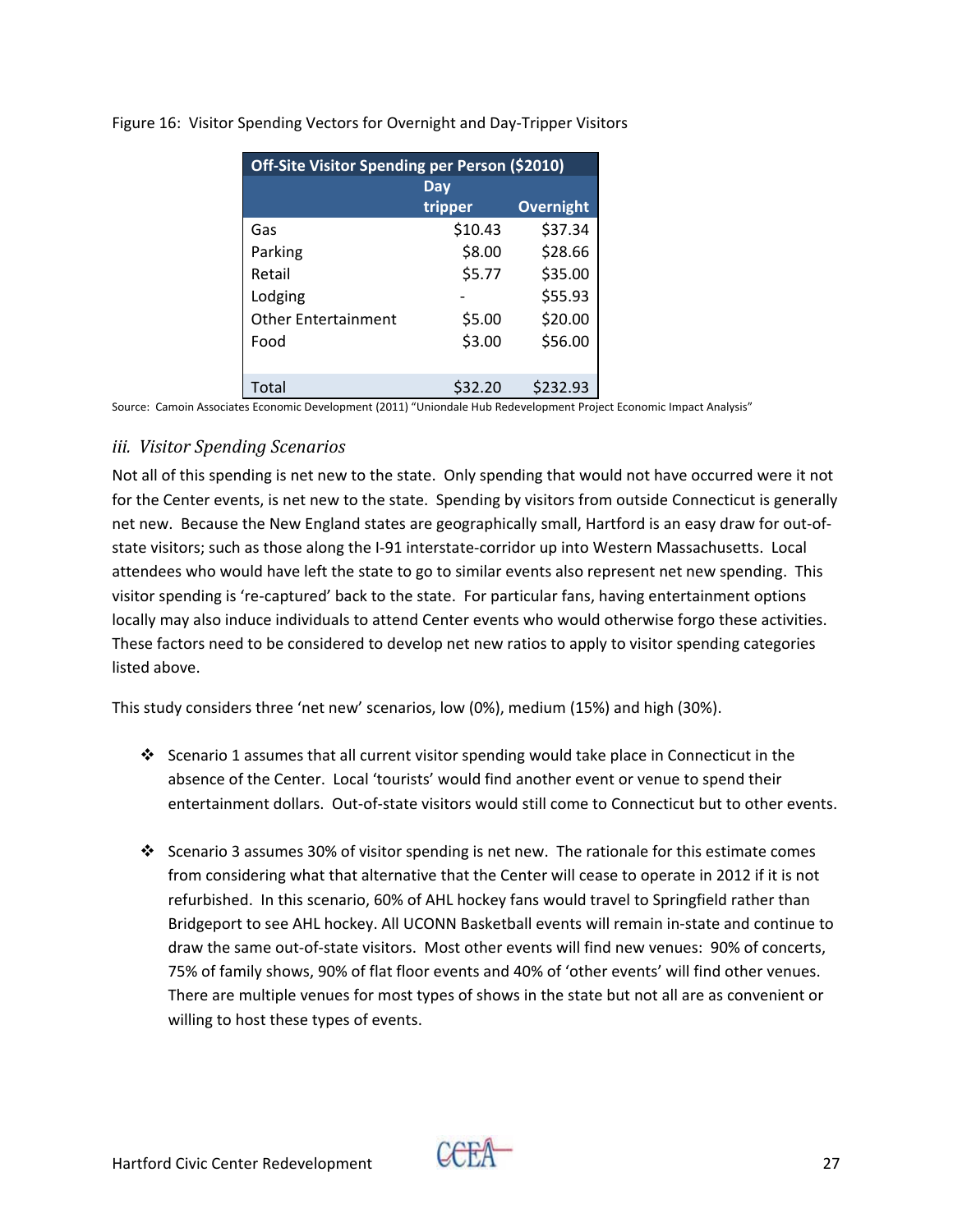Scenario 2 is the mid‐point between the two scenarios assuming 15% of visitor spending is net new.

These scenarios are conservative estimates of net new percentages. The reports referenced above estimate 92% net new spending in the county,  $43$  and 62% net new spending in the city.  $44$  The third study does not adjust for net new spending and, thus, considers 100% of visitor spending to be net new.<sup>45</sup> In part, these studies report a higher 'net new' percentage because they consider a smaller geography and all venues have an NHL team.

This study accounts for higher levels of net new visitor spending associated with the projected return of the Hartford Whalers. Currently, local NHL fans have to travel out‐of‐state to either New York or Boston to see an NHL game. Historically, New York Islanders', New York Rangers' and Boston Bruins' fans would travel to Hartford to see their team's away games. In the 1980s, these games were typically sell‐outs because of the out-of-town draw for fans. At the same time, an NHL team would replace AHL hockey in many household budgets. To be conservative, this study assumes net new spending percentages associated with NHL visitors of low (10%), medium (20%) and high (40%).

Figure 17 below reports total visitor spending for 2012‐2021. After 2021, this report projects visitor spending will remain at 2021 levels. This table reports both 'on-site' spending which includes spending at events inside the Coliseum (as opposed to the Civic Center daily operations). Off‐site purchases include spending at local hotels, parking facilities, shops and restaurants. Spending is reported by each of the scenarios discussed above.

 <sup>43</sup> Camoin Associates Economic Development (2011) "Uniondale Hub Redevelopment Project Economic Impact Analysis" http://islanders.nhl.com/v2/ext/HUB%20REDEVELOPMENT%20PROJEC\_001.pdf (accessed Sept 20, 2011) 44 SportsEconomics, LLC (2008) "Economic Impact Analysis of HP Pavilion, Sharks Ice at San Jose, and Three Primary

Events' http://www.sjeconomy.com/publications/pressreleases/ei.hp.pavilion.pdf (accessed Sept 20, 2011) 45 John Glenn School of Public Affairs, The Ohio State University (2008) "Assessment of the Gross Impact of the

Columbus Blue Jackets and Nationwide Arena on the Greater Columbus Area"

http://bluejackets.nhl.com/ext/2008/AssessmentGEIArenaDistrictonGreaterColumbus.pdf (accessed Sept. 20 , 2011)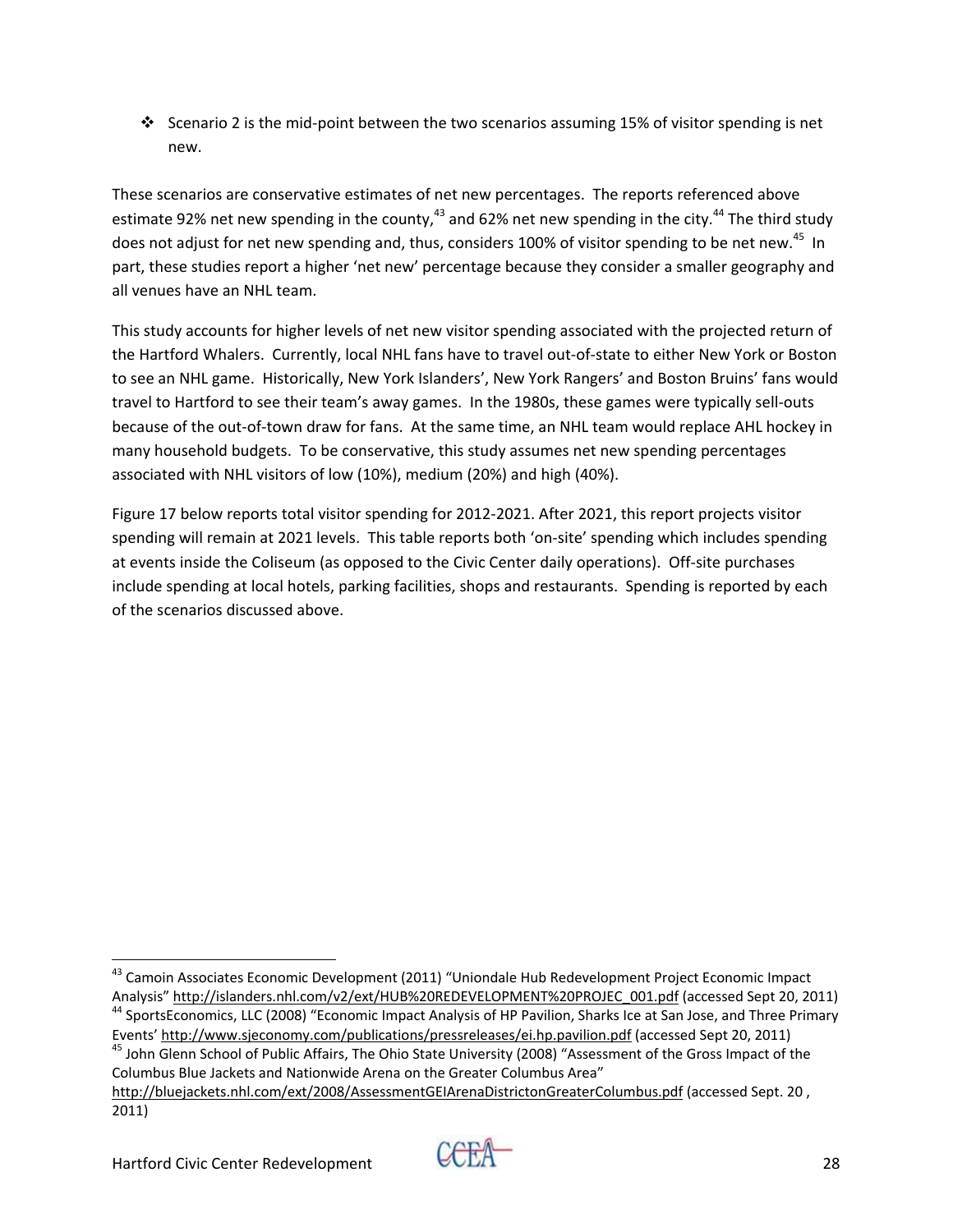#### Figure 17: Visitor Spending 'Net New' Scenarios

| <b>Visitor Estimates by Year</b>      |         |         |         |         |          |          |          |          |          |         |
|---------------------------------------|---------|---------|---------|---------|----------|----------|----------|----------|----------|---------|
| <b>Events</b>                         | 2012    | 2013    | 2014    | 2015    | 2016     | 2017     | 2018     | 2019     | 2020     | 2021    |
| Total Number of Events (#s)           | 158     | 158     | 165     | 169     | 175      | 179      | 185      | 189      | 195      | 199     |
| Total Visitor Days (millions days)    | 0.9     | 0.9     | 0.9     | 0.9     | 1.0      | 1.4      | 1.5      | 1.4      | $1.5\,$  | $1.5\,$ |
|                                       |         |         |         |         |          |          |          |          |          |         |
| Visitor Spending (in \$2010 millions) |         |         |         |         |          |          |          |          |          |         |
| "On-site" Purchases                   | \$6.4\$ | \$6.2\$ | \$6.6\$ | \$6.6   | \$6.9    | 59.9     | \$10.3\$ | \$10.2\$ | \$10.6   | \$10.5  |
| "Off-site" Purchases                  |         |         |         |         |          |          |          |          |          |         |
| <b>Total Off-Site Purchases</b>       | \$555.4 | \$53.9  | \$59.3  | \$57.2  | \$62.2\$ | \$86.8   | \$90.3   | \$89.7   | \$93.3   | \$92.7  |
| Scenario 1 'Net New Only'             | \$0.0\$ | \$0.0\$ | \$0.0\$ | \$0.0\$ | \$0.0\$  | \$4.2\$  | \$4.2\$  | 54.2     | \$4.2    | 54.2    |
| Scenario 2 'Net New Only'             | \$8.3   | \$8.1   | \$8.9   | \$8.6   | \$9.3    | \$15.1   | \$15.6   | \$15.6   | \$16.1   | \$16.0  |
| Scenario 3 'Net New Only'             | \$16.6  | \$16.2  | \$17.8  | \$17.2  | \$18.7   | \$30.2\$ | \$31.3   | \$31.1   | \$32.2\$ | \$32.0  |

## 10. Ouality of Life

Although this report does not model very real benefits to the quality of life in Hartford and its surrounds, they are important effects to be considered. In addition to the quantifiable economic and fiscal benefits of a redeveloped Center, potential non‐quantifiable benefits include:

- Diversifying recreation, entertainment, dining and sports activities for local residents;
- Growing community pride and self‐image;
- Expanding media coverage can show Hartford to advantage and encourage people to visit in the future;
- Enhancing Hartford's reputation as a good place to live and/or locate a business nationally and internationally; and
- Attracting and retaining a younger workforce who currently thinks there is 'nothing to do' in Hartford.

The psychic value of a cultural asset, like a professional sports team, is the emotional value placed on having that asset in the community. Economists sometimes use surveys to determine what residents would be 'willing to pay' to either gain a professional sports or to keep one. Such an evaluation found that Pittsburg residents would be willing to pay, collectively, \$16 million to retain the NHL Pittsburg Penguins over and above any actual spending on the team.<sup>46</sup> A study in Indianapolis reported a psychic value of \$35 million per year for the Indian Pacers.<sup>47</sup> Similarly, the Minnesota residents would be



<sup>&</sup>lt;sup>46</sup> SportsEconomics, LLC (2008) "Economic Impact Analysis of HP Pavilion, Sharks Ice at San Jose, and Three Primary Events" http://www.sjeconomy.com/publications/pressreleases/ei.hp.pavilion.pdf (accessed Sept 20, 2011) 47 SportsEconomics, LLC (2008) "Economic Impact Analysis of HP Pavilion, Sharks Ice at San Jose, and Three Primary Events" http://www.sjeconomy.com/publications/pressreleases/ei.hp.pavilion.pdf (accessed Sept 20, 2011)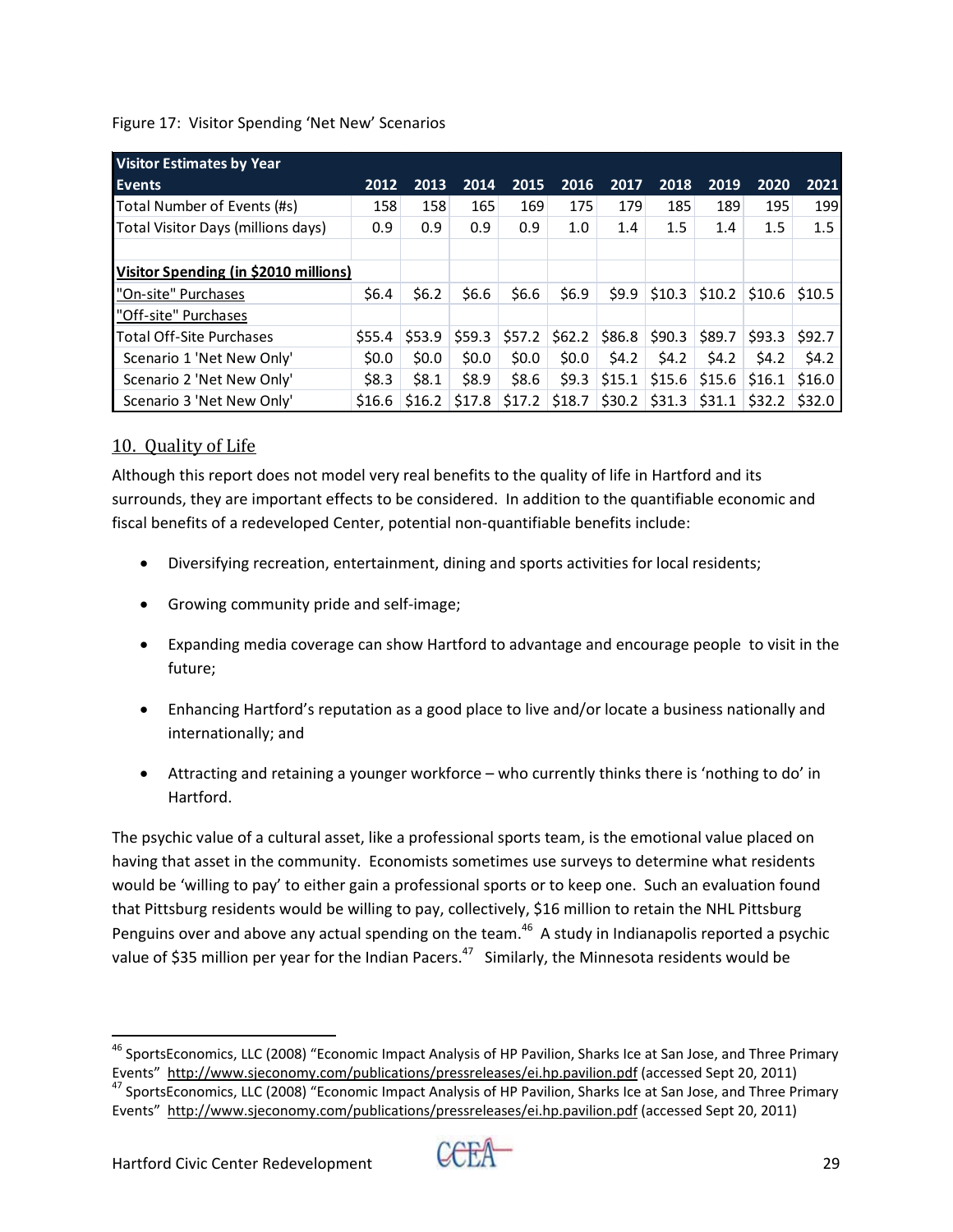willing-to-pay an average of \$10 per state resident to keep the Minnesota Vikings.<sup>48</sup> The Whaler fan base that endures almost 15 years after they left Hartford is indicative of positive psychic value for a local NHL team.

## 11. REMI Modeling Approach

As described in Appendix A, the REMI model is a dynamic economic impact model. At its core are the interrelationships between industries, consumer and government. The dynamic aspects of the model allow it to account for changes in price related to supply and demand, which in turn allows agents in the model to modify their behavior, which in turn changes supply and demand and prices, and so on, until a new equilibrium is reached where prices and sales are stable. An economic impact is measured as the difference between the baseline economy and new economic activity.

This report considers the redevelopment of the Hartford Civic Center and Coliseum. Currently, the Center is old and economically obsolete. Use for the center continues to decline as its internal systems age. If the Center is not revitalized, it is not clear that the Center will continue to operate. This report compares revitalizing the Center to the discontinuation of Center operations. A new economic baseline is created by removing the Center from the current economic baseline moving forward. This requires that current operations be subtracted from the current economy and a new baseline constructed. This report then compares the economic redevelopment plans to Connecticut without the Hartford Civic Center.

# 12. Results

This Section reports REMI results for the State of Connecticut as a whole. Among the key economic indicators are income measures, i.e., CT real gross domestic product (CT RGDP) and real personal disposable income (RPDI), as well as employment, population, and net fiscal benefits (NFB). Each metric is briefly described below.

- *Real CT Gross Domestic Product (CT RGDP)* is the dollar value of all final goods and services produced in the state in one year prior to depreciation of any capital.
- *Personal Income* refers the total amount of money an individual (or household, depending on the context) earns.
- *Real Personal Disposable Income (RPDI)* is the amount of Personal Income available to an individual or household after adjusting for the effects of inflation (or deflation) and taxes.
- *Net State Revenue (NSR)* has two components: (1) the impact of increased/(decreased) revenues from tax collections, and (2) the effects from decreased/(increased) transfer payments (such as welfare and similar social programs, uncompensated care payments, and the like).

<sup>&</sup>lt;sup>48</sup> SportsEconomics, LLC (2008) "Economic Impact Analysis of HP Pavilion, Sharks Ice at San Jose, and Three Primary Events" http://www.sjeconomy.com/publications/pressreleases/ei.hp.pavilion.pdf (accessed Sept 20, 2011)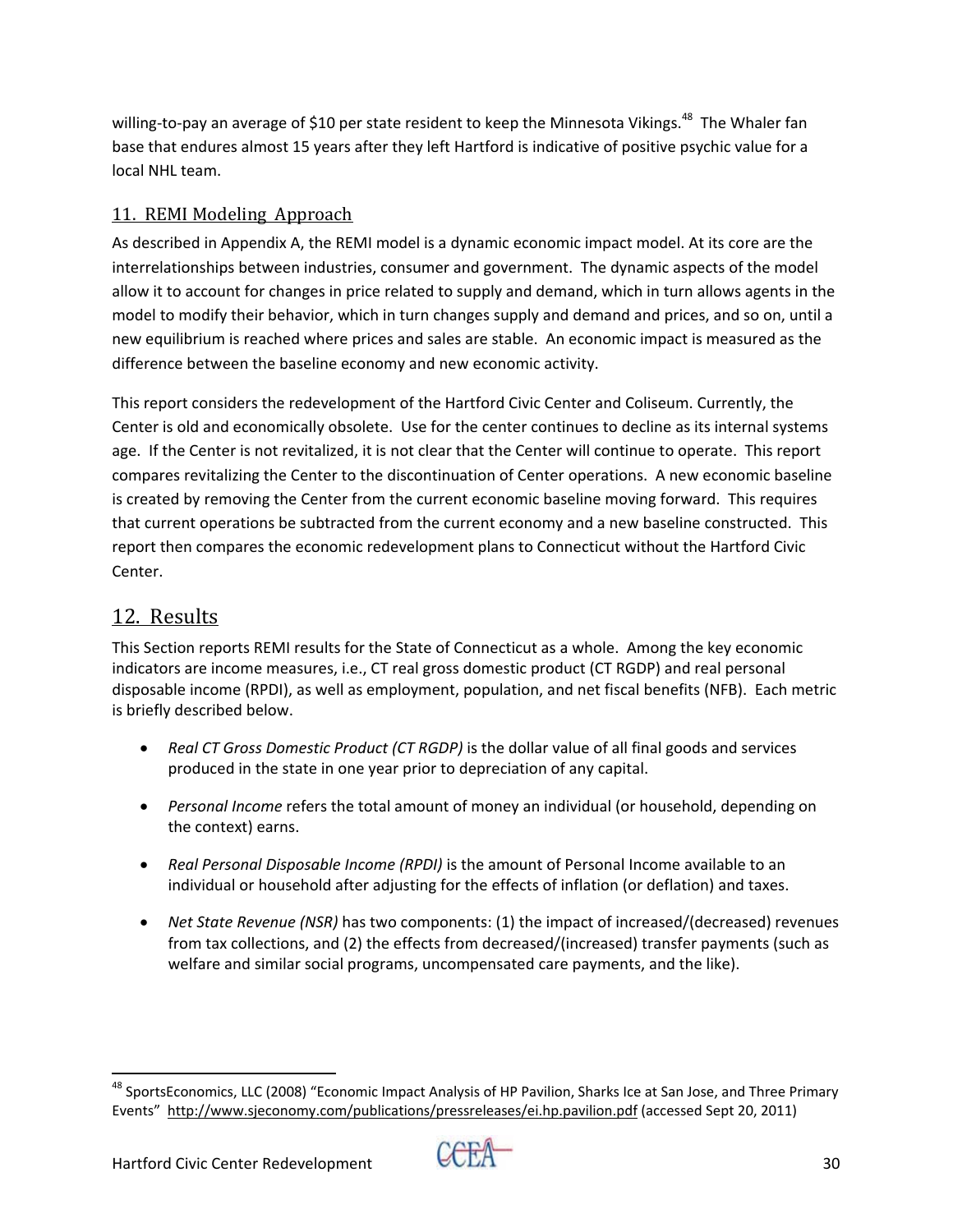Figure 18 shows the combined average direct and indirect effects on several key variables. The values presented in Figure 18 summarize the real average annual impact that the Hartford Civic Center redevelopment will have on the State's economy in comparison to the REMI base-line forecast, that is, the benefits accruing directly from the project over-and-above the State's likely economic trajectory in the absence of this initiative. Positive values indicate the increased benefits of the corresponding metric, while negative values represent decreases. All values are presented in constant \$2010.

| Annual Average Increase (2012-2021)               |                   |                   |                   |  |  |  |  |
|---------------------------------------------------|-------------------|-------------------|-------------------|--|--|--|--|
|                                                   | <b>Scenario 1</b> | <b>Scenario 2</b> | <b>Scenario 3</b> |  |  |  |  |
| Employment (Jobs)                                 | 1202              | 1314              | 1449              |  |  |  |  |
| Real Gross State Product (\$2010 millions)        | \$45.7            | \$51.4            | \$58.4            |  |  |  |  |
| Real Disposable Personal Income (\$2010 millions) | \$37.8            | \$41.7            | \$45.4            |  |  |  |  |
| Population                                        | 514               | 579               | 652               |  |  |  |  |
| Net State Tax Revenues (\$2010 millions)          | S7.4              | \$8.1             | \$8.4             |  |  |  |  |

Figure 18: Key Economic Indicators (2012‐2021)

As is shown in Figure 18, the specific impact across all of the economic indicators varies depending on the Scenario.<sup>49</sup> However, while the numbers are different, the trend in all three cases is the same; that is, regardless of which growth Scenario one assumes, the Hartford Civic Center redevelopment project provides a ubiquitous economic benefit for Connecticut's residents, as well as the State's government. The Center's redevelopment will add an additional 1202‐1449 full time equivalent jobs, on average, each year to the state's economy. Real Gross State Product will be \$45.7 to \$58.4 million higher each year, on average. Net revenues to the state will be \$7.4 to \$8.4 million higher than they would have been in the absence of the center and its redevelopment.

Figure 19 (below) presents the total real dollar impact in net present value (NPV) terms. As indicated in Figure 19, the rate used when discounting annual figures is 4%, which is a representative approximation of the current cost of capital implied by State bond yields.<sup>50</sup> Discounting future dollar figures is necessary to compensate for nominal changes in the value of a dollar; that is, to adjust for the time value of money.<sup>51</sup>

modeling purposes.<br><sup>51</sup> The NPV formula is



Where T equals the total number of periods, t is the specific period, r is the discount rate (4% here), and  $X_t$  is the value in 2010‐dollars.



<sup>&</sup>lt;sup>49</sup> See Section XX above for a description of the Scenarios.

<sup>&</sup>lt;sup>50</sup> For example, Connecticut's 4.750% GO series A 12/15/2024 bonds (CUSIP: 20772GPK8) are currently trading in the secondary market at a premium, implying a yield-to-maturity (YTM) of approximately 3.3%. (http://connecticut.municipalbonds.com/bonds/general\_obligations/) While this study does not purport to forecast the weighted average cost of capital (WACC) for the Hartford Civic Center redevelopment initiative, based on a conversation with Connecticut's Office of Policy and Management, the 4% discount rate is suitable for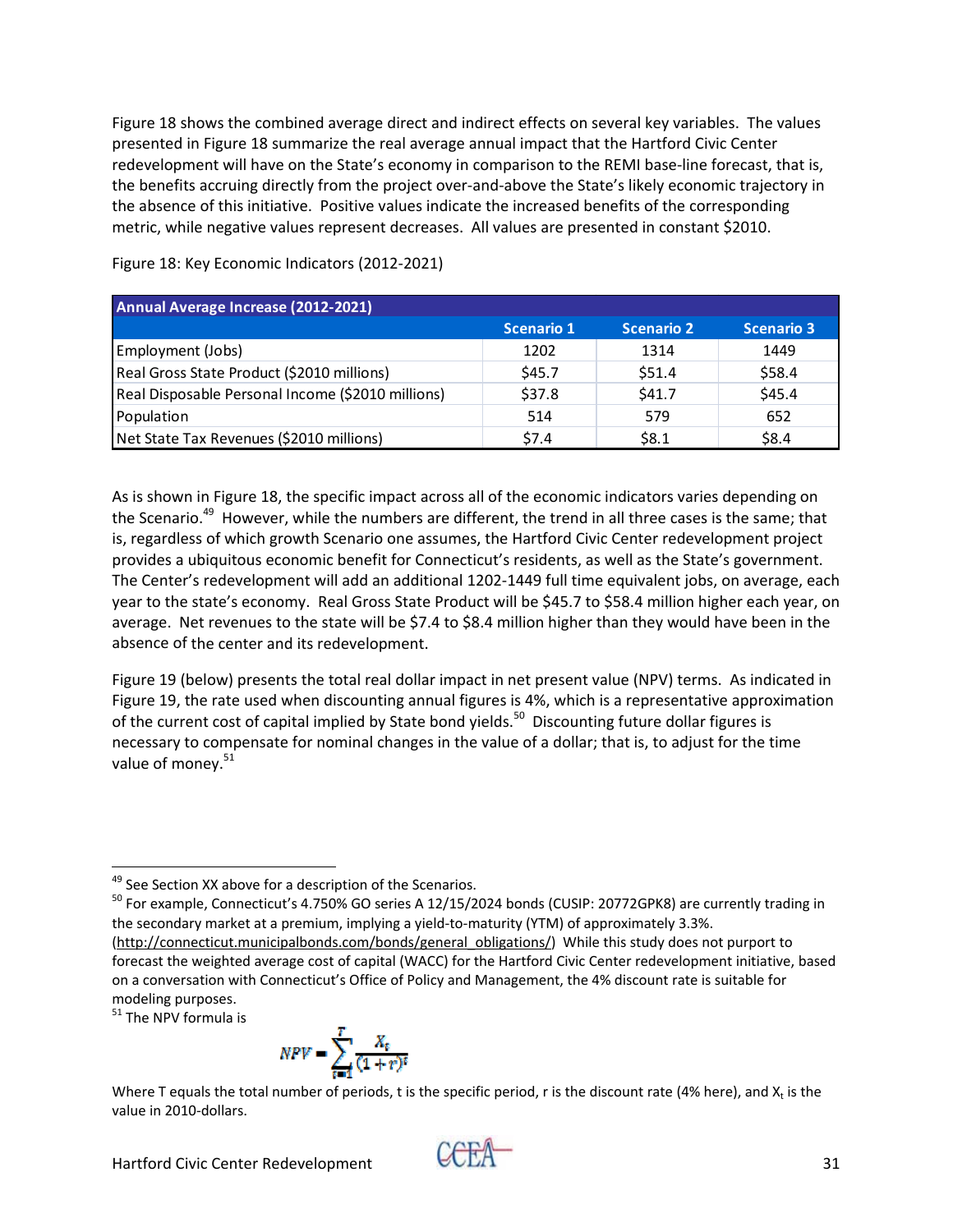Figure 19: Net Present Value of Key Economic Indicators

| Net Present Value 2012-2021 (\$2010 millions) |                   |                   |            |  |  |  |  |  |
|-----------------------------------------------|-------------------|-------------------|------------|--|--|--|--|--|
|                                               | <b>Scenario 1</b> | <b>Scenario 2</b> | Scenario 3 |  |  |  |  |  |
| Real Gross State Product                      | \$365.2           | \$411.1           | \$465.8    |  |  |  |  |  |
| Real Disposable Personal Income               | \$293.7           | \$324.2           | \$353.6    |  |  |  |  |  |
| Net State Tax Revenues                        | \$58.3            | \$64.4            | \$66.6     |  |  |  |  |  |

As the above results illustrate, the Hartford Civic Center redevelopment will provide substantial economic benefits to the state. Over a 10 year time horizon, the state will reap an additional \$58.3 to \$66.6 million in net tax revenues. Appendix B considers a 20 year time horizon, which is in keeping with a more likely bonding time period. Over a 20 year time horizon, the state will reap an additional \$83.6 to \$94.3 million in net tax revenues.

Figures 20‐23 graphically depict the REMI model's time series results from 2012‐2021.

Figure 20: Annual Increase in Jobs (2012 ‐ 2021)



Jobs increase as construction ramps up in the initial phases of redevelopment through 2012‐2014. New jobs settle to between 312 and 517 during normal operations with an AHL team. As visitors increase with an NHL team, new jobs increase to 1780 to 2077 from 2017-2021. As job opportunities increase, population is drawn to the area. This increases both state tax revenues and state expenditures. Overall, the results from the REMI simulation show that the Center project will result in the addition of 1,202‐ 1,449, on average per year (not cumulative), to the State economy above the baseline economy (2012‐ 2021).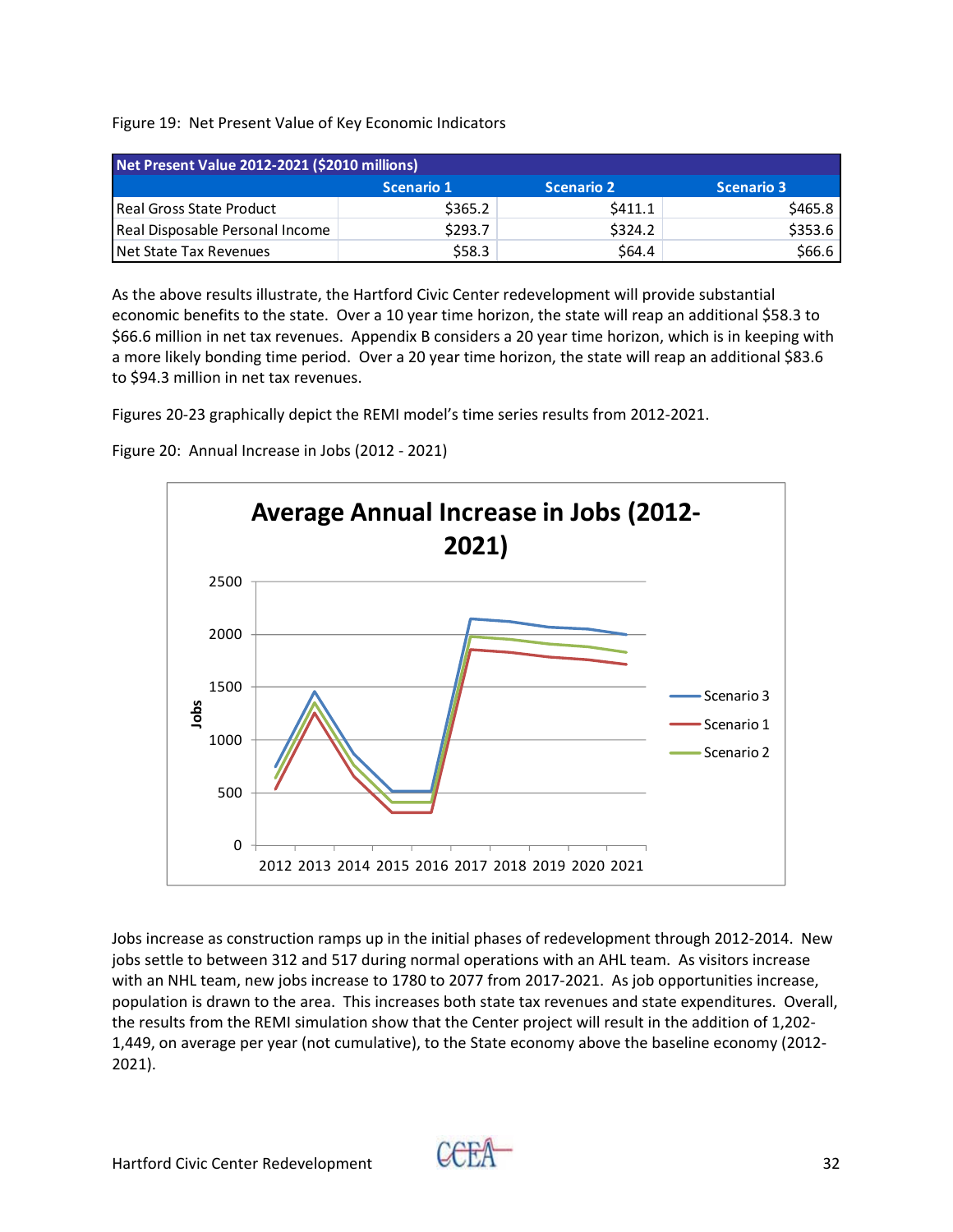

Figure 21: Annual Change in Real Gross State Product (\$2010)

Increased Real Gross State Product (RGSP) estimates the impact on total economic output. It represents the value of all of the goods and services produced and sold in the Connecticut economy as a result of the Center redevelopment and ongoing operations. The average annual increase in RGSP ranges from \$45.7 to \$58.4 million from 2012‐2021. From 2012‐2014, RGSP will increase an average of \$48 ‐\$58.3 million over baseline during this construction phase. Between 2014 and 2016, the center will operate in its refurbished state with a similar tenant profile to the Center's profile now. From 2017‐2021, RGSP will be \$58.5, \$64.6 and \$73.4 higher on average from 2017‐2021 for scenarios 1, 2, and 3 respectively.

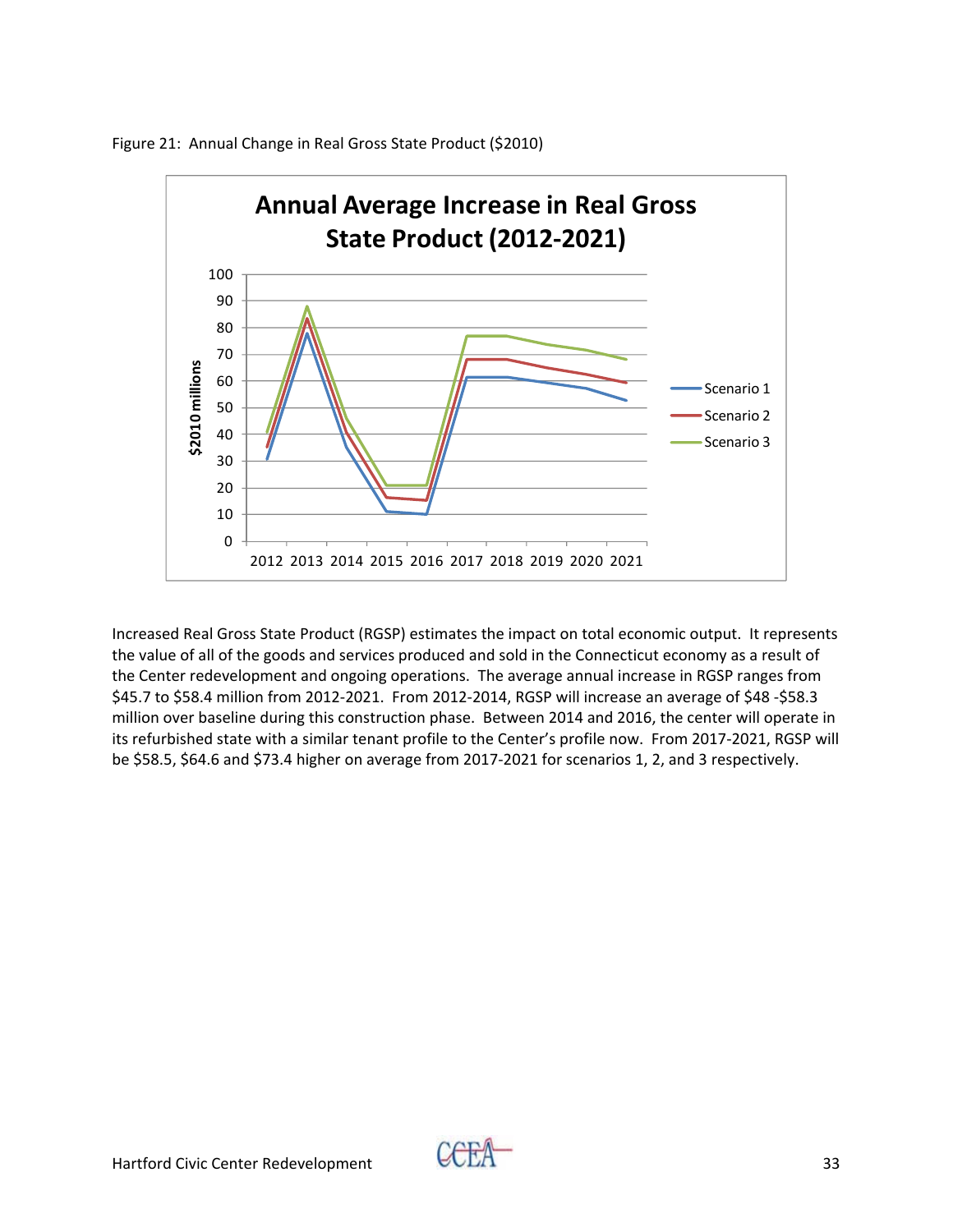

Figure 22: Annual Average Change in Real Disposable Income (\$2010)

Real Disposable Personal Income (RDPI) is the amount of money that households have after accounting for inflation and taxes. An increase in RDPI represents an increase in the spending power of households. The increase in RDPI results from increases in economic activity in the state. Overall, RDPI increases an average of \$37.8 to \$45.4 million annually compared to an economy without the Center.

Just as Real Disposable Personal Income indicates the increase in the funds households can spend at their discretion, Net State Revenue represents enhanced fiscal flexibility at the State level. Net State Revenue is the difference between the tax revenues collected by the state and expenditures made by the state. In Connecticut, state tax revenues consist of income taxes, sales and use taxes, licenses and corporate profit taxes / insurance trust revenue. State expenditures are driven primarily by population. As the Connecticut's population grows, so do the services provided by state government. Those service expenditures include education, health, welfare, highways, police, corrections, parks and recreation and other government administration.

As Figure 23 depicts, the Hartford Civic Center redevelopment initiative will result in an increase of Net State Revenue (NSR).

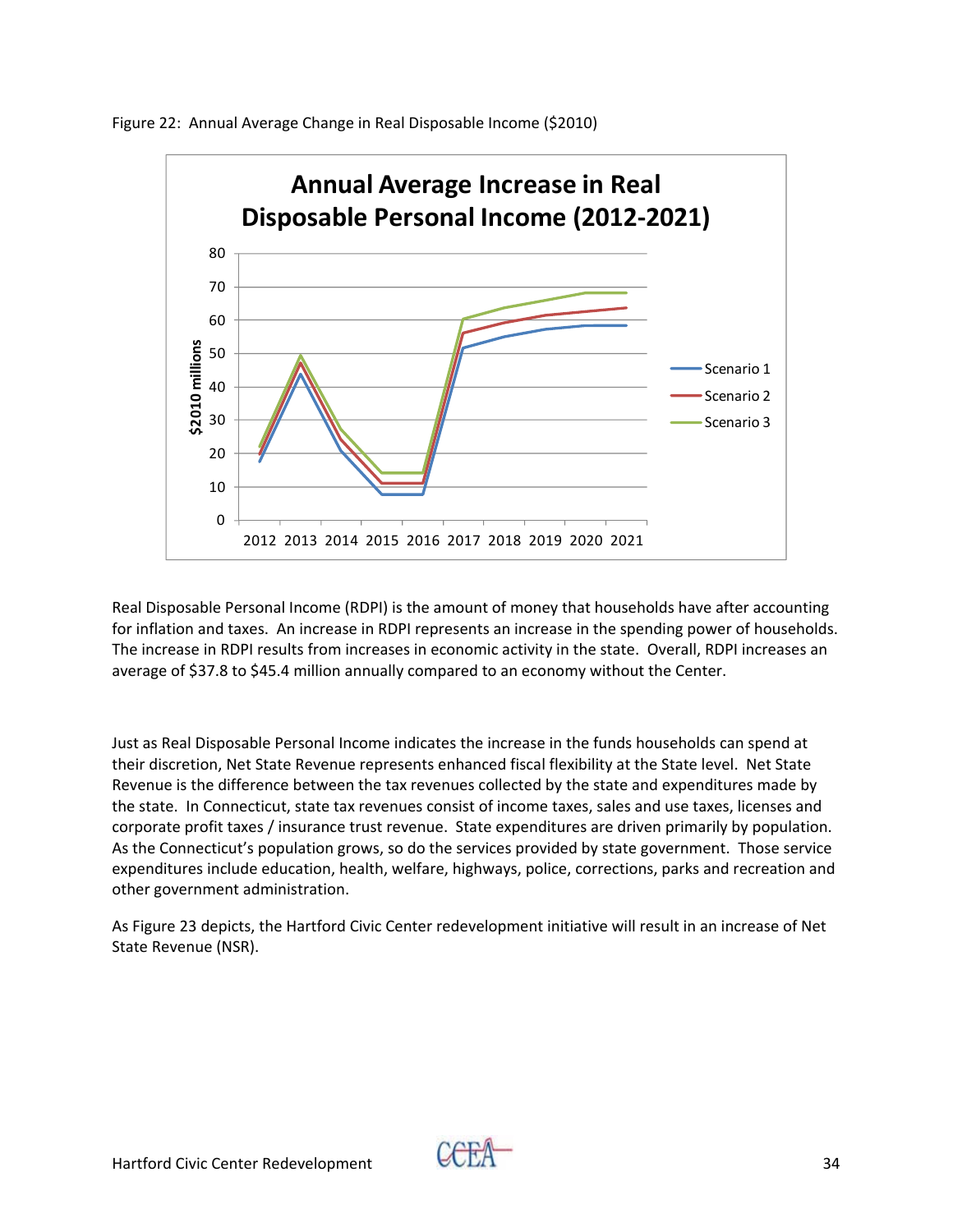

Figure 23: Average Annual Change in Net State Revenues (\$2010)

Connecticut's state government will see an average annual incremental net gain of \$7.4 to \$8.4 million as result of this initiative. While expenses will increase moderately, revenues from tax collections will more than compensate for the costs, resulting in a situation where not only Connecticut households benefit from the Hartford Civic Center redevelopment, but the State's finances do as well. This impact is exclusive of any profit-sharing, ticket surcharges or rent the state or local governments may negotiate.

#### 13. Conclusions

Overall, the redevelopment of the Hartford Civic Center and Coliseum will increase economic activity and net state revenues in Connecticut. This redevelopment plan calls for taking the aging center and giving it new life as a community sports and entertainment hub through refurbishment and new business. Without redevelopment, it is possible that another pillar of Hartford's downtown will disappear. Declining entertainment options make Hartford a less attractive place to do business and to live.

This study has a number of limitations. The assumptions in this report are conservative and necessarily rely on limited Connecticut‐specific available information. This report did not conduct an independent visitor survey that would have captured visitor spending in Hartford more accurately. Further, this analysis is at the state rather than county level. The potential for business displacement is likely less in Hartford than the rest of the state given Hartford lacks comparable entertainment amenities to elsewhere in the state. Where impacts are unclear, they are omitted from the report. Some examples of economic activity that are conservative in the report include:

 $\cdot$  Sponsorship amounts and associated expenditures are excluded;

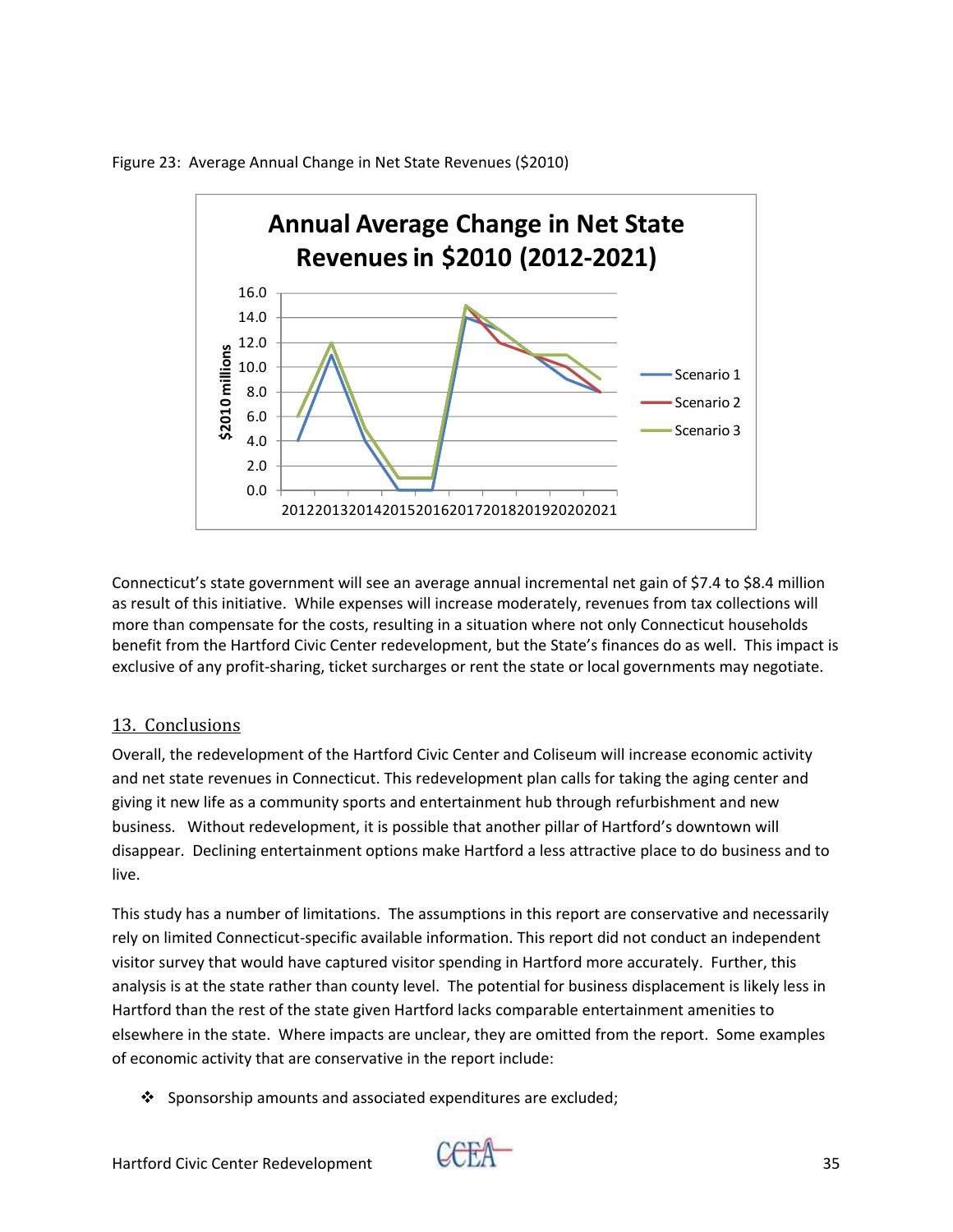- $\triangleleft$  AHL and Arena operations are modeled at industry FTE averages, which likely significantly underestimate indirect expenditures associated with these FTEs;
- $\cdot \cdot$  The new broadcast studio is not associated with any new economic activity;
- ◆ Average attendance for events is pegged pre-refurbishment levels instead of projecting a potential increase in attendance related to improved amenities;
- Market penetration ratios suggest that there is a larger market for NHL hockey than included in this analysis or permitted by the current Coliseum size;
- Visitor spending scenarios that peg 'net new spending' at 0% to 30% for basic operations and 10% to 40% for NHL operations; and
- The impact of Halloween and Christmas Shows, which have historical attracted upwards of 50,000 visitors per show, are omitted.

This report does not analyze *direct state* revenues or expenses resulting from this plan. In the past, the state and city have had revenue sharing plans that include a ticket surcharge and rent. Accounting for more than 800,000 tickets sold in a typical year, the ticket surcharge represents over \$1.6 million dollars in additional government revenue from the operation of the Center annually. Historically, rent has been as much as \$2 million per year to CDA. Any direct revenues to the state or city need to be assessed in addition to the net state revenues reported here.

This study finds that the NESE redevelopment plan will increase employment by 1202‐1449 annually, on average. Real Gross State Product, a measure of total economic activity, will be \$45.7 to \$58.4 million higher on average. Net State Revenues will be \$7.4 to \$8.4 million higher per year. This represents a net present value of \$58.3 to \$66.6 million net state revenues over a 10 – year time horizon. A more realistic bonding horizon of 20‐years gives a net present value of \$83.6 to \$94.3 million (see Appendix B). These findings suggest that this redevelopment plan is a 'winner' for both Hartford and the State of Connecticut.

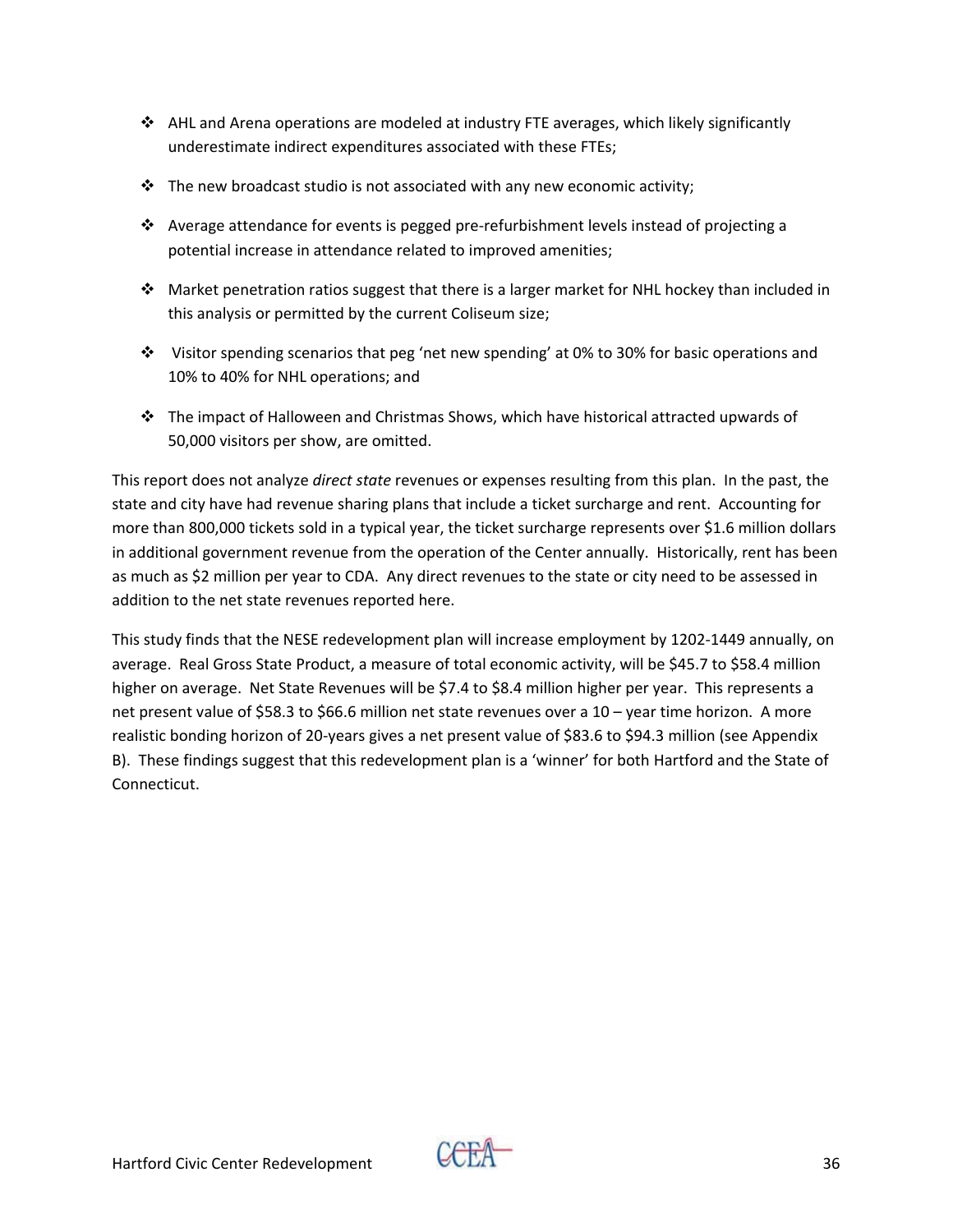#### Appendix A: The REMI Model

REMI is a dynamic, multi‐sector, regional model used as an analysis tool by the Connecticut Center for Economic Analysis. The REMI model includes all of the major inter‐industry linkages between private industries and government sectors. Analysis can be as detailed as 316 sub‐sectors or 67 private sectors. With the addition of farming and three public sectors (state and local government, civilian federal government, and military), there are 70 sectors represented in the model.

The REMI model is based on a nationwide input‐output (I/O) model that the U.S. Department of Commerce (DoC) developed and continues to maintain. Modern input output models are largely the result of research by Nobel Laureate Wassily Leontief. Such models focus on the inter‐relationships between industries, and provide information about how changes in specific variables—whether economic variables such as employment or prices in a certain industry or other variables like population—affect factor markets, intermediate goods production, and final goods production and consumption.

The REMI Connecticut model takes the U.S. I/O "table" results and scales them according to traditional regional relationships and current conditions, allowing the relationships to adapt dynamically at reasonable rates to changing conditions. Some of the salient structural characteristics of the REMI model are:

• Consumption is determined on an industry‐by‐industry basis, and is based on real disposable income in Keynesian fashion, i.e., with prices fixed in the short run and GDP (Gross Domestic Product) determined solely by aggregate demand.

• The demand for labor, capital, fuel, and intermediate inputs per unit of output depends on relative prices of inputs. Changes in relative prices cause producers to substitute cheaper inputs for relatively more expensive inputs.

• Supply and demand for labor in a sector determine wages weighted by regional differences. The supply of labor depends on the size of the population and the size of the workforce.

• Migration – which affects population size – depends on real after-tax wages as well as employment opportunities and amenity value in a region relative to other areas.

• Wages and other measures of prices and productivity determine the cost of doing business. Changes in the cost of doing business will affect profits and/or prices in a given industry. When the change in the cost of doing business is specific to a region, it will also affect the share of local and U.S. markets supplied by local firms. Market share and demand determine local output.

• "Imports" and "exports" between states are related to relative prices and relative production costs.

• Property income depends only on population and its distribution adjusted for traditional regional differences, not on market conditions or building rates relative to business activity.

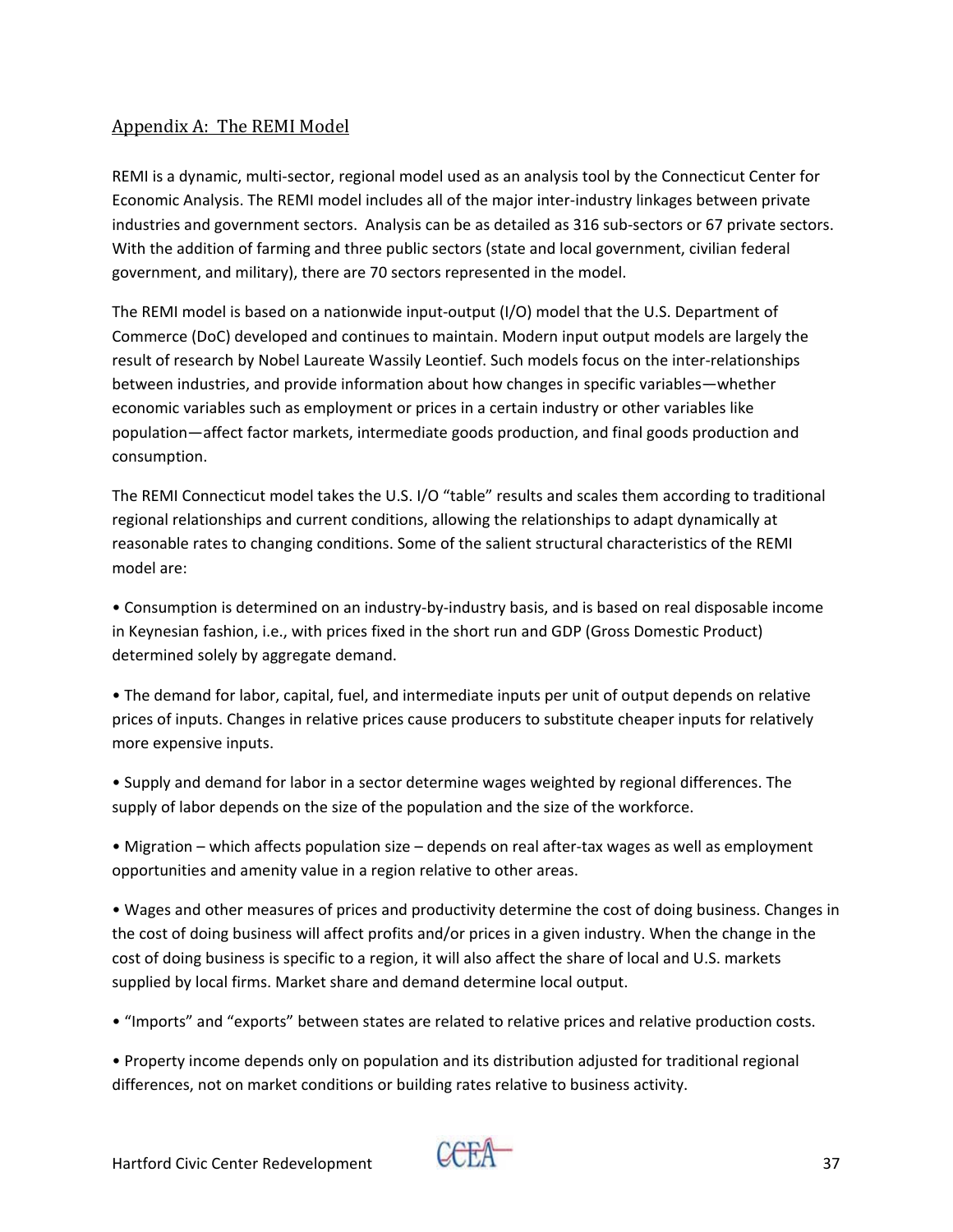• Estimates of transfer payments depend on unemployment details of the previous period, and total government expenditures are proportional to population size.

• Federal military and civilian employment is exogenous and maintained at a fixed share of the corresponding total U.S. values, unless specifically altered in the analysis.

Because the variables in the REMI model are all related, a change in any one variable affects many others. For example, if wages in a certain sector rise, the relative prices of inputs change and may cause the producer to substitute capital for labor. This changes demand for inputs, which affects employment, wages and other variables in those industries. Changes in employment and wages affect migration and the population level, which in turn affect other employment variables. Such chain‐reactions continue throughout the model. Depending on the analysis performed, the nature of the chain of events cascading through the model economy can be as informative for the policymaker as the final aggregate results. Because the model generates such extensive sector detail, it is possible for experienced economists in this field to discern the dominant causal linkages involved in the results. Results reported are the combined direct, indirect and induced effects of the economic activity.

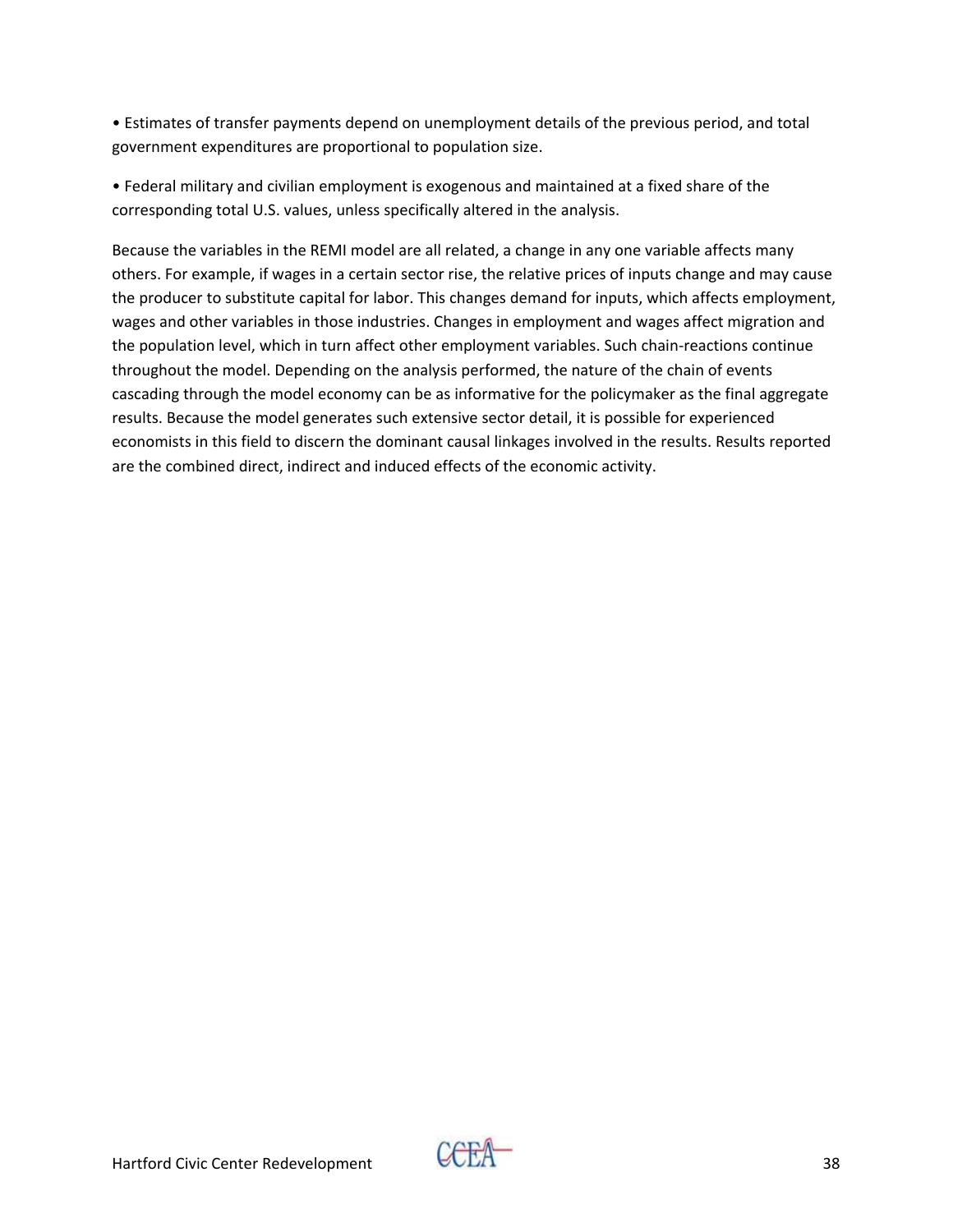## Appendix B: Alternate Results for a 20 – Year Time Horizon (2012‐2031)

This appendix reports the same indicators discussed in the report but extends the analysis another 10 years. All direct spending values are continued at the 2021 levels through 2031. This report presents these values to present more realistic estimates of returns to the state over a more realistic bonding time period.

| Annual Average Increase (2012-2031)               |            |                   |                   |  |  |  |  |
|---------------------------------------------------|------------|-------------------|-------------------|--|--|--|--|
|                                                   | Scenario 1 | <b>Scenario 2</b> | <b>Scenario 3</b> |  |  |  |  |
| Employment (Jobs)                                 | 1388       | 1500              | 1643              |  |  |  |  |
| Real Gross State Product (\$2010 millions)        | S44.7      | \$50.5            | \$58.2            |  |  |  |  |
| Real Disposable Personal Income (\$2010 millions) | \$49.0     | \$53.6            | \$58.4            |  |  |  |  |
| Population                                        | 883        | 976               | 1087              |  |  |  |  |
| Net State Tax Revenues (\$2010 millions)          | S6.0       | \$6.3             | \$6.7             |  |  |  |  |

Figure B‐1: Key Economic Indicators (2012‐2031)

Figure B‐2: Net Present Value of Key Economic Indicators (2012‐2031)

| Net Present Value 2012-2031 (\$2010 millions) |                   |                   |                   |
|-----------------------------------------------|-------------------|-------------------|-------------------|
|                                               | <b>Scenario 1</b> | <b>Scenario 2</b> | <b>Scenario 3</b> |
| <b>Real Gross State Product</b>               | \$606.2           | \$684.2           | S785.1            |
| Real Disposable Personal Income               | \$622.9           | \$682.6           | \$743.4           |
| Net State Tax Revenues                        | \$83.6            | \$89.3            | \$94.3            |

@ 4.0% projected State Government Bonding Rate

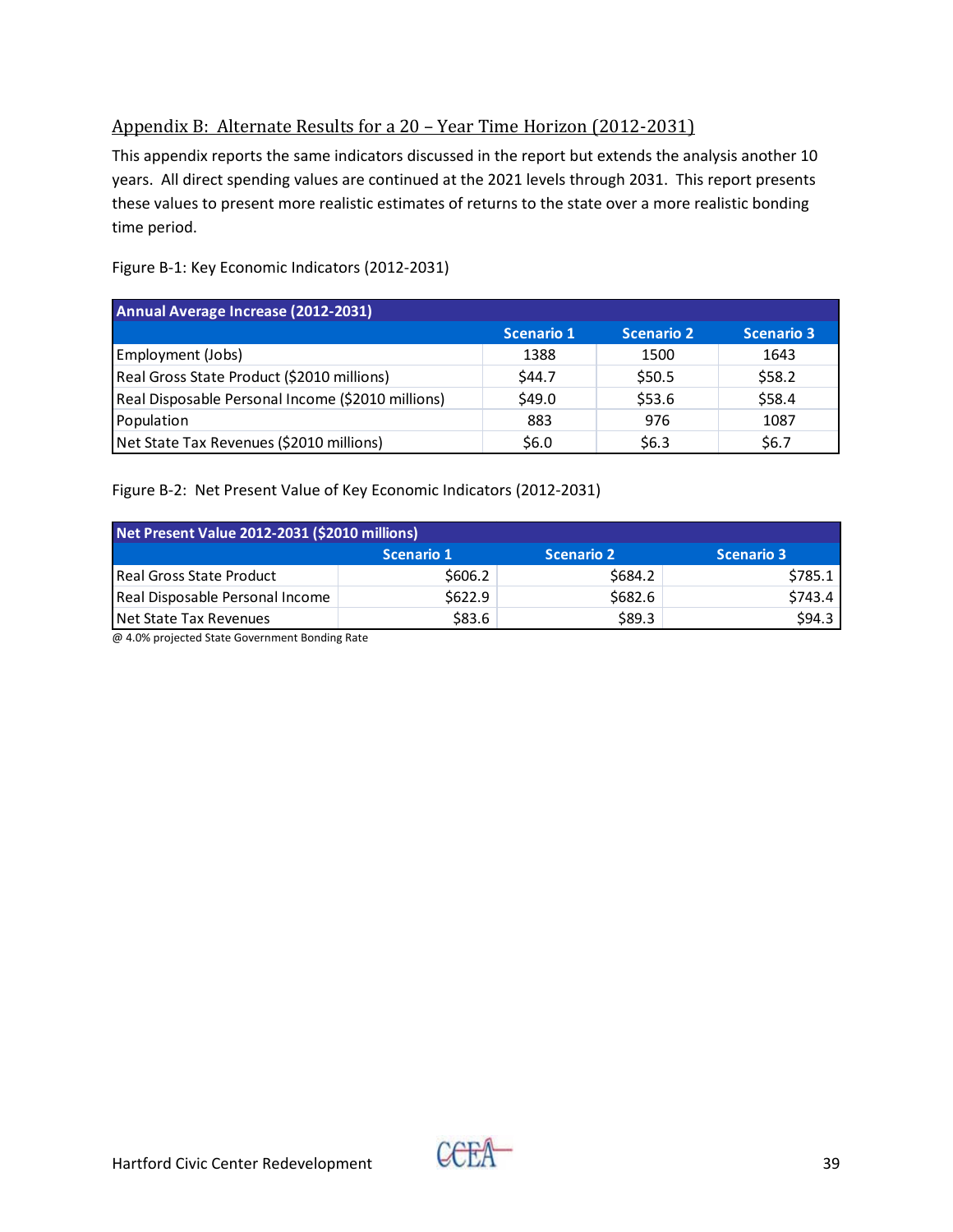

Figure B‐3: Annual Increase in Jobs (2012 ‐ 2031)

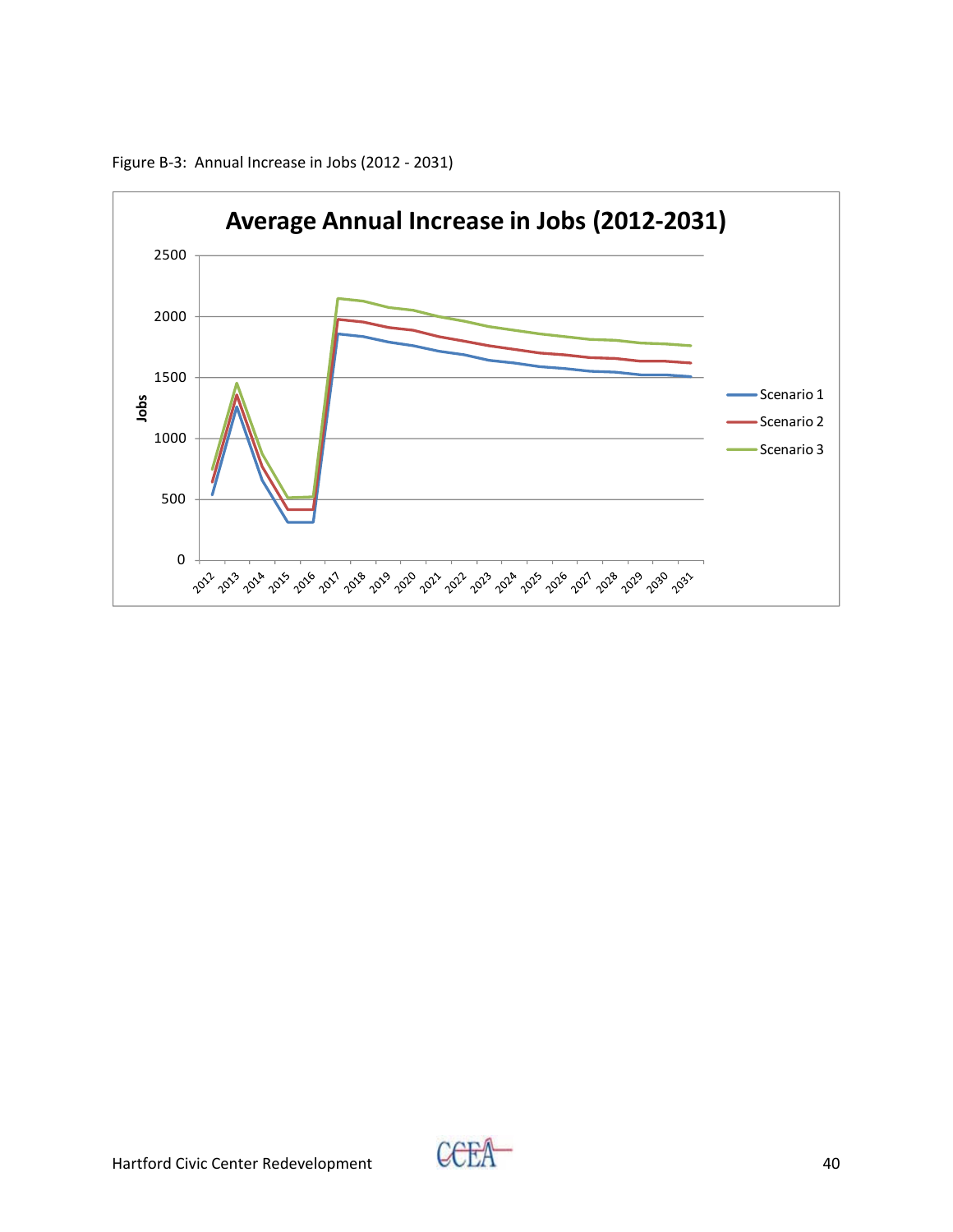

Figure B‐4: Annual Change in Real Gross State Product (\$2010)

Figure B‐5: Annual Change in Real Disposable Personal Income (\$2010)



Figure B‐6: Annual Change in Real Gross State Product (\$2010)